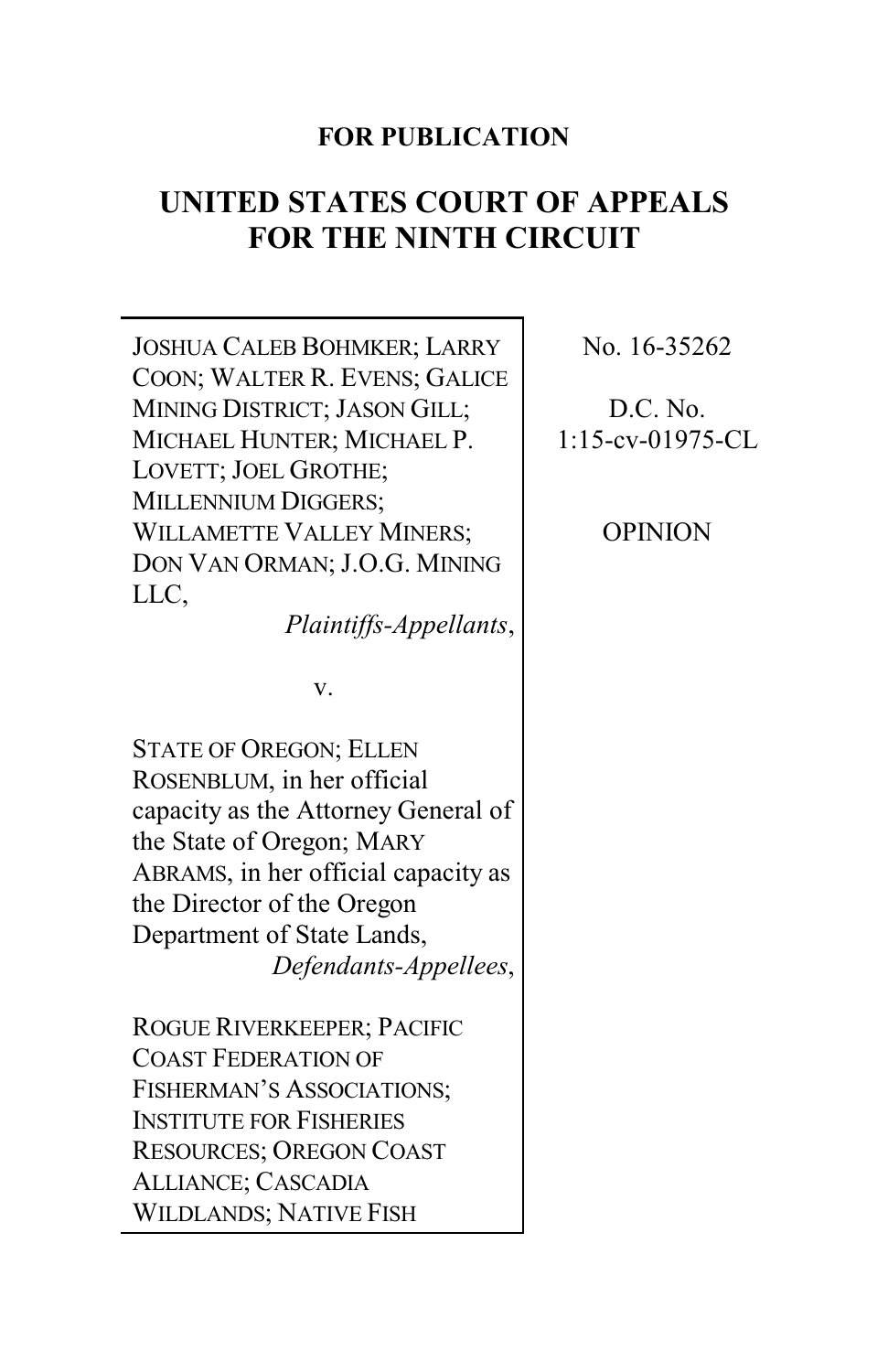SOCIETY; CENTER FOR BIOLOGICAL DIVERSITY, *Intervenor-Defendants-Appellees.*

> Appeal from the United States District Court for the District of Oregon Mark D. Clarke, Magistrate Judge, Presiding

Argued and Submitted March 8, 2018 Portland, Oregon

Filed September 12, 2018

Before: Raymond C. Fisher, N. Randy Smith and Andrew D. Hurwitz, Circuit Judges.

> Opinion by Judge Fisher; Dissent by Judge N.R. Smith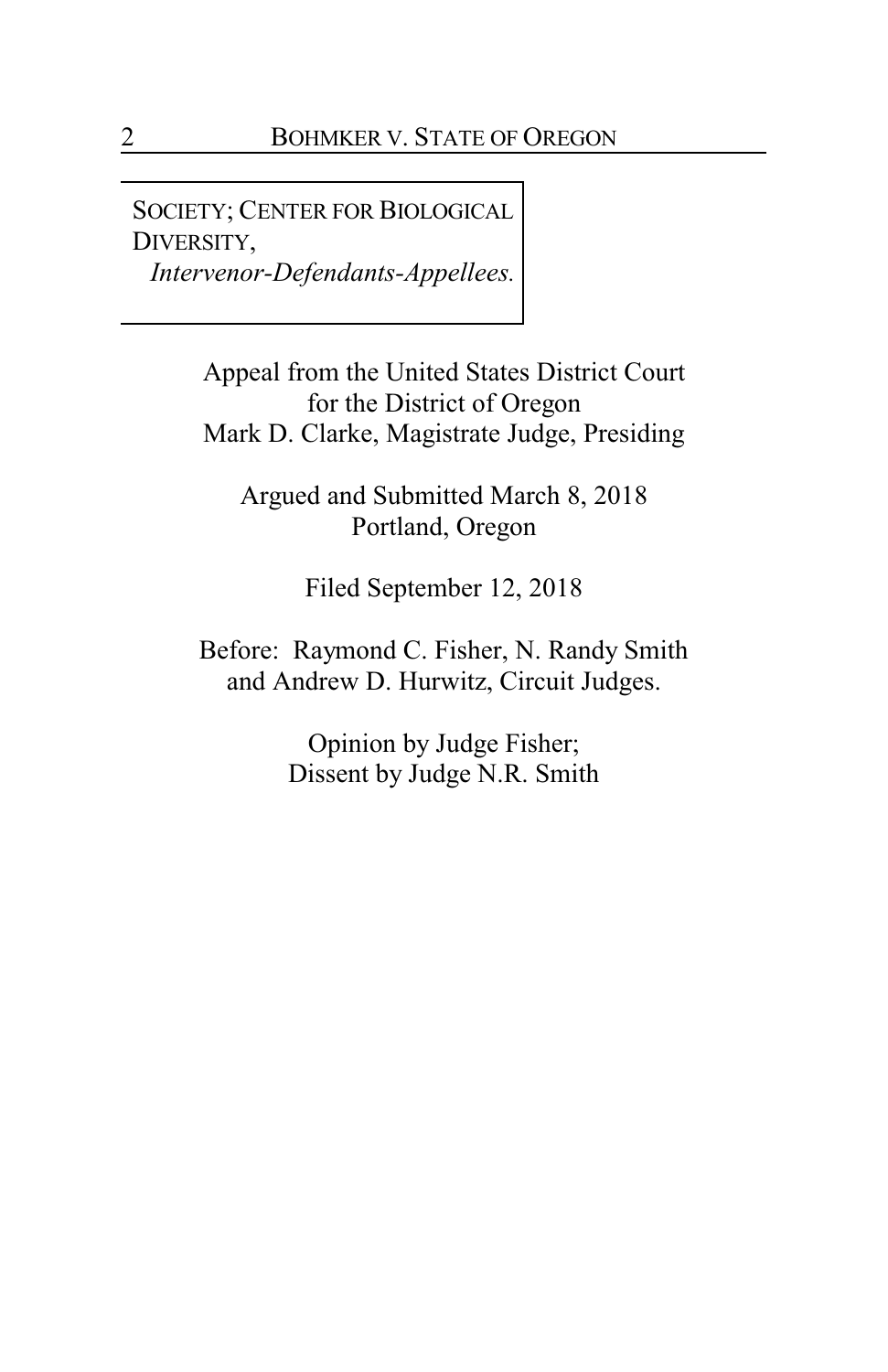# **SUMMARY\***

### **Mining Law / Preemption**

Affirming the district court's summary judgment in favor of defendants, the panel held that mining restrictions set forth in Oregon Senate Bill 3 are not preempted by federal law.

To protect threatened fish populations, Senate Bill 3 prohibits the use of motorized mining equipment in rivers and streams containing essential salmon habitat. The restrictions apply throughout the state, including on rivers and streams located on federal lands. Plaintiffs have mining claims on federal land in Oregon.

Assuming without deciding that federal law preempts the extension of state land use plans onto unpatented mining claims on federal land, the panel held that Senate Bill 3 is not preempted because it constitutes an environmental regulation, not a state land use planning law. In addition, Senate Bill 3 does not stand as an obstacle to the accomplishment of the full purposes and objectives of Congress. The panel concluded that reasonable state environmental restrictions such as those found in Senate Bill 3 are consistent with, rather than at odds with, the purposes of federal mining and land use laws. The panel held that Senate Bill 3 therefore is neither field preempted nor conflict preempted.

Dissenting, Judge N.R. Smith wrote that the National Forest Management Act and the Federal Land Policy and

**<sup>\*</sup>** This summary constitutes no part of the opinion of the court. It has been prepared by court staff for the convenience of the reader.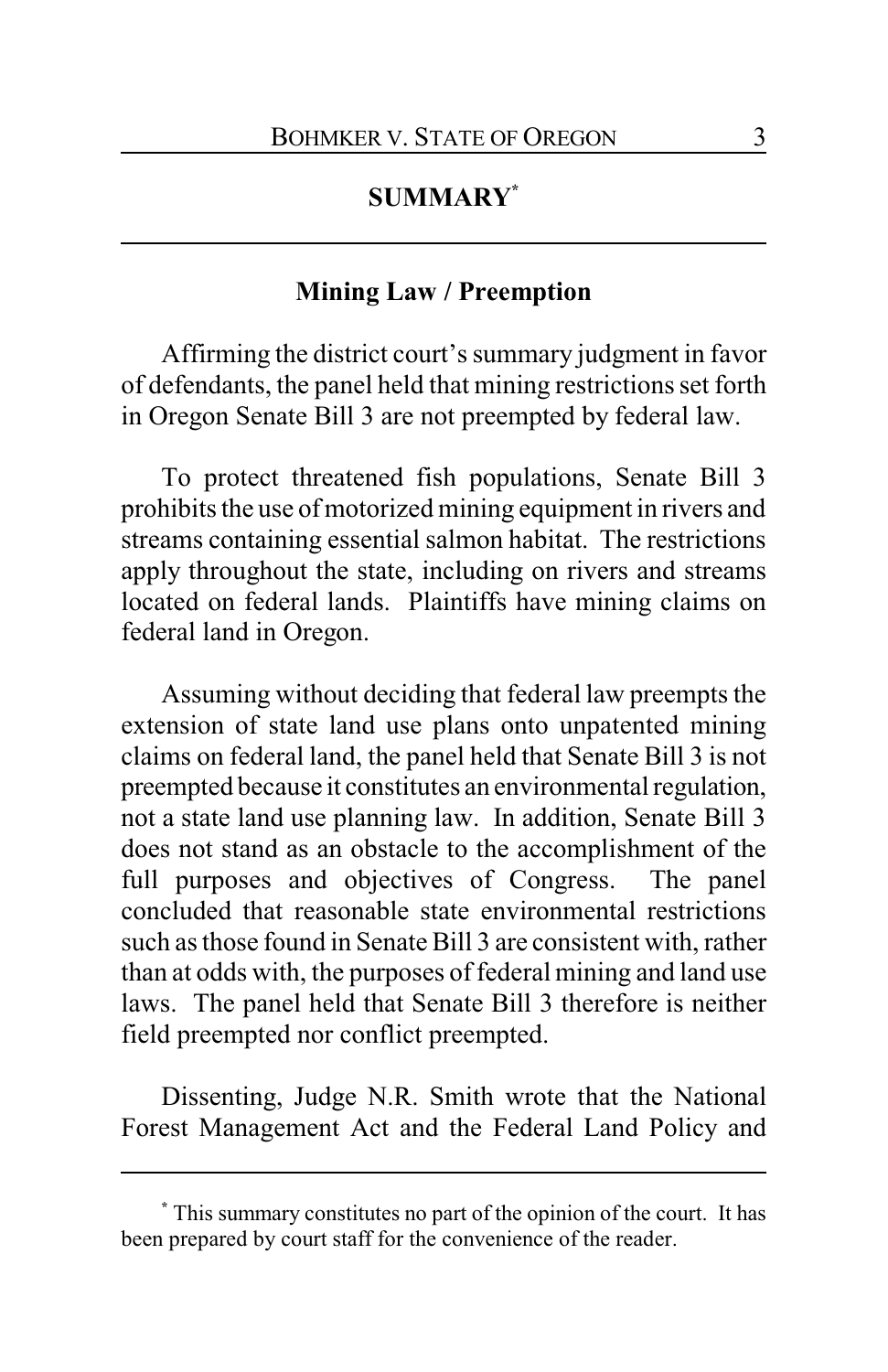Management Act occupy the field of land use planning regulation on federal lands. He wrote that because the permanent ban on motorized mining in Oregon Senate Bill 3 does not identify the environmental standard to be achieved but instead restricts a particular use of federal land, it must be deemed a land use regulation preempted by federal law.

# **COUNSEL**

James L. Buchal (argued), Murphy & Buchal LLP, Portland, Oregon, for Plaintiffs-Appellants.

Carson Leonard Whitehead (argued), Assistant Attorney General; Benjamin Gutman, Solicitor General; Ellen F. Rosenblum, Attorney General; Oregon Department of Justice, Salem, Oregon; for Defendants-Appellees.

Peter M.K. Frost (argued), Western Environmental Law Center, Eugene, Oregon; Roger Flynn, Western Mining Action Project, Lyons Colorado; for Intervenor-Defendants-Appellees.

Julio N. Colomba, Jonathan Wood, and Damien M. Schiff, Pacific Legal Foundation, Sacramento, California, for Amici Curiae Pacific Legal Foundation and Western Mining Alliance.

Sean Patrick Smith, Mountain States Legal Foundation, Lakewood, Colorado, for Amicus Curiae American Exploration & Mining Association.

Lane N. McFadden, Attorney; John C. Cruden, Assistant Attorney General; Environment & Natural Resources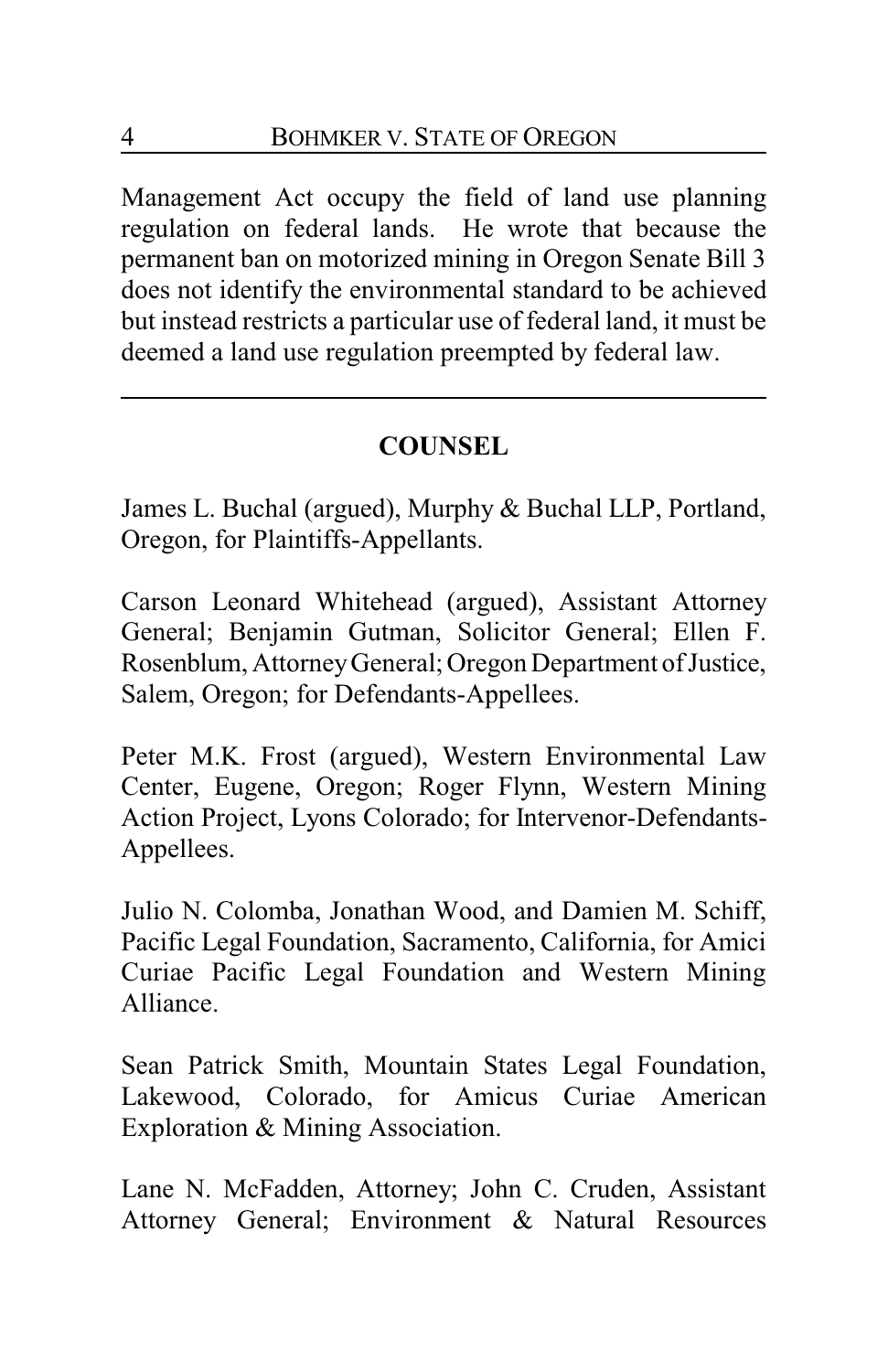Division, United States Department of Justice, Washington, D.C.; Kendra Nitta and Roy W. Fuller, Office of the Solicitor, United States Department of the Interior, Washington, D.C.; John Eichhorst, Deputy Regional Attorney, Office of the General Counsel, Pacific Region, United States Department of Agriculture, San Francisco, California; for Amicus Curiae United States of America.

Marc N. Melnick, Deputy Attorney General; Gavin G. McCabe, Supervising Deputy Attorney General; Joshua A. Klein, Deputy Solicitor General; Robert W. Byrne, Senior Assistant Attorney General; Office of the Attorney General, Oakland, California; Robert W. Ferguson, Attorney General; Office of the Attorney General, Olympia, Washington; for Amici Curiae States of California and Washington.

Nicholas Stevens Bryner and Sean B. Hecht, UCLA School of Law, Los Angeles, California; Eric Biber, UC Berkeley School of Law, Berkeley, California; for Amici Curiae Western Public Land Law Professors.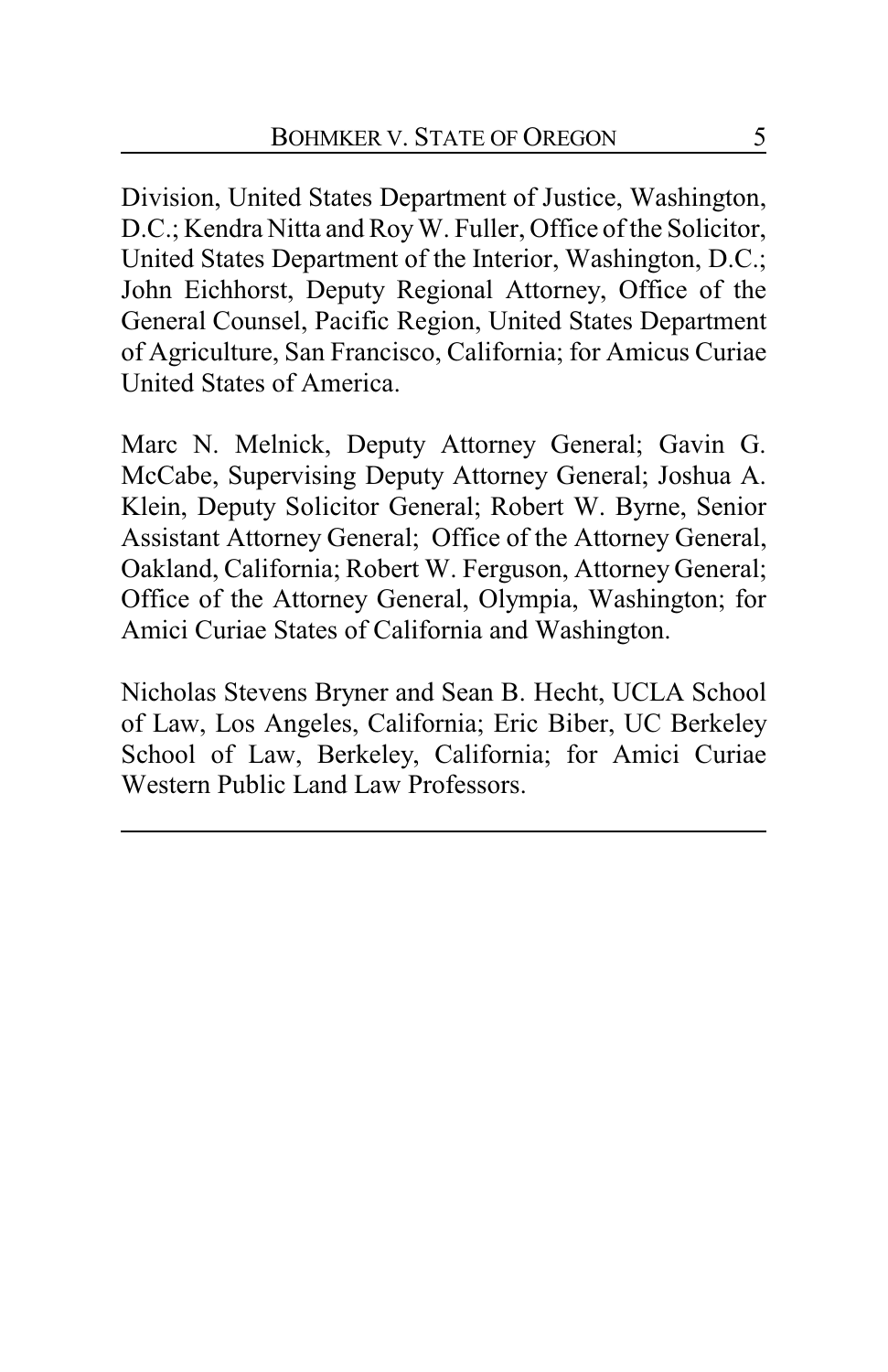### **OPINION**

FISHER, Circuit Judge:

To protect threatened fish populations, Oregon prohibits the use of motorized mining equipment in rivers and streams containing essential salmon habitat. The restrictions, adopted into law as Senate Bill 3, apply throughout the state, including on rivers and streams located on federal lands. The district court concluded the restrictions are not preempted by federal law, and we agree. Assuming without deciding that federal law preempts the extension of state land use plans onto unpatented mining claims on federal lands, Senate Bill 3 is not preempted, because it constitutes an environmental regulation, not a state land use planning law. Senate Bill 3, moreover, does not stand as an obstacle to the accomplishment of the full purposes and objectives of Congress. As the United States points out in its amicus brief opposing the plaintiffs' preemption challenge, reasonable environmental restrictions such as those found in Senate Bill 3 are consistent with, rather than at odds with, the purposes of federal mining and land use laws. *See Cal. Coastal Comm'n v. Granite Rock Co.*, 480 U.S. 572, 588–89 (1987) (rejecting the proposition that federal law preempts the application of reasonable state environmental regulations to the operation of unpatented mining claims on federal lands).

#### **BACKGROUND**

The Oregon legislature adopted Senate Bill 838 in 2013. The Bill's legislative findings recognize both the state's rich tradition of small scale prospecting and mining and its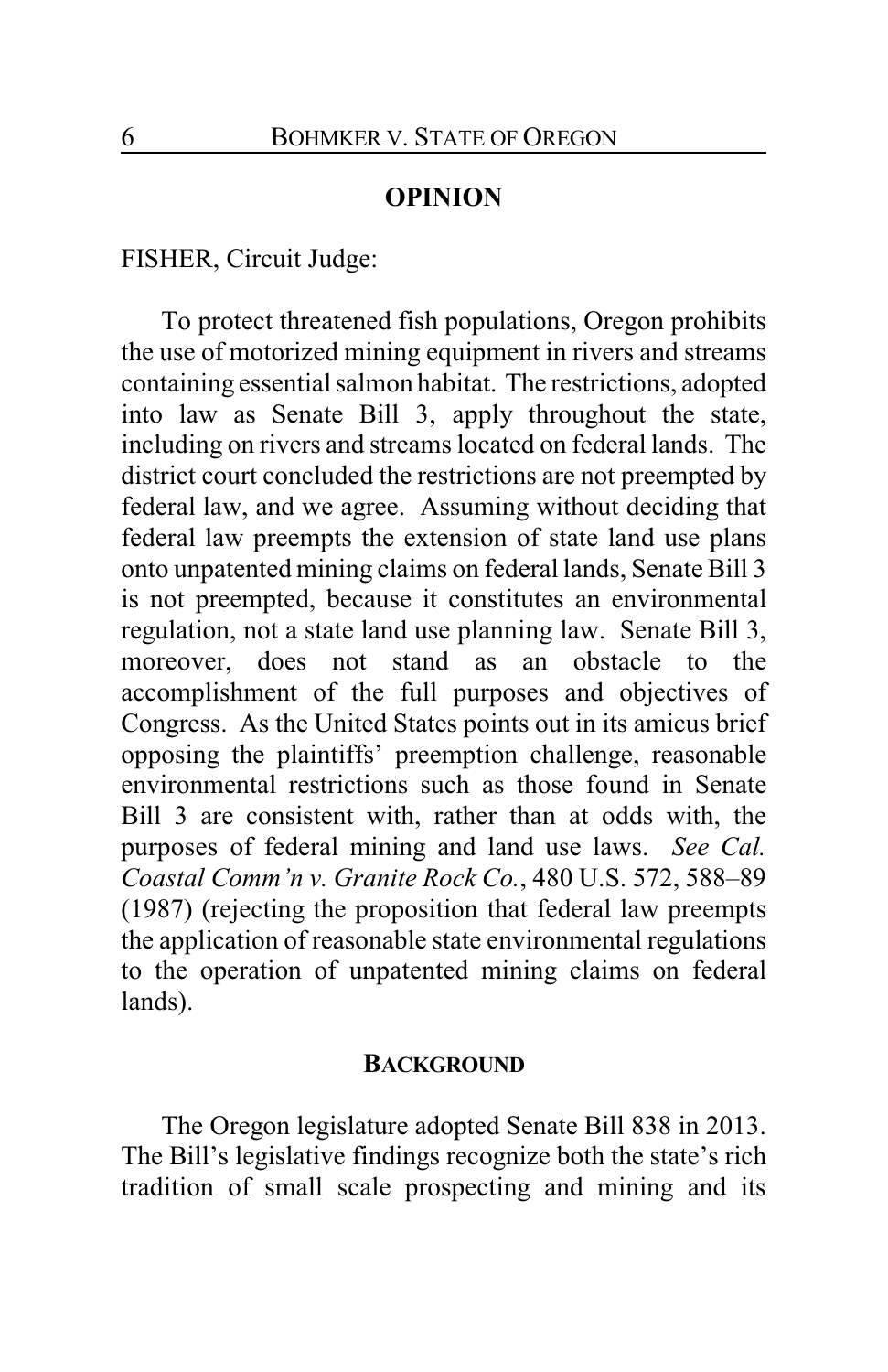environmental interest in protecting water quality and fish habitat. The findings state:

> (1) Prospecting, small scale mining and recreational mining are part of the unique heritage of the State of Oregon.

> (2) Prospecting, small scale mining and recreational mining provide economic benefits to the State of Oregon and local communities and support tourism, small businesses and recreational opportunities, all of which are economic drivers in Oregon's rural communities.

> (3) Exploration of potential mine sites is necessary to discover the minerals that underlie the surface and inherently involves natural resource disturbance.

> (4) Mining that uses motorized equipment in the beds and banks of the rivers of Oregon can pose significant risks to Oregon's natural resources, including fish and other wildlife, riparian areas, water quality, the investments of this state in habitat enhancement and areas of cultural significance to Indian tribes.

> (5) Between 2007 and 2013, mining that uses motorized equipment in the beds and banks of the rivers of Oregon increased significantly, raising concerns about the cumulative environmental impacts.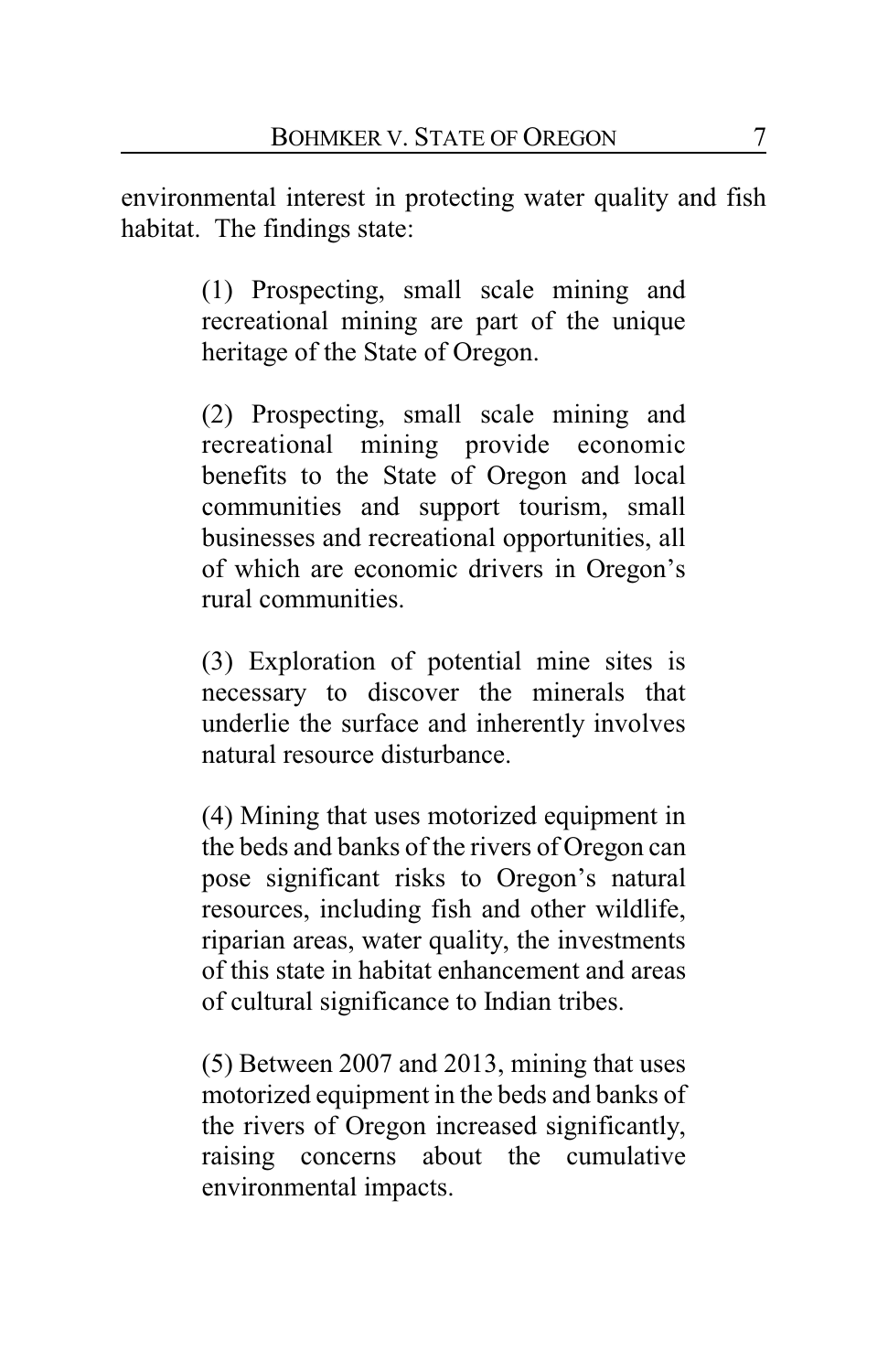(6) The regulatory system related to mining that uses motorized equipment in the beds and banks of the rivers of Oregon should be efficient and structured to best protect environmental values.

2013 Or. Laws ch. 783, § 1.

Consistent with these findings, the law imposed a fiveyear moratorium, beginning in 2016, on motorized mining techniques in areas designated as essential fish habit:

> A moratorium is imposed until January 2, 2021, on mining that uses any form of motorized equipment for the purpose of extracting gold, silver or any other precious metal from placer deposits of the beds or banks of the waters of this state, as defined in ORS 196.800, or from other placer deposits, that results in the removal or disturbance of streamside vegetation in a manner that may impact water quality. The moratorium applies up to the line of ordinary high water, as defined in ORS 274.005, and 100 yards upland perpendicular to the line of ordinary high water that is located above the lowest extent of the spawning habitat in any river and tributary thereof in this state containing essential indigenous anadromous salmonid habitat, as defined in ORS 196.810, or naturally reproducing populations of bull trout, except in areas that do not support populations of anadromous salmonids or natural reproducing populations of bull trout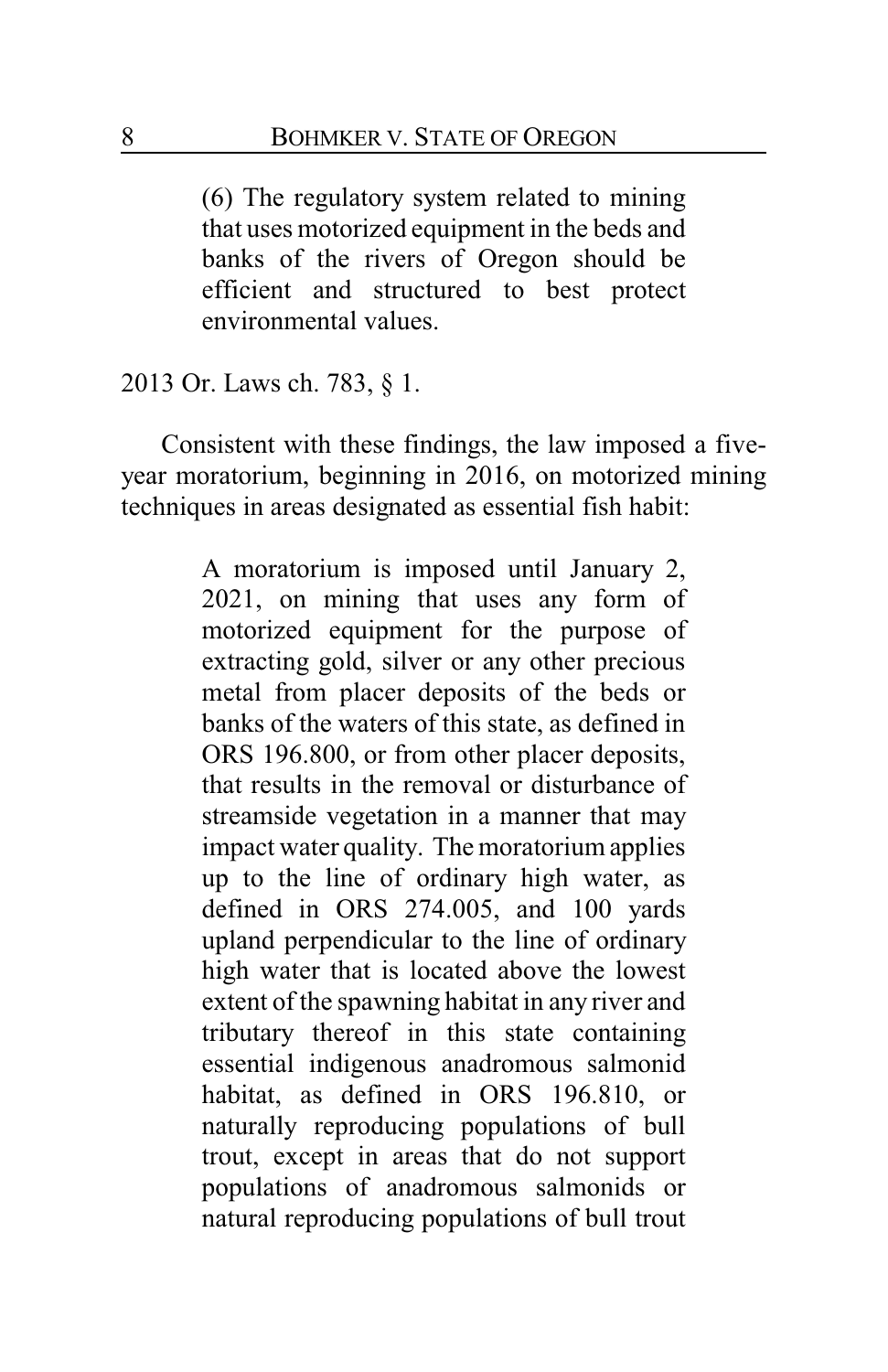due to a naturally occurring or lawfully placed physical barrier to fish passage.

*Id.* § 2(1). "Essential indigenous anadromous salmonid habitat' means the habitat that is necessary to prevent the depletion of indigenous anadromous salmonid species during their life history stages of spawning and rearing." Or. Rev. Stat.  $\frac{196.810(1)(g)(B)}{B}$ .

The plaintiffs filed this action in October 2015, three months before the moratorium was to take effect. The 12 plaintiffs have mining claims on federal lands in Oregon and use a form of motorized mining known as suction dredge mining to search for and extract gold deposits from rivers and streams.<sup>1</sup> The plaintiffs alleged that many of their mining claims were located in "essential indigenous anadromous salmonid habitat" and that the moratorium on motorized mining imposed by Senate Bill 838 would prevent them from mining these claims. They argued that Senate Bill 838 was preempted by federal law because it "interfere[d] with the federal purpose of fostering and encouraging mineral development on federal property, and st[ood] as an obstacle

<sup>1</sup> Suction dredging is

a technique used by miners to remove matter from the bottom of waterways, extract minerals, and return the residue to the water. A high-powered suction hose vacuums loose material from the bottom of a streambed. Heavier matter, including gold, is separated at the surface by passage through a floating sluice box, and the excess water, sand, and gravel is discharged back into the waterway.

*People v. Rinehart*, 377 P.3d 818, 820 (Cal. 2016).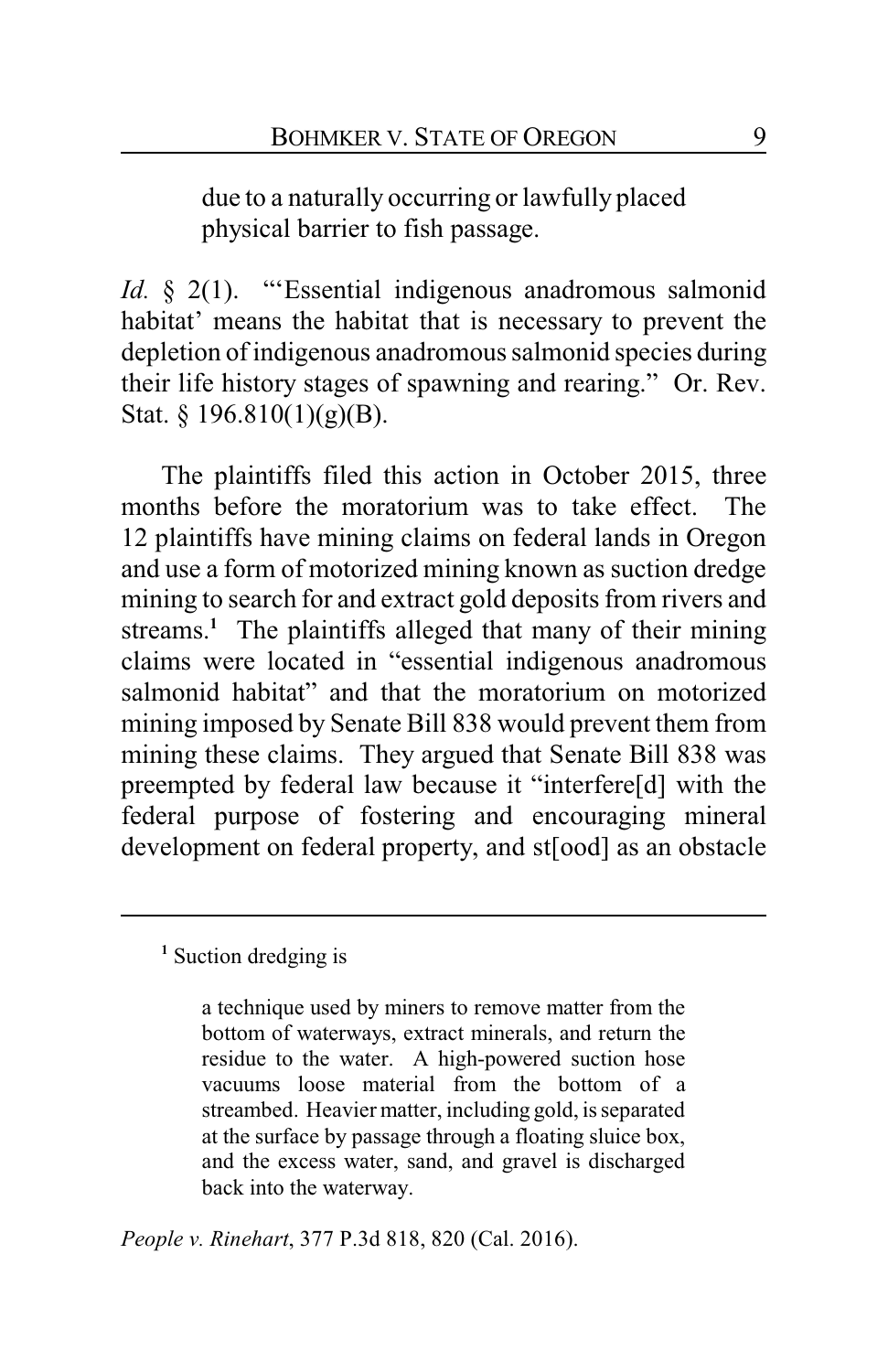to the accomplishment and execution of the purposes and objectives of Congress." Compl. ¶ 49. The plaintiffs sought an injunction restraining the state from enforcing Senate Bill 838 and a declaration that the Bill was preempted by federal law. Compl. 14.

The district court granted the state's motion for summary judgment, ruling that, because Senate Bill 838 was a reasonable environmental regulation, it was not preempted. After the court entered judgment in favor of the state, the plaintiffs timely appealed.

After briefing in this court was completed, the Oregon legislature adopted Senate Bill 3. Senate Bill 3 repealed the moratorium imposed by Senate Bill 838 and imposed a permanent restriction on the use of motorized mining equipment in waters designated as essential indigenous anadromous salmonid habitat. It states:

> In order to protect indigenous anadromous salmonids and habitat essential to the recovery and conservation of Pacific lamprey, motorized in-stream placer mining may not be permitted to occur up to the line of ordinary high water in any river in this state containing essential indigenous anadromous salmonid habitat, from the lowest extent of essential indigenous anadromous salmonid habitat to the highest extent of essential indigenous anadromous salmonid habitat.

2017 Or. Laws ch. 300, § 4(2). Although the restrictions imposed by Senate Bill 3 differ in some respects from those in Senate Bill 838, both laws prohibit motorized mining in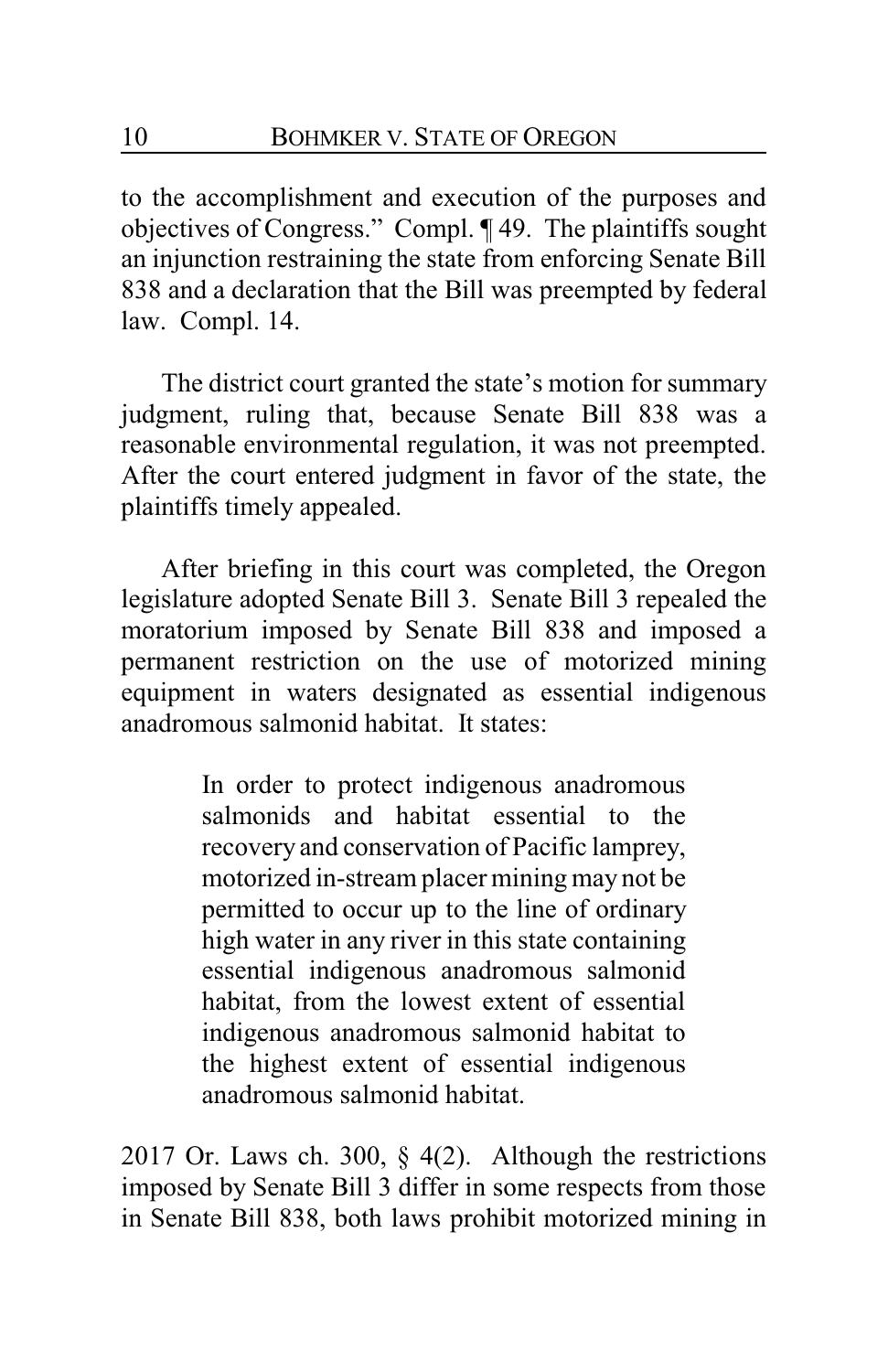rivers and streams designated as essential salmon habitat.**<sup>2</sup>** The parties therefore agree that the adoption of Senate Bill 3 does not moot this appeal. *See Ne. Fla. Chapter of the Associated Gen. Contractors of Am. v. City of Jacksonville, Fla.*, 508 U.S. 656, 662 & n.3 (1993) (holding that the repeal of a challenged ordinance and its replacement with a different ordinance did not render the plaintiff's claims moot where the ordinance had not been "sufficiently altered so as to present a substantially different controversy from the one the District Court originally decided" and the two ordinances "disadvantage[d] [the plaintiff] in the same fundamental way"). The parties also agree that we should treat this appeal as a challenge to Senate Bill 3. We now proceed to do so.

### **JURISDICTION AND STANDARD OF REVIEW**

We have jurisdiction under 28 U.S.C. § 1291. Because at least some of the plaintiffs have standing to pursue this appeal, we need not address the standing of additional plaintiffs. *See Nat'l Ass'n of Optometrists & Opticians LensCrafters, Inc. v. Brown*, 567 F.3d 521, 523 (9th Cir. 2009) ("As a general rule, in an injunctive case this court need not address standing of each plaintiff if it concludes that one plaintiff has standing.").**<sup>3</sup>** Our review is de novo. *See*

**<sup>2</sup>** Unlike Senate Bill 838, for example, Senate Bill 3 does not prohibit motorized mining in bull trout habitat. In addition, although the moratorium imposed by Senate Bill 838 extended to mining in areas up to 100 yards from waterways, the restrictions on motorized mining in Senate Bill 3 apply only within rivers and streams themselves.

**<sup>3</sup>** We therefore need not address whether plaintiffs Galice Mining District, Millennium Diggers and Willamette Valley Miners have established standing, either in their own right or on behalf of their members. *See Associated Gen. Contractors of Am., San Diego Chapter,*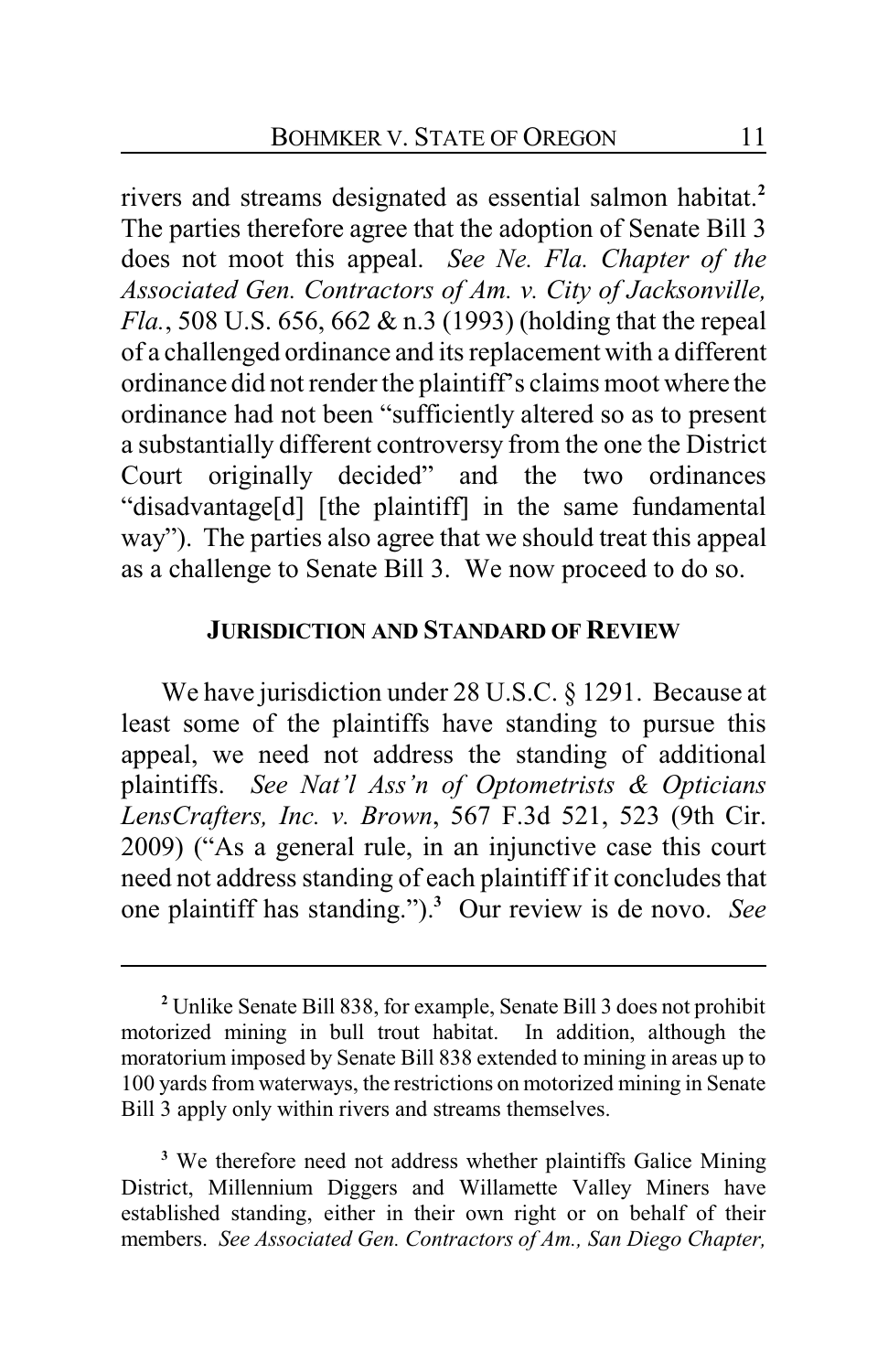*Lopez-Valenzuela v. Arpaio*, 770 F.3d 772, 777 (9th Cir. 2014) (en banc) (grant or denial of summary judgment); *Ting v. AT&T*, 319 F.3d 1126, 1135 (9th Cir. 2003) (federal preemption).

#### **DISCUSSION**

### **A. Background Legal Principles**

*1. Federal Laws Governing Mining on Federal Lands*

We begin with an overview of the federal laws respecting mining on federal lands. We consider only those laws the parties have identified as relevant to the preemption issues presented in this appeal.

"Historically, the Federal mining law has been designed to encourage individual prospecting, exploration, and development of the public domain." H.R. Rep. No. 84-730 (1955), *as reprinted in* 1955 U.S.C.C.A.N. 2474, 2476. "Under these laws, prospectors may go out on the public domain not otherwise withdrawn, locate a mining claim, search out its mineral wealth and, if discovery of mineral is made, can then obtain a patent." *Id.*

The Mining Act of 1872, 17 Stat. 91, for example, provides that:

*Inc. v. Cal. Dep't of Transp.*, 713 F.3d 1187, 1194 (9th Cir. 2013) (explaining that, to establish associational standing, a plaintiff must provide specific allegations showing that at least one identified member has suffered or would suffer harm).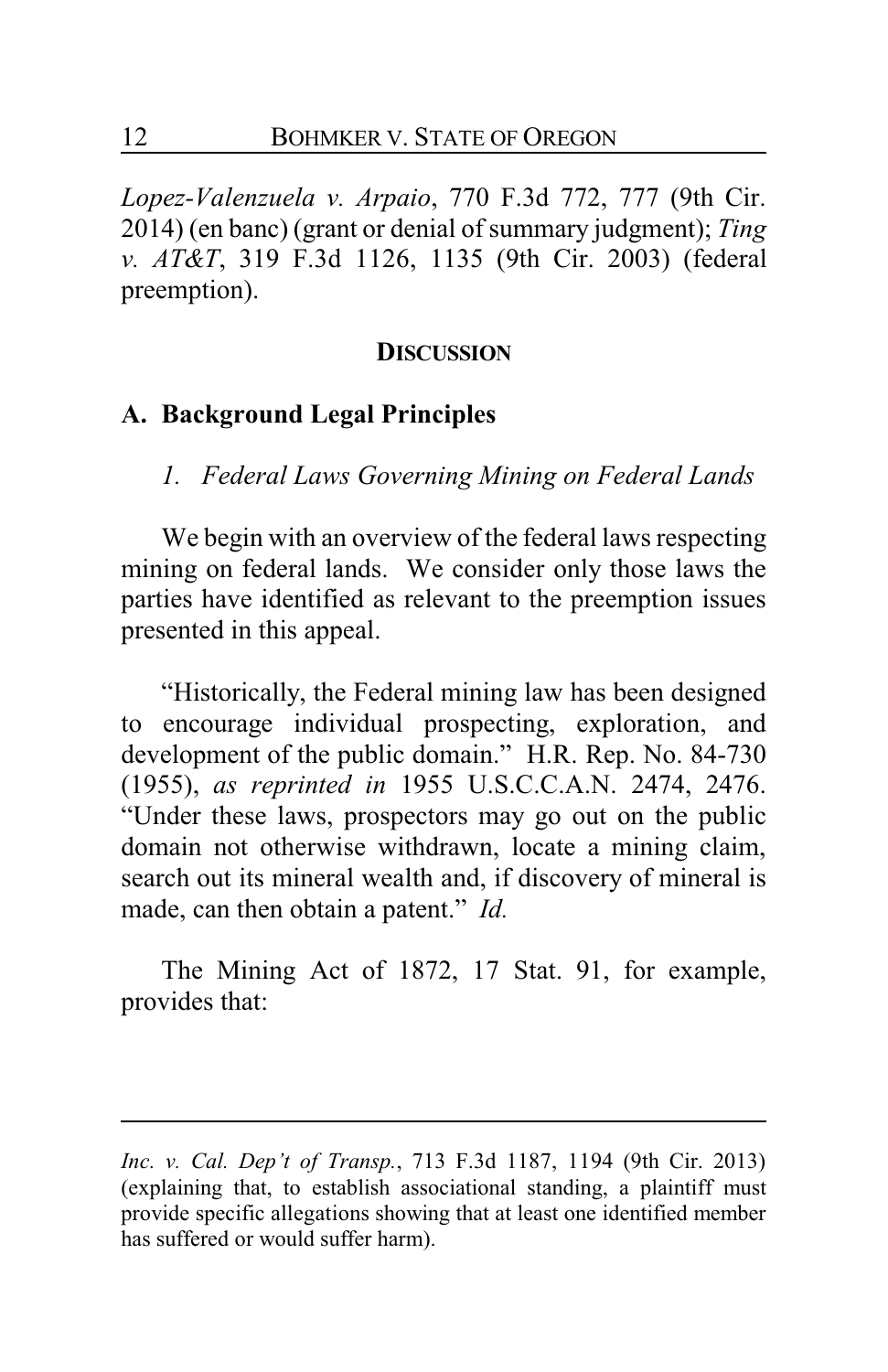Except as otherwise provided, all valuable mineral deposits in lands belonging to the United States, both surveyed and unsurveyed, shall be *free and open to exploration and purchase*, and the lands in which they are found to occupation and purchase, by citizens of the United States and those who have declared their intention to become such, *under regulations prescribed by law*, and according to the local customs or rules of miners in the several mining districts, so far as the same are applicable and not inconsistent with the laws of the United States.

30 U.S.C. § 22 (emphasis added). Under this Act, prospectors could acquire unpatented mining claims by discovering valuable mineral resources on federal lands, marking the location of their claims and recording their claims in accordance with state law:

> Rights to mineral lands, owned by the United States, are initiated by prospecting, that is, searching for minerals thereon, and, upon the discovery of mineral, by locating the lands upon which such discovery has been made, or lands which the prospector believes to be valuable for minerals. A location is made by staking the corners of the claim, posting a notice of location thereon, and complying with the State laws regarding the recording of the location in the county recorder's office, discovery work, etc.

H.R. Rep. No. 84-730, 1955 U.S.C.C.A.N. at 2477.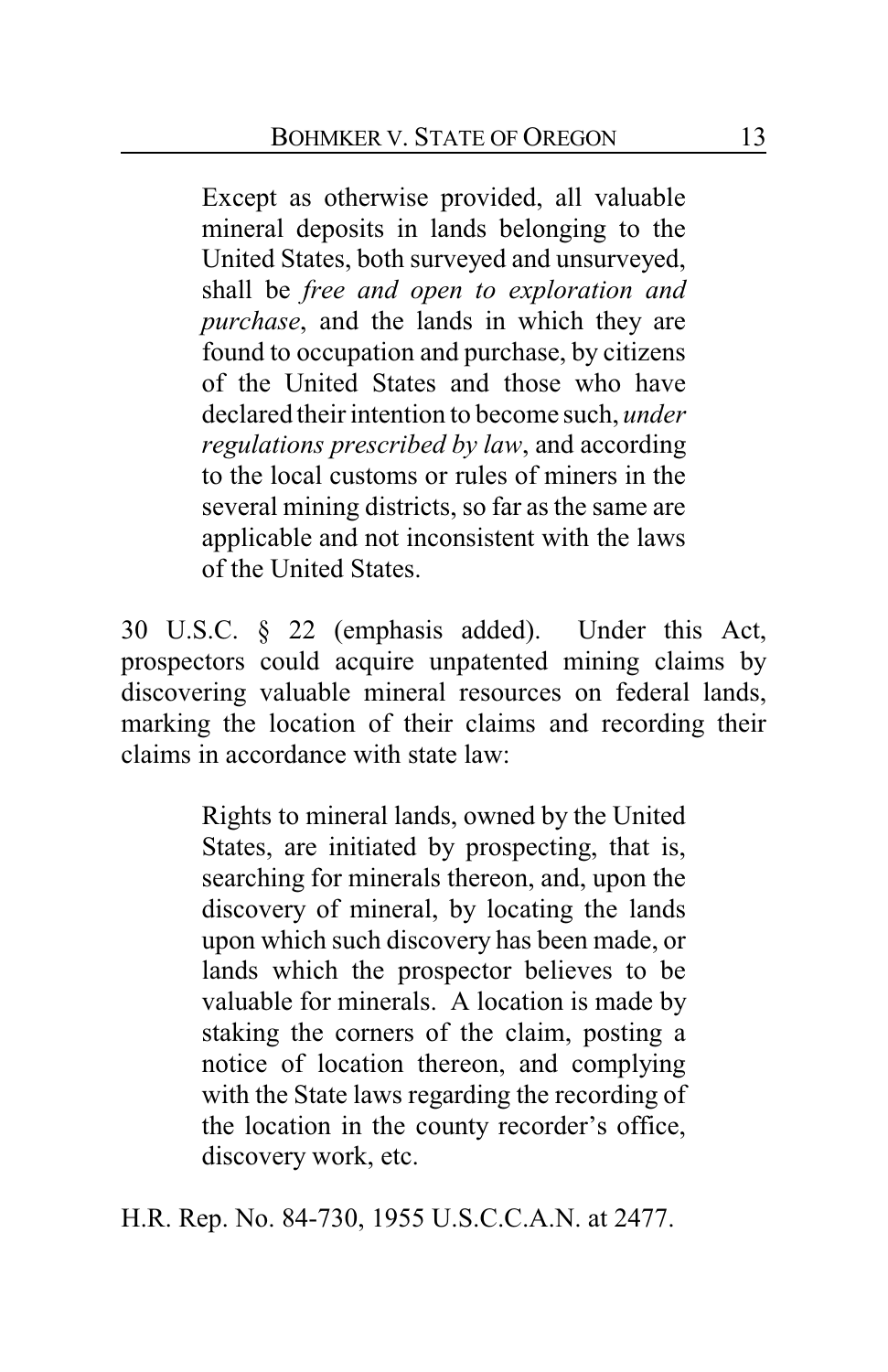Once the prospector staked out a claim, "the locator, without further requirement under Federal law, as of that moment, acquire[d] the immediate right to exclusive possession, control, and use of the land within the corners of his location stakes." *Id.* at 2478. As the Mining Act explains:

> The locators of all mining locations made on any mineral vein, lode, or ledge, situated on the public domain, their heirs and assigns, where no adverse claim existed on the 10th day of May 1872 so long as they comply with the laws of the United States, and with State, territorial, and local regulations not in conflict with the laws of the United States governing their possessory title, *shall have the exclusive right of possession and enjoyment of all the surface included within the lines of their locations*, and of all veins, lodes, and ledges throughout their entire depth . . . .

30 U.S.C. § 26 (emphasis added). To protect this right to exclusive possession, a locator annually must perform \$100 worth of labor or carry out improvements worth \$100 in value. *See id.* § 28.

The locator of an unpatented mining claim either "may remove the minerals from the land without first proceeding to patent," H.R. Rep. No. 84-730, 1955 U.S.C.C.A.N. at 2478, or may obtain a patent by, inter alia, filing an application under oath, showing that \$500 worth of labor has been expended or improvements made with respect to the claim and making a payment to the proper officer of \$5 per acre, *see* 30 U.S.C. § 29. Although "[a]n 'unpatented' claim is a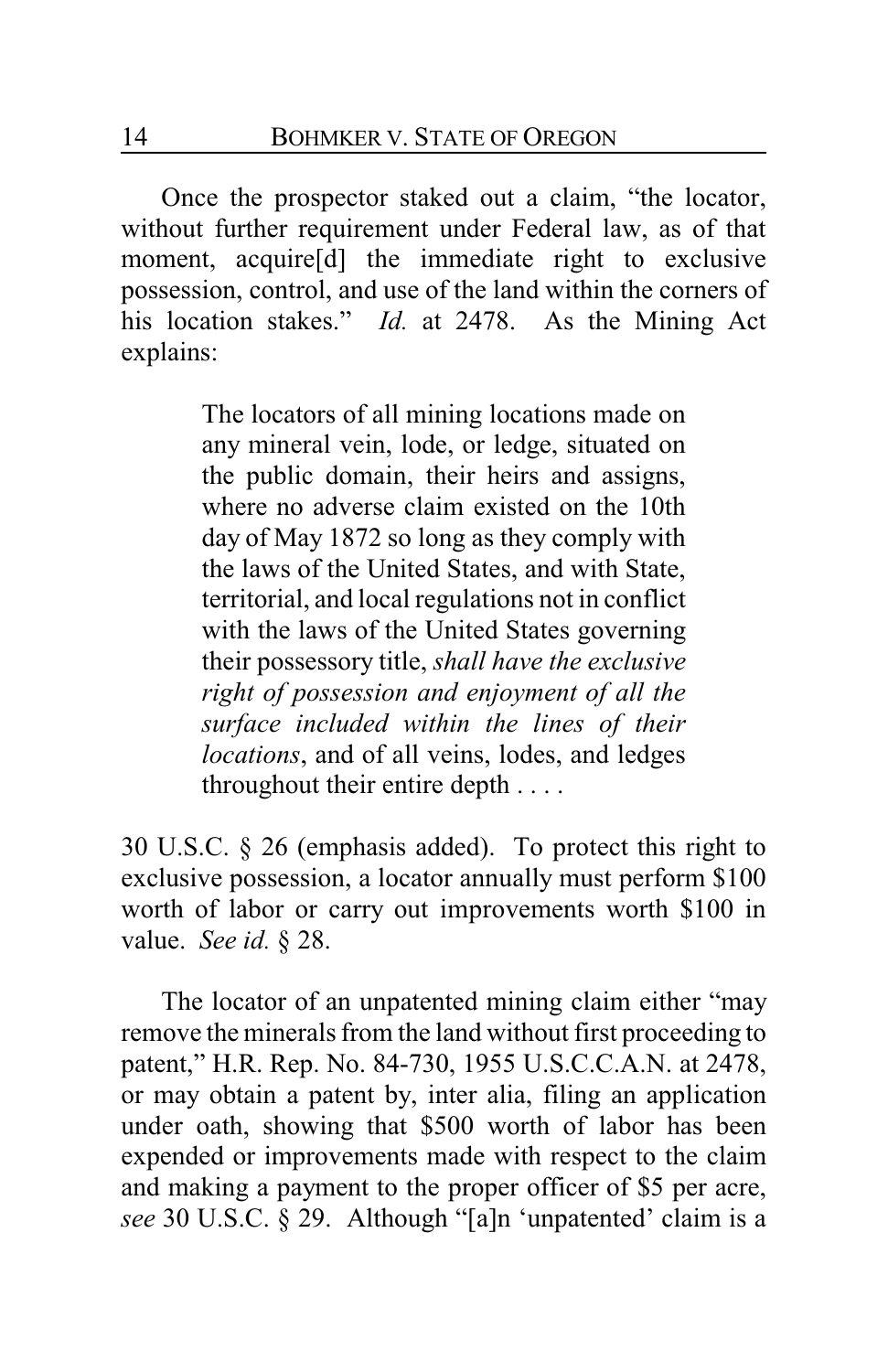possessory interest in a particular area solely for the purpose of mining," the owner of a patented claim "gets a fee simple interest from the United States." *Clouser v. Espy*, 42 F.3d 1522, 1525 n.2 (9th Cir. 1994). The mining claims at issue in this case are unpatented.

By 1955, Congress had become increasingly aware of "abuses under the general mining laws by those persons who locate[d] mining claims on public lands for purposes other than that of legitimate mining activity." H.R. Rep. No. 84- 730, 1955 U.S.C.C.A.N. at 2478. Sham claims, for example, "could be used for selling timber from national forests, or obtaining free residential or agricultural land." *United States v. Shumway*, 199 F.3d 1093, 1101 (9th Cir. 1999) (citing *United States v. Curtis Nev. Mines, Inc.*, 611 F.2d 1277, 1282 (9th Cir. 1980)). Congress was also concerned that according the holders of unpatented mining claims exclusive surface rights prevented the "efficient management and administration of the surface resources of the public lands." H.R. Rep. No. 84-730, 1955 U.S.C.C.A.N. at 2474. Mining locations made under existing law, for example,

> frequently block[ed] access: to water needed in grazing use of the national forests or other public lands; to valuable recreational areas; to agents of the Federal Government desiring to reach adjacent lands for purposes of managing wild-game habitat or improving fishing streams so as to thwart the public harvest and proper management of fish and game resources on the public lands generally, both on the located lands and on adjacent lands.

*Id.* at 2478–79.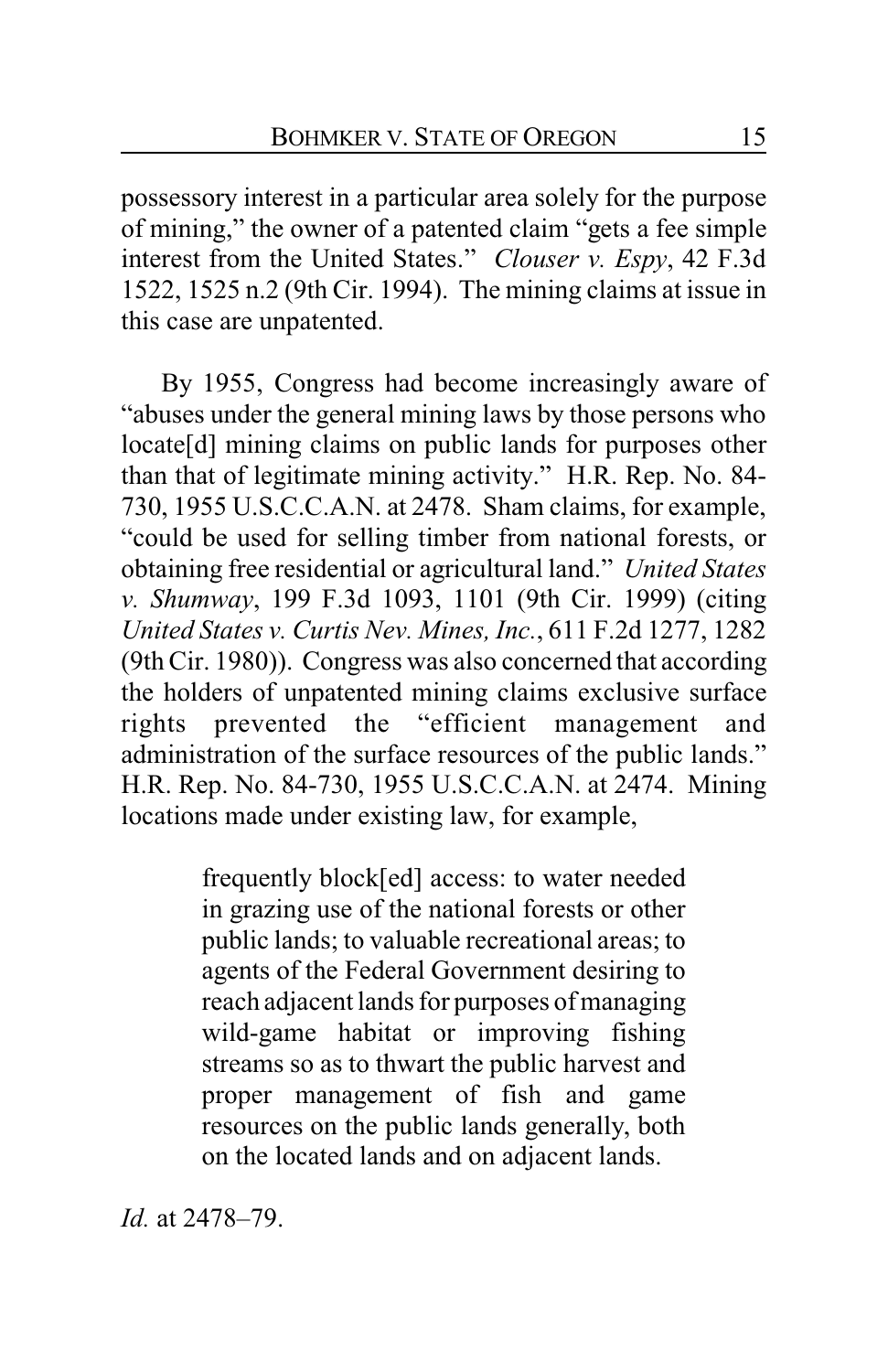To address these concerns, Congress adopted the Surface Resources and Multiple Use Act of 1955, Pub. L. No. 84-167, 69 Stat. 367 (1955). This law prohibits the location of any mining claim for purposes other than mining, *see* 30 U.S.C.  $§ 612(a)$ , and reserves in the United States – rather than granting to locators – the right to manage the surface resources of unpatented mining claims located after 1955, subject to the important proviso that "any use of the surface of any such mining claim by the United States, its permittees or licensees, shall be such as not to endanger or materially interfere with prospecting, mining or processing operations or uses reasonably incident thereto," *id.* § 612(b). The law states:

> Rights under any mining claim hereafter located under the mining laws of the United States shall be subject, prior to issuance of patent therefor, to the right of the United States to manage and dispose of the vegetative surface resources thereof and to manage other surface resources thereof (except mineral deposits subject to location under the mining laws of the United States). Any such mining claim shall also be subject, prior to issuance of patent therefor, to the right of the United States, its permittees, and licensees, to use so much of the surface thereof as may be necessary for such purposes or for access to adjacent land: Provided, however, *That any use of the surface of any such mining claim by the United States, its permittees or licensees, shall be such as not to endanger or materially interfere with prospecting, mining or processing operations or uses reasonably*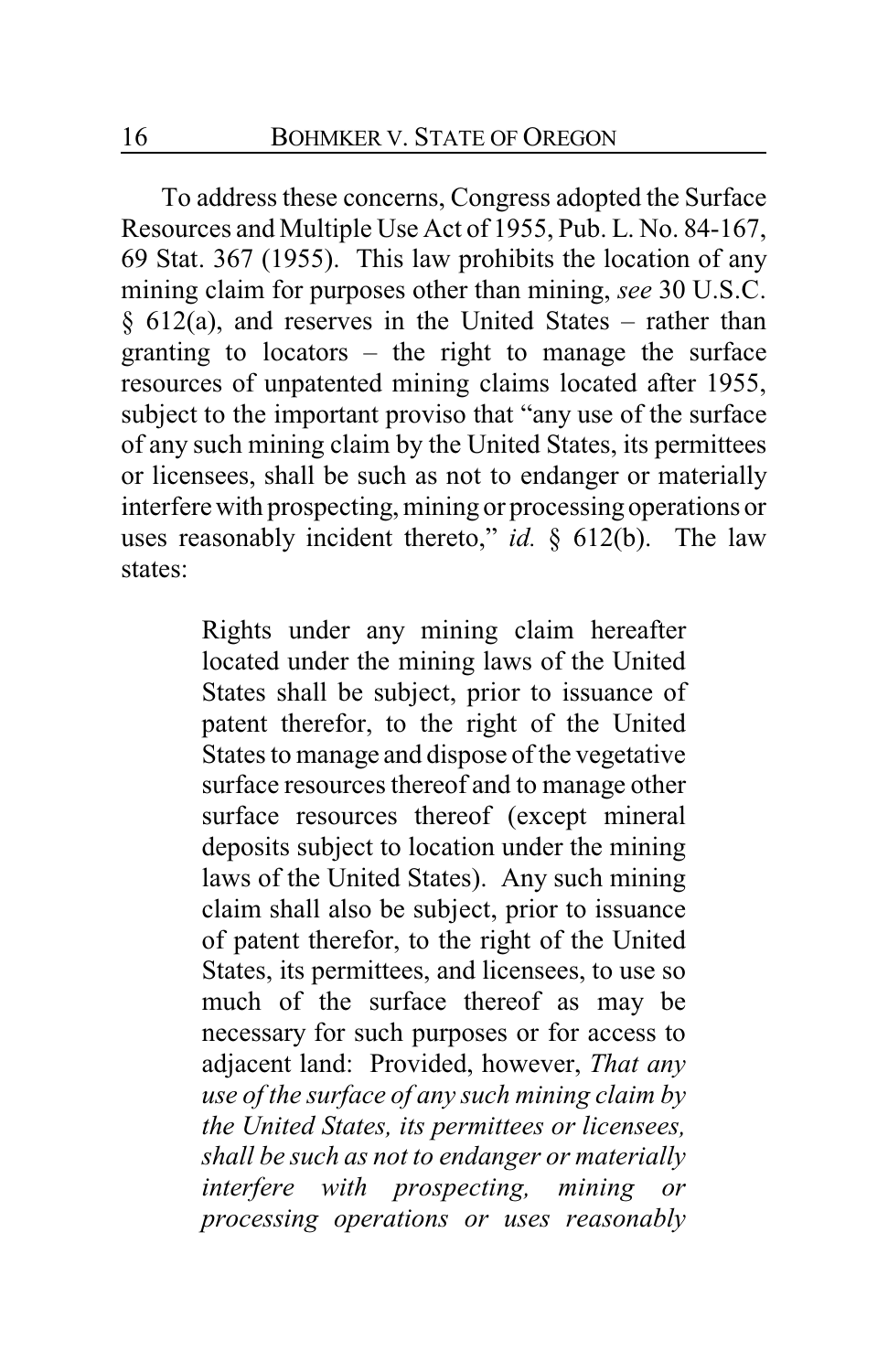*incident thereto*: Provided further, That if at any time the locator requires more timber for his mining operations than is available to him from the claim after disposition of timber therefrom by the United States, subsequent to the location of the claim, he shall be entitled, free of charge, to be supplied with timber for such requirements from the nearest timber administered by the disposing agency which is ready for harvesting under the rules and regulations of that agency and which is substantially equivalent in kind and quantity to the timber estimated by the disposing agency to have been disposed of from the claim: Provided further, *That nothing in this subchapter and sections 601 and 603 of this title shall be construed as affecting or intended to affect or in any way interfere with or modify the laws of the States which lie wholly or in part westward of the ninetyeighth meridian relating to the ownership, control, appropriation, use, and distribution of ground or surface waters within any unpatented mining claim*.

*Id.* § 612(b) (emphasis added). The legislation sought to "encourage mining activity on . . . public lands compatible with utilization, management, and conservation of surface resources such as water, soil, grass, timber, parks, monuments, recreation areas, fish, wildlife, and waterfowl." H.R. Rep. No. 84-730, 1955 U.S.C.C.A.N. at 2475.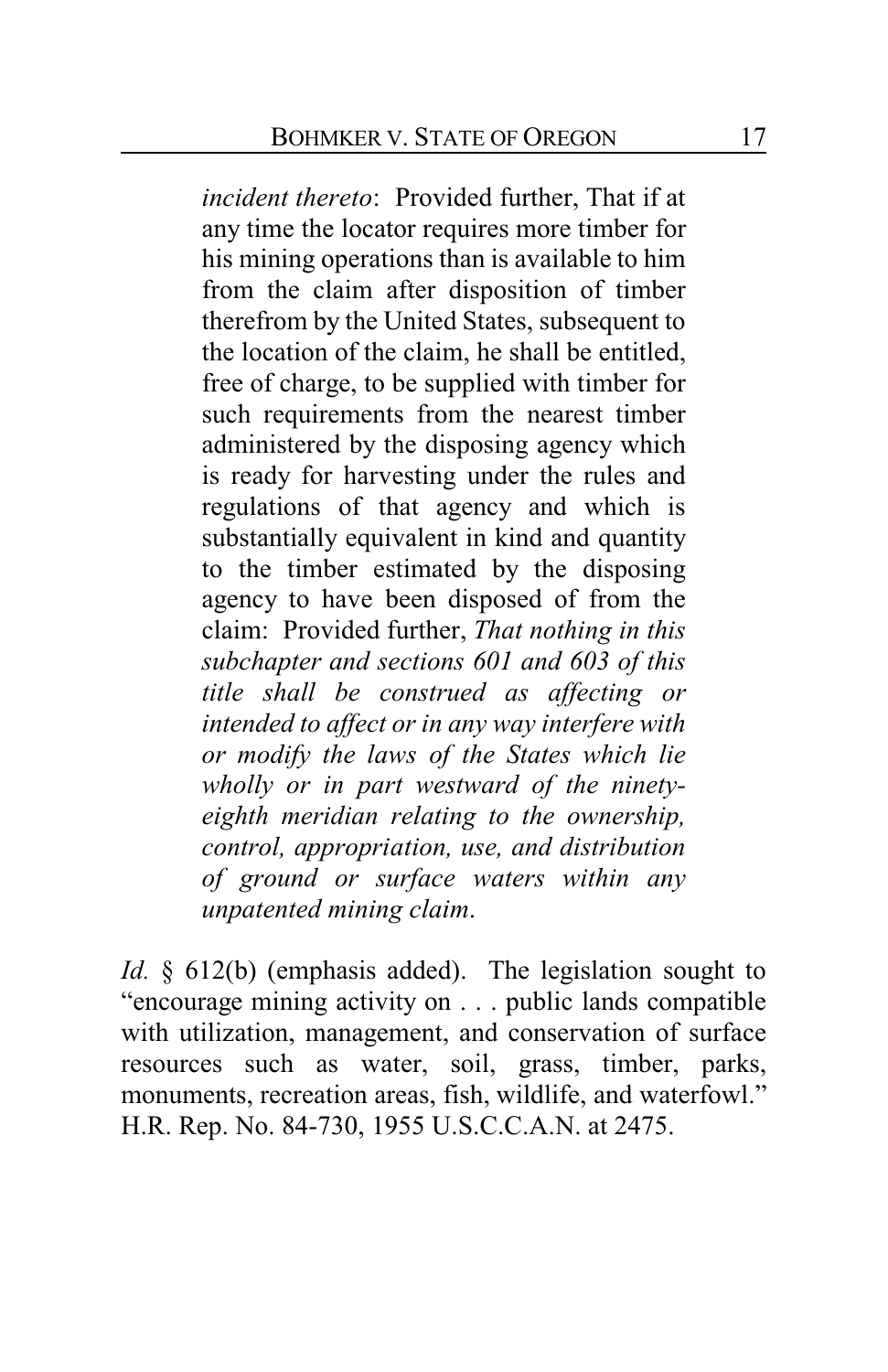In 1970, Congress adopted the Mining and Minerals Policy Act of 1970, Pub. L. No. 91-631, 84 Stat. 1876 (1970). This law declares it the policy of the United States to foster the development of an "economically sound and stable domestic mining" industry, but subject to "environmental needs," 30 U.S.C. § 21a, making clear that "Congress did not, and does not, intend mining to be pursued at all costs," *Rinehart*, 377 P.3d at 825. It states:

> The Congress declares that it is the continuing policy of the Federal Government in the national interest to foster and encourage private enterprise in (1) the development of economically sound and stable domestic mining, minerals, metal and mineral reclamation industries, (2) the orderly and economic development of domestic mineral resources, reserves, and reclamation of metals and minerals *to help assure satisfaction* of industrial, security and *environmental needs*, (3) mining, mineral, and metallurgical research, including the use and recycling of scrap to promote the wise and efficient use of our natural and reclaimable mineral resources, and (4) *the study and development of methods* for the disposal, control, and reclamation of mineral waste products, and the reclamation of mined land, *so as to lessen any adverse impact of mineral extraction and processing upon the physical environment* that may result from mining or mineral activities.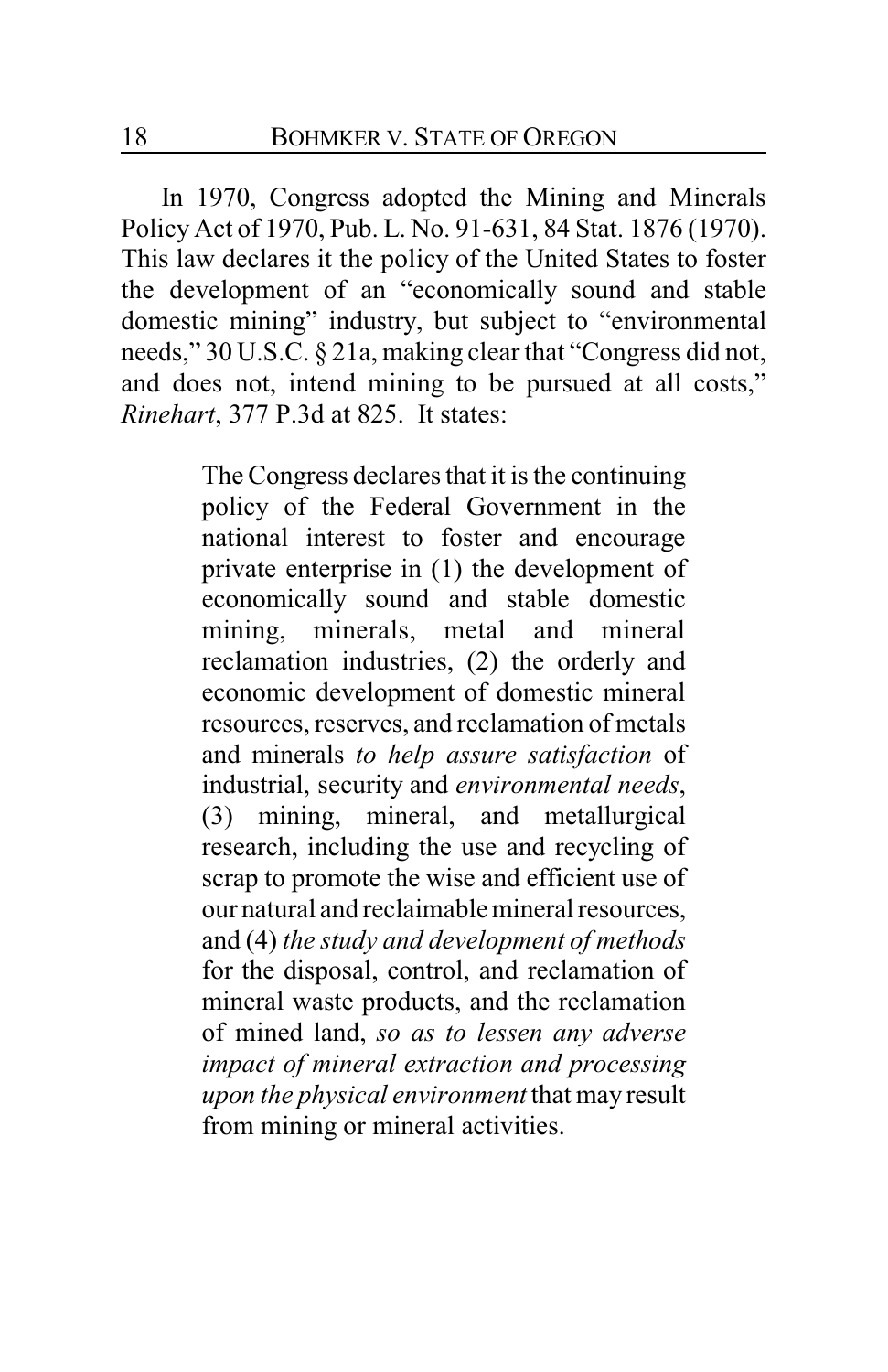30 U.S.C. § 21a (emphasis added).**<sup>4</sup>**

### *2. Federal Laws Governing National Forests*

The Organic Administration Act, 30 Stat. 11, 35–36 (1897), provides that nothing in 16 U.S.C. §§ 473–82 and 551 "shall . . . prohibit any person from entering upon . . . national forests for all proper and lawful purposes, including that of prospecting, locating, and developing the mineral resources thereof." 16 U.S.C. § 478. It also provides, however, that "[s]uch persons must comply with the rules and regulations covering such national forests." *Id.* The Organic Act, moreover, requires the Secretary of Agriculture to "make provisions for the protection against destruction by fire and depredations upon the public forests and national forests," and it authorizes the Secretary to "make such rules and regulations" regarding "occupancy and use" as may be necessary "to preserve the forests thereon from destruction." *Id.* § 551.

Under this rulemaking authority, the U.S. Forest Service has promulgated rules regulating mining on national forest lands. These regulations require mining operators to comply with applicable federal and state air quality standards, water quality standards and standards for the disposal and treatment of solid wastes. *See* 36 C.F.R. § 228.8(a)–(c).

**<sup>4</sup>** In 1977, Congress adopted the Surface Mining Control and Reclamation Act of 1977, Pub. L. No. 95-87, 91 Stat. 445 (1977). In relevant part, this law allows the governor of a state to ask the Secretary of the Interior to designate lands as unsuitable for mining on the ground that "mining operations would have an adverse impact on lands used primarily for residential or related purposes." 30 U.S.C. § 1281(a)–(b). The plaintiffs do not suggest this provision presented an option for Oregon here.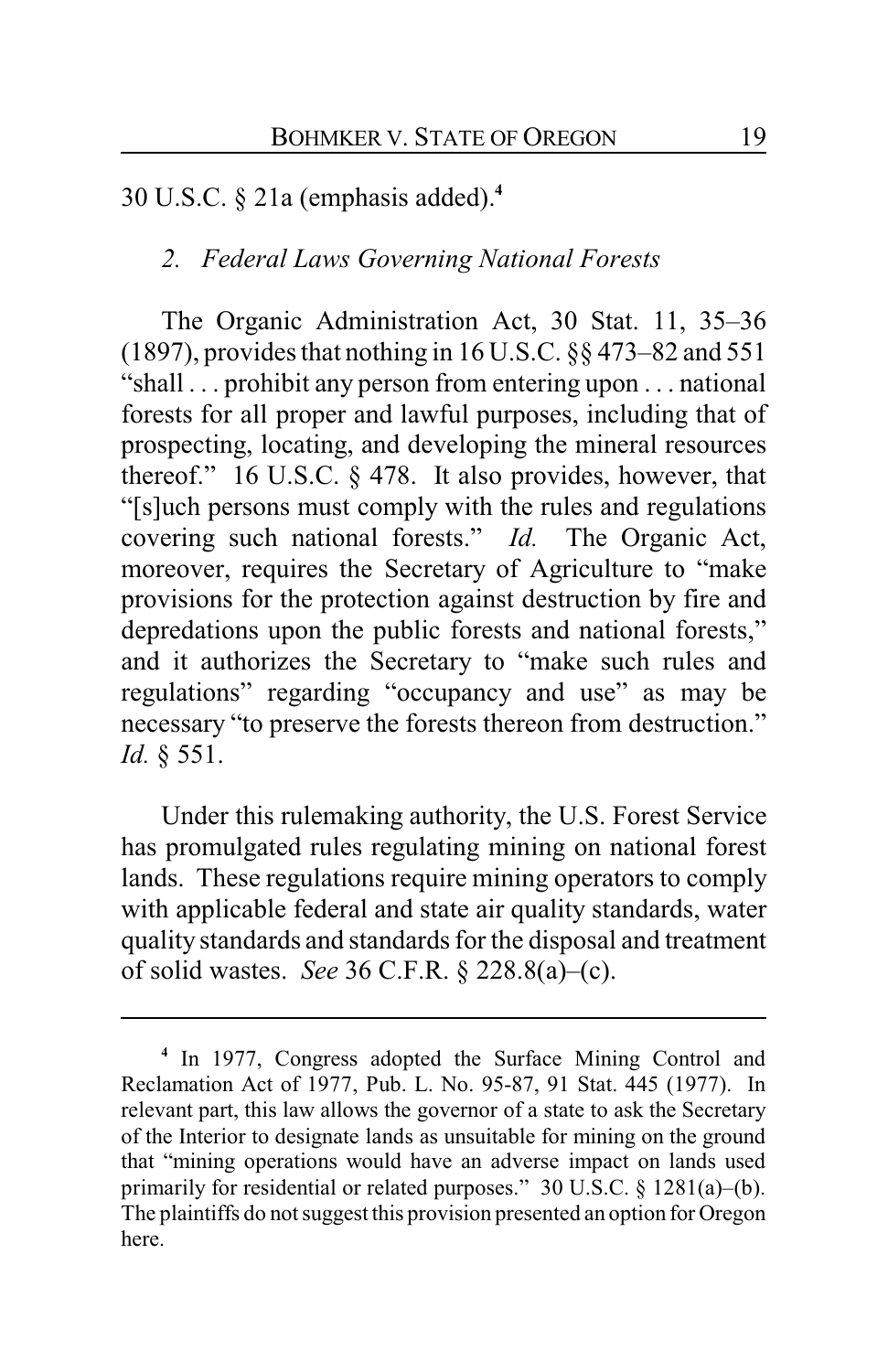The Multiple-Use and Sustained-Yield Act of 1960, Pub. L. No. 86-517, 74 Stat. 215 (1960), directs the Secretary of Agriculture "to develop and administer the renewable surface resources of the national forests for multiple use and sustained yield." 16 U.S.C. § 529. After declaring it "the policy of the Congress that the national forests are established and shall be administered for outdoor recreation, range, timber, watershed, and wildlife and fish purposes," the Act states that "[n]othing herein shall be construed as affecting the jurisdiction or responsibilities of the several States with respect to wildlife and fish on the national forests." *Id.* § 528. It further states that "[n]othing herein shall be construed so as to affect the use or administration of the mineral resources of national forest lands or to affect the use or administration of Federal lands not within national forests." *Id.*

The National Forest Management Act of 1976 (NFMA), Pub. L. No. 94-588, 90 Stat. 2949 (1976), requires the Secretary of Agriculture to "develop . . . land and resource management plans for units of the National Forest System, coordinated with the land and resource management planning processes of State and local governments and other Federal agencies." 16 U.S.C. § 1604(a). In developing such plans, the Secretary shall assure that they "provide for multiple use and sustained yield of the products and services obtained therefrom in accordance with the Multiple-Use Sustained-Yield Act of 1960." *Id.* § 1604(e)(1).

In addition, federal lands, including those falling outside national forests, are governed by the Federal Land Policy and Management Act of 1976 (FLPMA), Pub. L. No. 94-579, 90 Stat. 2743 (1976). FLPMA requires the Secretary of the Interior to develop land use plans for public lands, *see* 43 U.S.C. § 1712(a), and to "manage the public lands under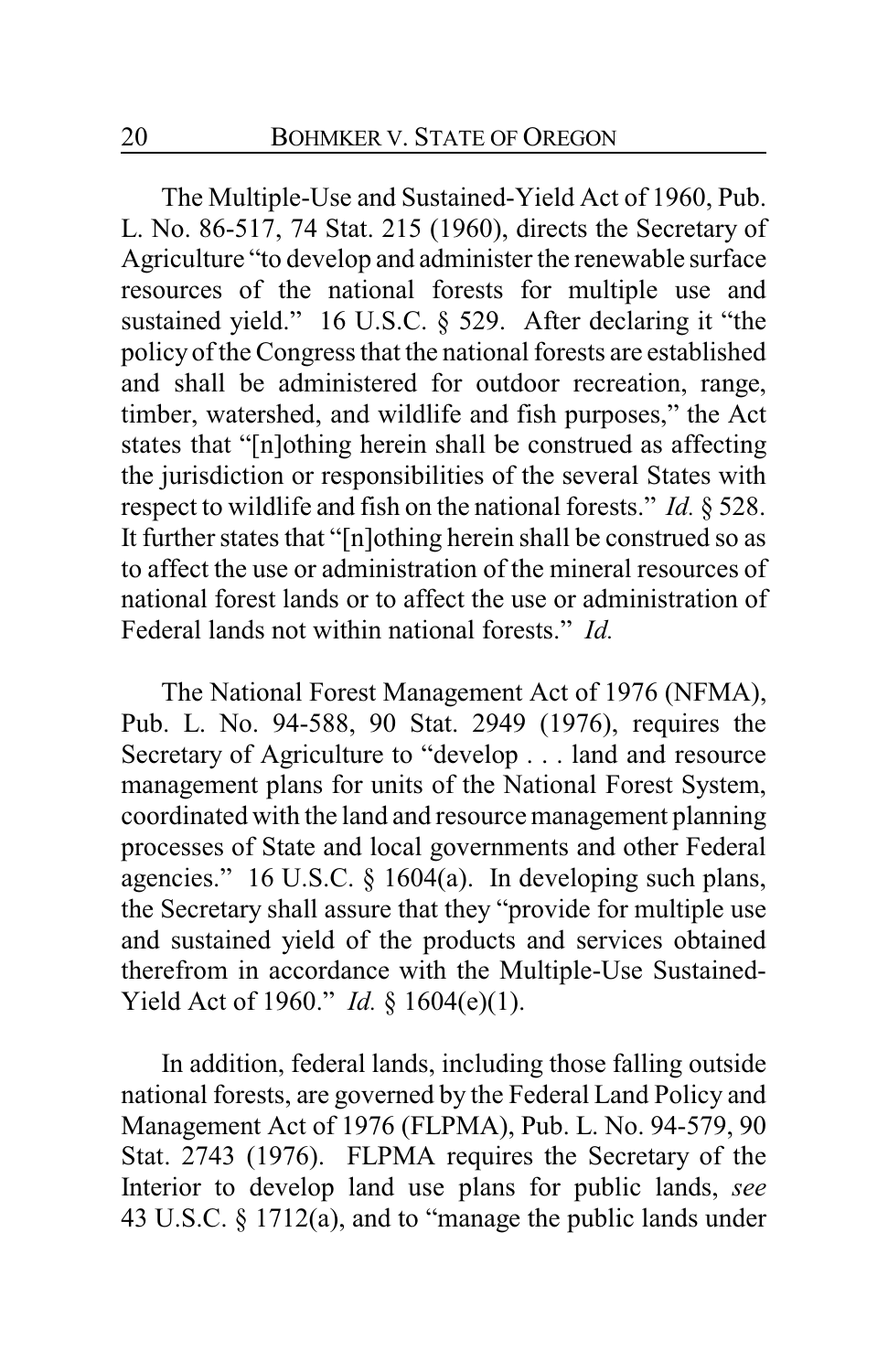principles of multiple use and sustained yield," *id.* § 1732(a). FLPMA directs that, "[i]n managing the public lands the Secretary shall, by regulation or otherwise, take any action necessary to prevent unnecessary or undue degradation of the lands." *Id.* § 1732(b). This "unnecessary or undue degradation" mandate applies not only to land use generally but also to the regulation of mining operations in particular. *See id.* (providing that nothing in FLPMA, *other than* the provision establishing the "unnecessary or undue degradation" standard, "shall in any way amend the Mining Law of 1872 or impair the rights of any locators or claims under that Act, including, but not limited to, rights of ingress and egress"). FLPMA further provides that "nothing in this Act shall be construed as . . . enlarging or diminishing the responsibility and authority of the States for management of fish and resident wildlife." *Id.*

Under FLPMA, the Bureau of Land Management (BLM) has issued regulations requiring mining operators to "comply with applicable Federal and state" air quality standards, water quality standards and standards for the disposal and treatment of solid wastes. 43 C.F.R. § 3809.420(b)(4)–(6). Another BLM regulation requires mining operators to comply with state environmental regulations that do not conflict with federal law: "If State laws or regulations conflict with this subpart regarding operations on public lands, you must follow the requirements of this subpart. However, there is no conflict if the State law or regulation requires a higher standard of protection for public lands than this subpart." *Id.* § 3809.3.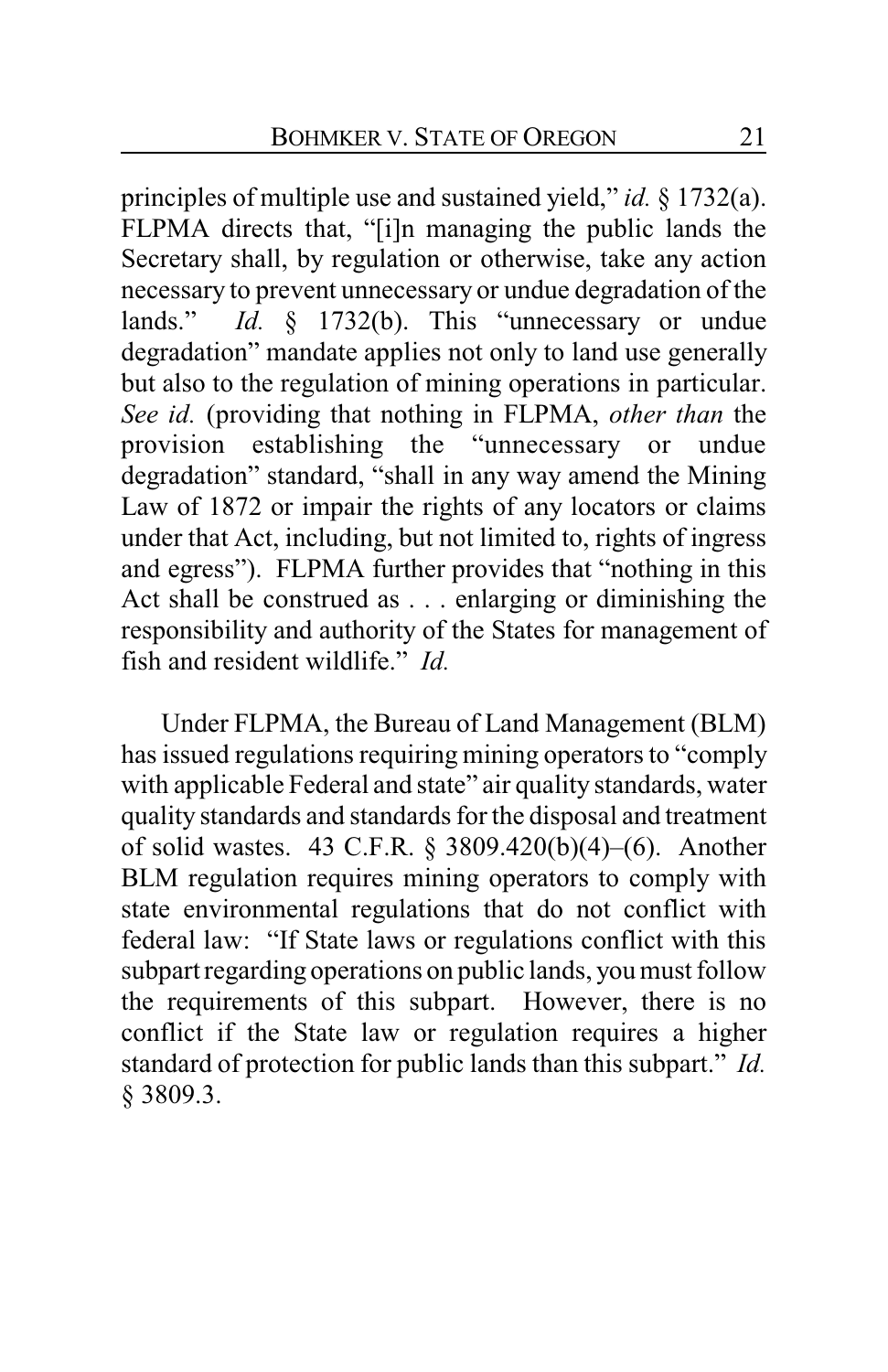### *3. Overview of Applicable Federal Laws*

The foregoing laws, in the aggregate, reflect Congress' intent to foster a productive mining industry but also its intent to protect the environment. These laws declare many federal lands "free and open" to exploration, 30 U.S.C. § 22, preclude the United States from using the surface area of certain mining claims in a manner that would "endanger or materially interfere" with the underlying mining claims, *id.* § 612(b), declare it to be the policy of the United States to foster "the development of economically sound and stable domestic mining . . . industries," *id.* § 21a, and preserve a role for prospecting and mining in national forests, *see* 16 U.S.C. §§ 478, 528. At the same time, these laws require miners to comply with state laws, *see* 30 U.S.C. § 22, including state environmental laws, *see, e.g.*, 36 C.F.R. § 228.8; 43 C.F.R. §§ 3809.3, 3809.420(b), declare it the policy of the United States to assure that mining satisfies the nation's "environmental needs," 30 U.S.C. § 21a, require the Secretary of Agriculture to protect national forests from "depredations" and "destruction," 16 U.S.C. § 551, require the Secretary of the Interior to protect public lands from "unnecessary or undue degradation," 43 U.S.C. § 1732(b), and recognize the states' broad authority to manage fish and wildlife, *see* 16 U.S.C. § 528; 43 U.S.C. § 1732(b). In light of these provisions, it is common ground among the parties that the holders of unpatented mining claims do not have an "unfettered" right to explore and mine federal lands, unencumbered by federal and state environmental regulation. Nor does anyone argue that states' environmental regulatory authority in this area is unbounded. Congress plainly intended to draw a line between these two extremes.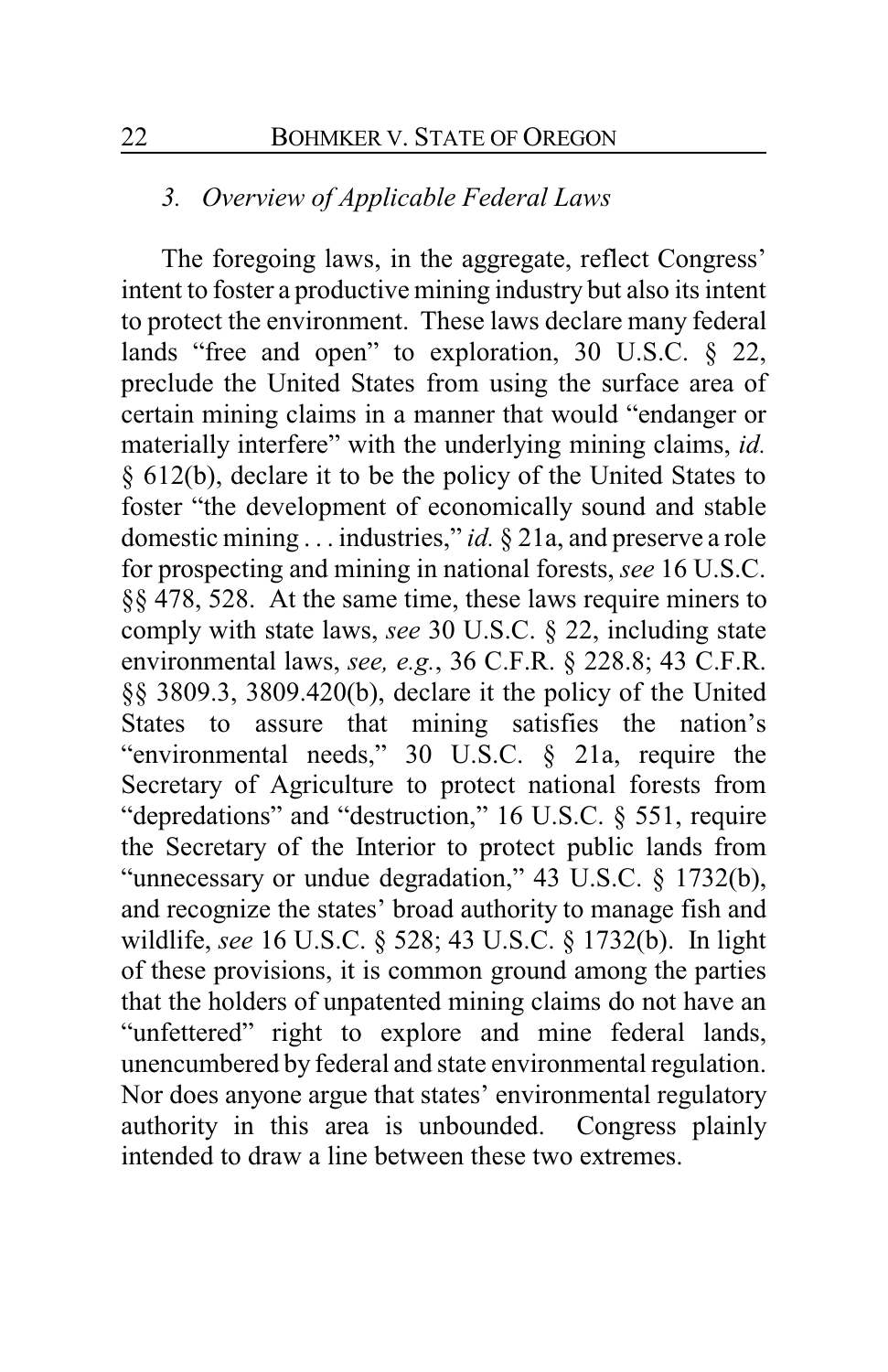### *4. The* Granite Rock *Decision*

The Supreme Court addressed this line drawing in *California Coastal Commission v. Granite Rock Co.*, 480 U.S. 572 (1987). After the Granite Rock Company secured unpatented mining claims on national forest land and the Forest Service approved the company's plan of operations for the removal of limestone, the California Coastal Commission instructed the company to apply for a permit under the California Coastal Act, which prohibits any development, including mining, in the state's coastal zone without a permit. *See id.* at 575–76. The company sued to enjoin the enforcement of the permit requirement, arguing federal preemption. *See id.* at 577.

The Supreme Court rejected the company's claims. The Court began by observing that

> [S]tate law can be pre-empted in either of two general ways. If Congress evidences an intent to occupy a given field, any state law falling within that field is pre-empted. If Congress has not entirely displaced state regulation over the matter in question, state law is still preempted to the extent it actually conflicts with federal law, that is, when it is impossible to comply with both state and federal law, or where the state law stands as an obstacle to the accomplishment of the full purposes and objectives of Congress.

*Id.* at 581 (alteration in original) (citations omitted) (quoting *Silkwood v. Kerr-McGee Corp.*, 464 U.S. 238, 248 (1984)).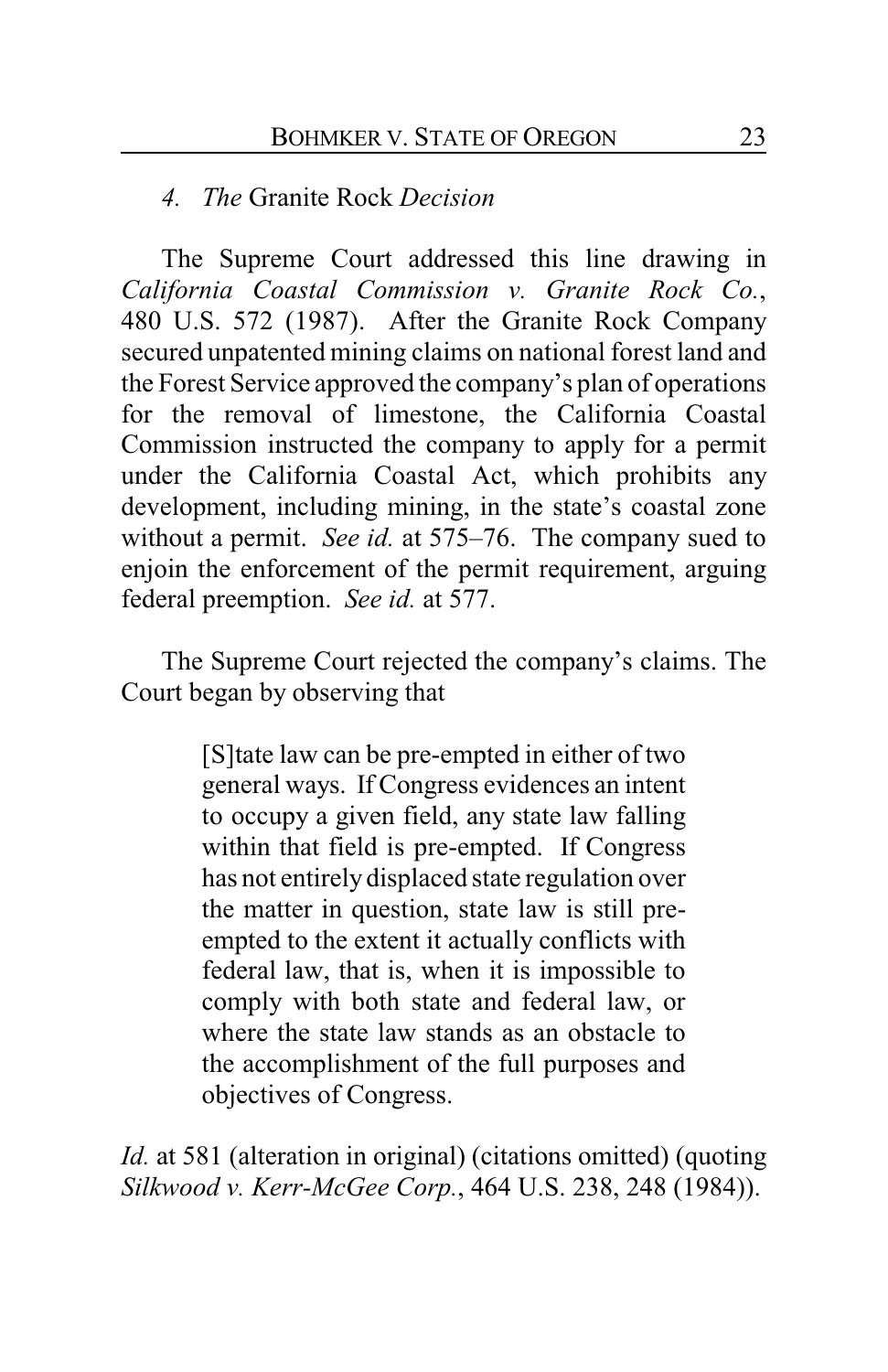The Court next summarily rejected the proposition that the Mining Act of 1872 demonstrates an intent to preempt any state environmental regulation on federal lands. As the Court explained, "Granite Rock concedes that the Mining Act of 1872, as originally passed, expressed no legislative intent on the as yet rarely contemplated subject of environmental regulation." *Id.* at 582.

Next, the Court rejected Granite Rock's argument that "the Federal Government's environmental regulation of unpatented mining claims in national forests demonstrates an intent to pre-empt any state regulation." *Id.* at 581–82. The Court concluded that

> the Forest Service regulations that Granite Rock alleges pre-empt any state permit requirement not only are devoid of any expression of intent to pre-empt state law, but rather appear to assume that those submitting plans of operations will comply with state laws. . . . It is impossible to divine from these regulations, which *expressly contemplate coincident compliance with state law as well as with federal law*, an intention to pre-empt all state regulation of unpatented mining claims in national forests.

*Id.* at 583–84 (emphasis added) (citing 36 C.F.R. §§ 228.5(b),  $228.8(a)$ –(c), (h)). The Court added that "[n]either Granite" Rock nor the United States contends that these Forest Service regulations are inconsistent with their authorizing statutes." *Id.* at 584.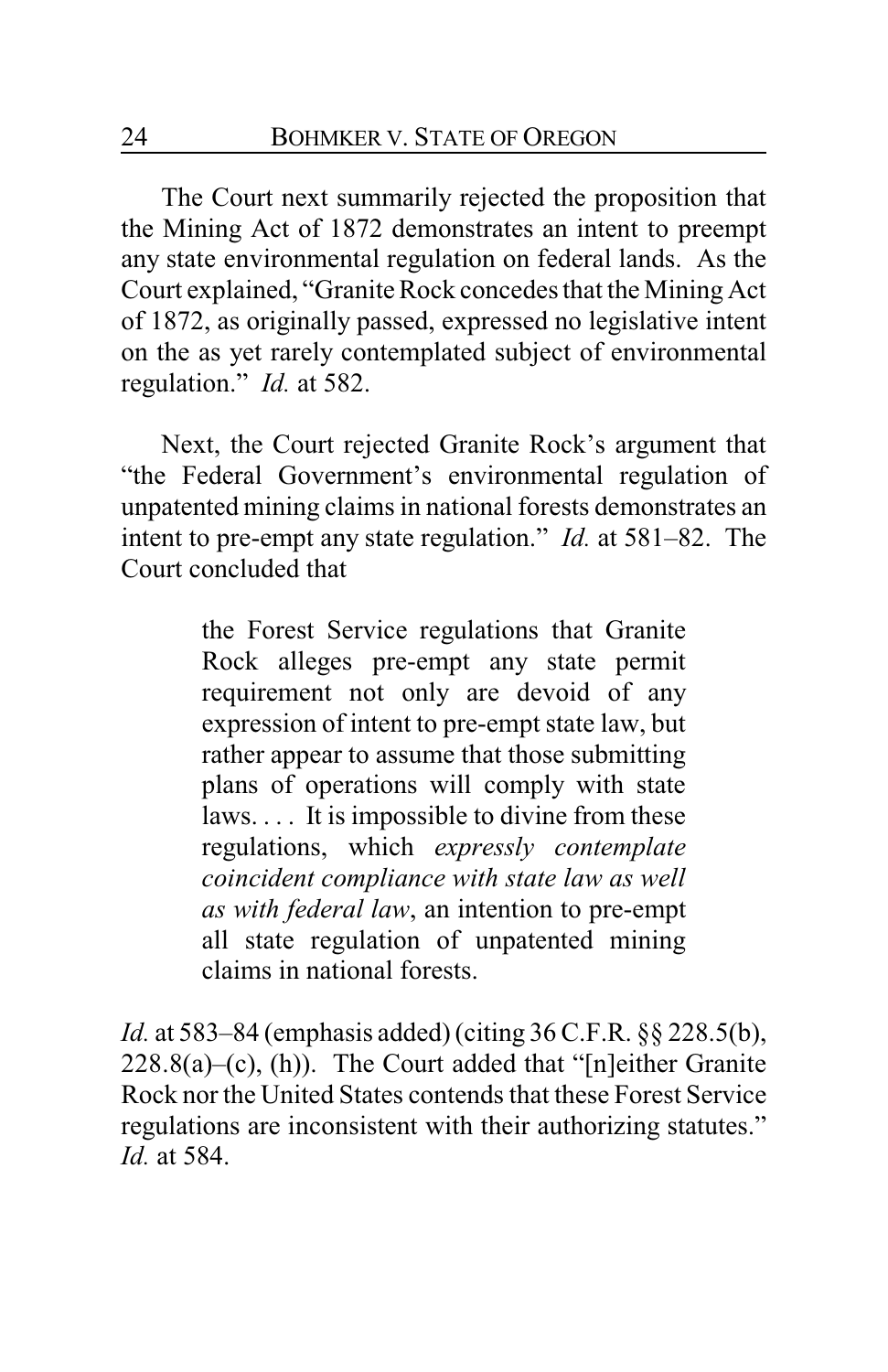The Court then turned to Granite Rock's argument that "federal land management statutes demonstrate a legislative intent to limit States to a purely advisory role in federal land management decisions, and that the Coastal Commission permit requirement is therefore pre-empted as an impermissible state land use regulation." *Id.* The Court assumed arguendo that "the combination of the NFMA and the FLPMA pre-empts the extension of state land use plans onto unpatented mining claims in national forest lands." *Id.* at 585. But even under this assumption, the Court held that only "state land use plans" would be preempted, not state "environmental regulation." *Id.* at 585–86.

The Court did not define the terms "land use planning" and "environmental regulation," but it offered some guidance as to the distinction between the two:

> The line between environmental regulation and land use planning will not always be bright; for example, one may hypothesize a state environmental regulation so severe that a particular land use would become commercially impracticable. However, the core activity described by each phrase is undoubtedly different. Land use planning in essence chooses particular uses for the land; environmental regulation, at its core, does not mandate particular uses of the land but requires only that, however the land is used, damage to the environment is kept within prescribed limits. Congress has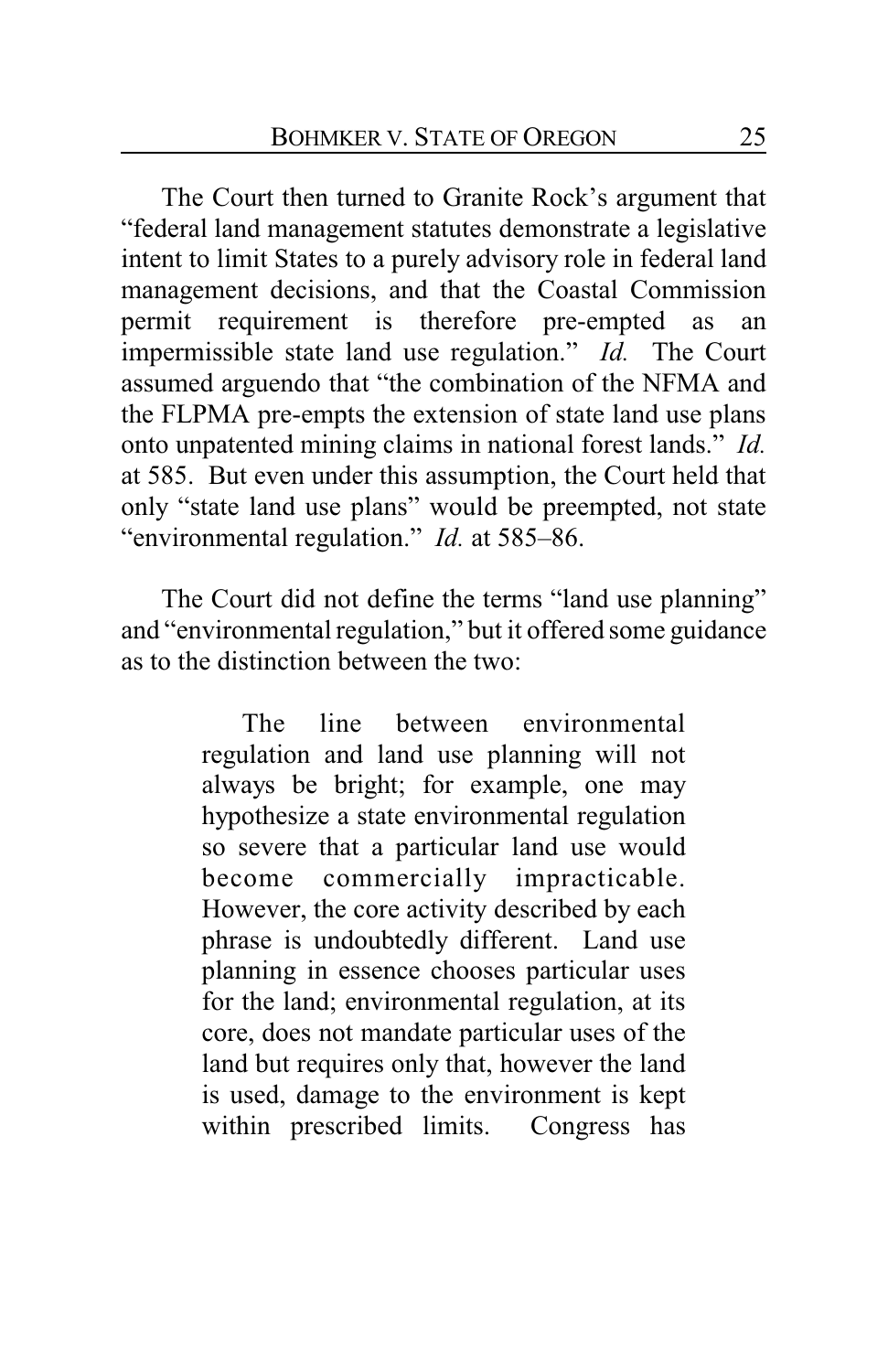indicated its understanding of land use planning and environmental regulation as distinct activities.

*Id.* at 587.

The Court suggested that a state's decision to "prohibit" or "ban" mining would constitute land use planning, and hence would be preempted. *See id.* at 586–87. It further intimated that a law would be preempted if, although couched as environmental regulation, its "true purpose" was to prohibit mining. *Id.* at 588. At bottom, however, the Court made clear that "reasonable state environmental regulation is not pre-empted." *Id.* at 589; *see also id.* at 593.

### **B. The Plaintiffs' Arguments**

The plaintiffs argue: (1) Senate Bill 3 is field preempted because it constitutes state "land use planning" under *Granite Rock*; (2) Senate Bill 3 is conflict preempted because it is "prohibitory, not regulatory, in its fundamental character," *S.D. Mining Ass'n v. Lawrence County*, 155 F.3d 1005, 1011 (8th Cir. 1998); (3) Senate Bill 3 is conflict preempted because it does not constitute "reasonable state environmental regulation"; and (4) genuine issues of material fact preclude the entry of summary judgment in favor of the state. We address these arguments in turn.

## *1. Field Preemption: The Plaintiffs' Argument That Senate Bill 3 Constitutes State Land Use Planning*

*Granite Rock* assumed without deciding that "the combination of the NFMA and the FLPMA pre-empts the extension of state land use plans onto unpatented mining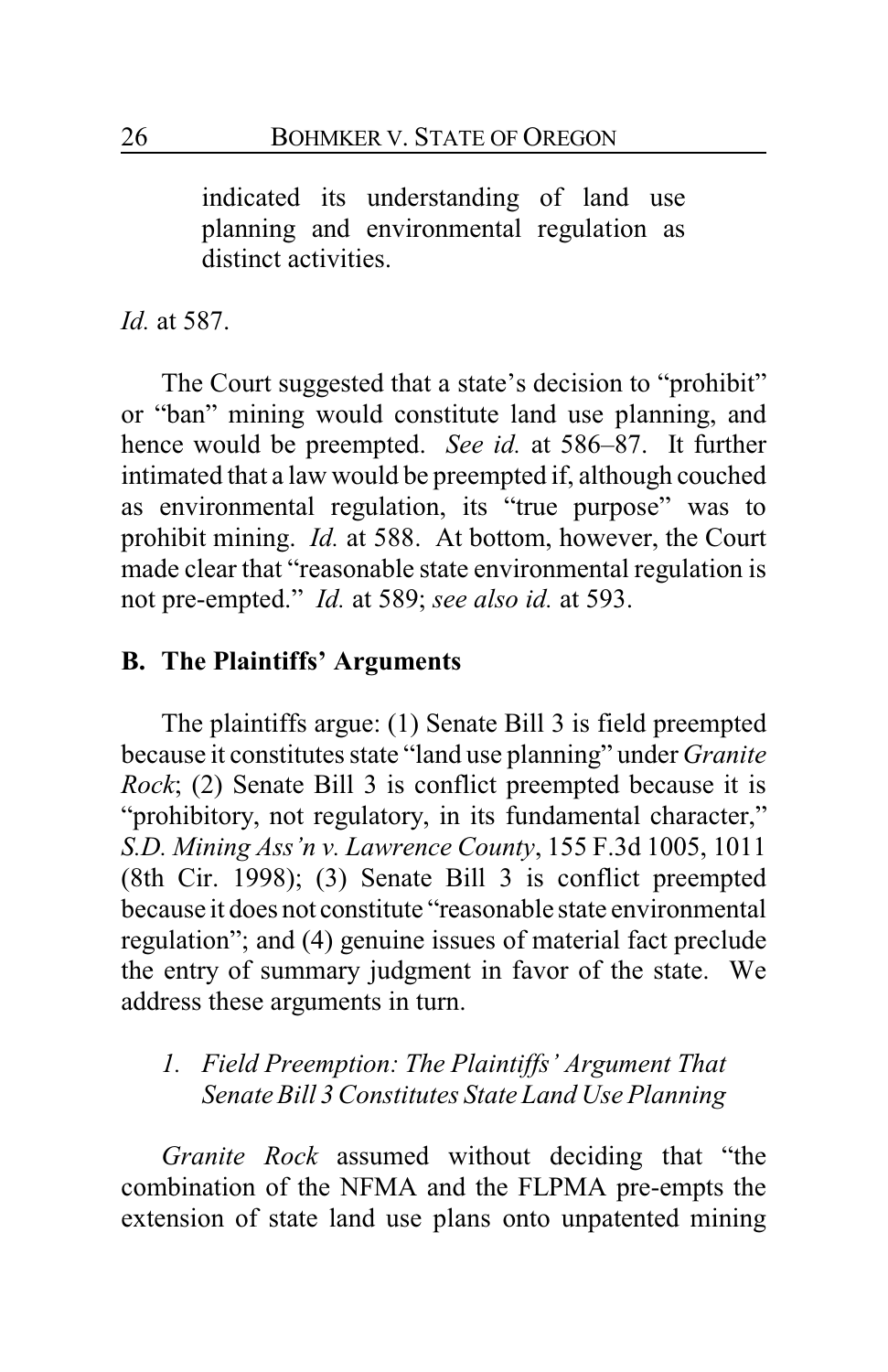claims in national forest lands." 480 U.S. at 585. We make the same assumption here.**<sup>5</sup>** But like the Supreme Court in *Granite Rock*, we reject the plaintiffs' preemption claim. Senate Bill 3 is an environmental regulation rather than a land use planning law. It does not choose or mandate land uses, has an express environmental purpose of protecting sensitive fish habitat, is not part of Oregon's land use system and is carefully and reasonably tailored to achieve its environmental purpose without unduly interfering with mining operations. Senate Bill 3 is precisely the kind of reasonable state environmental regulation that the Supreme Court recognized in *Granite Rock* properly supplements rather than displaces federal land use planning decisions. To be sure, by restricting motorized suction dredge mining in rivers and streams designated as essential habitat for threatened salmonids, Senate Bill 3 will adversely impact the ability of some miners to extract gold deposits from their mining claims. But these impacts are the unavoidable consequences of a federal scheme that seeks to foster both the development of valuable mineral resources and proper stewardship and protection of the nation's natural resources.

The plaintiffs do not argue that Senate Bill 3 becomes a land use law under *Granite Rock* simply because it may render some of their mining claims commercially

**<sup>5</sup>** We view the application of this assumption, as do the parties, as a question of field preemption rather than conflict preemption. But, even if we were to view it as a question of conflict preemption, we would find no conflict, because Senate Bill 3 is not a land use law.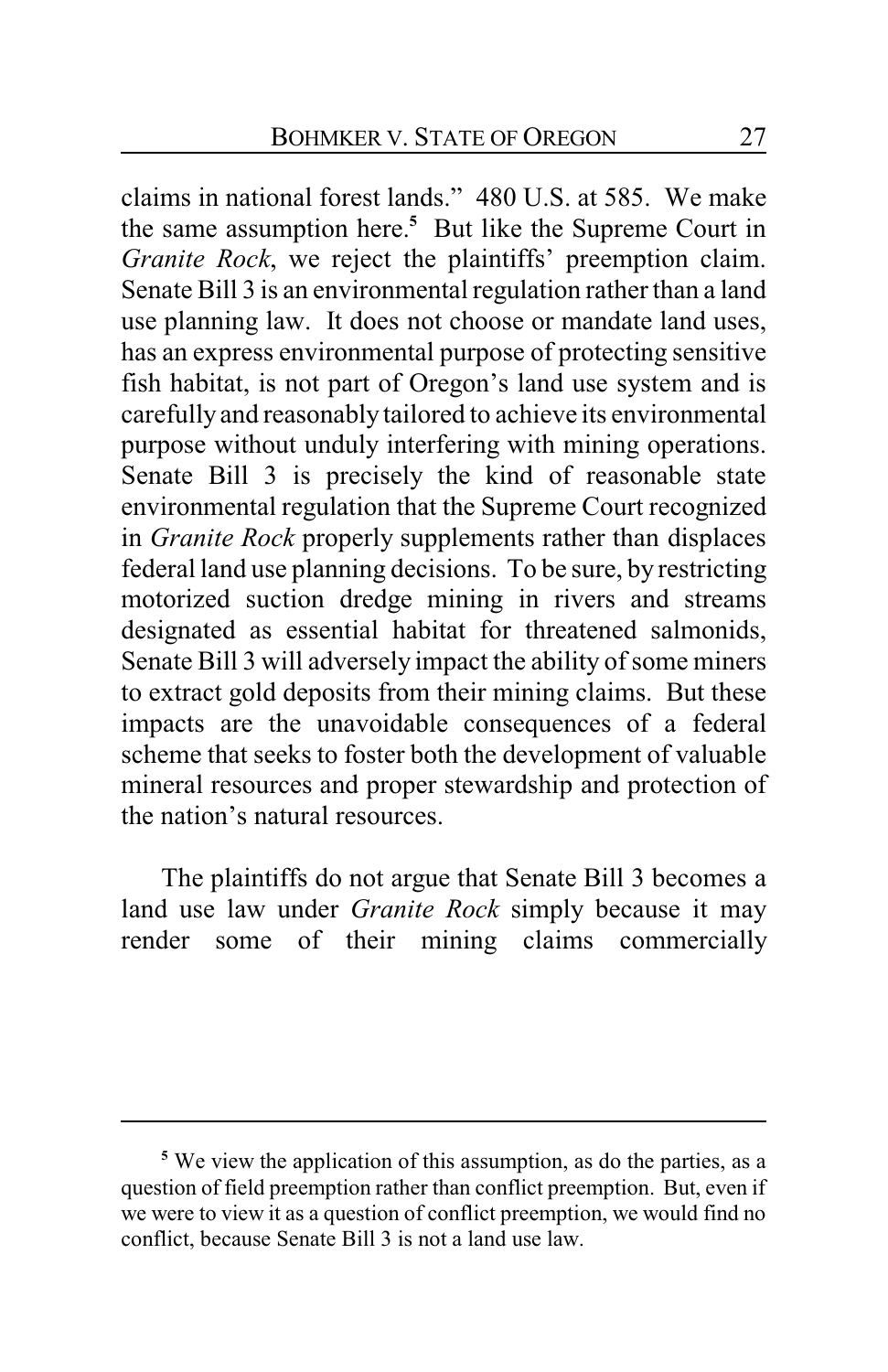impracticable.**<sup>6</sup>** We agree with the United States that the preemption inquiry does not turn on profitability:

> To be sure, there will be miners (including some Plaintiffs) who cannot profitably extract certain minerals from their mining claims without the use of motorized equipment in the water. But . . . specific limitations on specific mining methods or activities have long been part of the business of mining. A State law cannot be deemed preempted solely on the basis that the cost of mining in compliance with the law makes a particular miner unable to profit from a particular mining claim.

Brief of the United States as Amicus Curiae 26–27. Because "[v]irtually all forms of . . . regulation of mining claims – for instance, limiting the permissible methods of mining and prospecting in order to reduce incidental environmental damage – will result in increased operating costs," *Clouser*,

**<sup>6</sup>** The dissent contends the plaintiffs have made a commercial impracticability argument. Dissent 68. We have, however, carefully reviewed their opening and reply briefs on appeal, and no such argument exists there. The plaintiffs argue Senate Bill 3 is preempted because it prohibits mining, not because it renders their claims unprofitable. As the plaintiffs make clear, "[t]his appeal is not about profitability, but about prohibition." Reply Br. 41. The plaintiffs have therefore waived the argument. *See Indep. Towers of Wash. v. Washington*, 350 F.3d 925, 929 (9th Cir. 2003) ("[W]e will not consider any claims that were not actually argued in appellant's opening brief."); *Smith v. Marsh*, 194 F.3d 1045, 1052 (9th Cir. 1999) ("[A]rguments not raised by a party in its opening brief are deemed waived."); *Greenwood v. Fed. Aviation Admin.*, 28 F.3d 971, 977 (9th Cir. 1994) ("We will not manufacture arguments for an appellant  $\dots$  ."). This rule applies with particular force where, as here, the plaintiffs have expressly disclaimed the argument in question.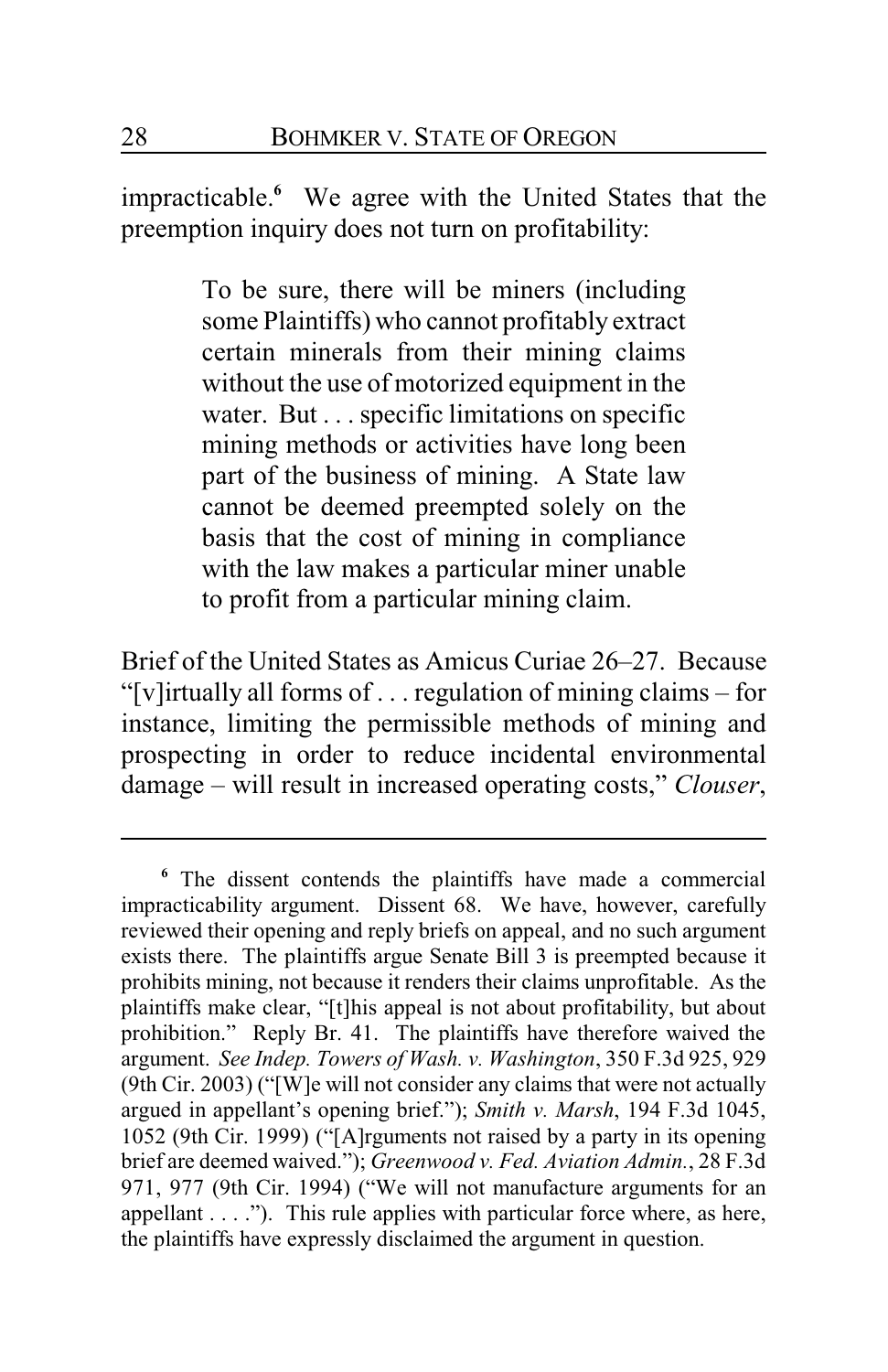42 F.3d at 1530, virtually every environmental regulation will render at least some mining claims commercially impracticable, and virtually every environmental regulation would therefore be preempted under a commercial impracticability test, a proposition that is impossible to reconcile with *Granite Rock*'s central holding that "reasonable state environmental regulation is *not* preempted," *Granite Rock*, 480 U.S. at 589 (emphasis added). A commercial impracticability theory, moreover, would require the preemption analysis to turn on each miner's individual financial circumstances: the law would be preempted as to some miners but not as to others. Indeed, a commercial impracticability test would give the greatest protection to the least profitable mining operations, and it would handcuff regulators from restricting even the most environmentally destructive mining methods. So long as a particularly destructive method of mining – such as blasting – presented the only commercially practicable means of extracting minerals, regulators would be barred from restricting that practice. We do not read *Granite Rock* as supporting that result. As the California Supreme Court has explained, federal law does not show that Congress "viewed mining as the highest and best use of federal land wherever minerals were found." *Rinehart*, 377 P.3d at 830.

Rather, the plaintiffs contend that Senate Bill 3 constitutes a state land use planning law because it "prohibits" a particular "use" of the land (motorized mining methods) in particular "zones" (rivers and streams designated as essential salmonid habitat). The plaintiffs base this argument on language in *Granite Rock* explaining that

> the core activity described by [environmental regulation and land use planning] is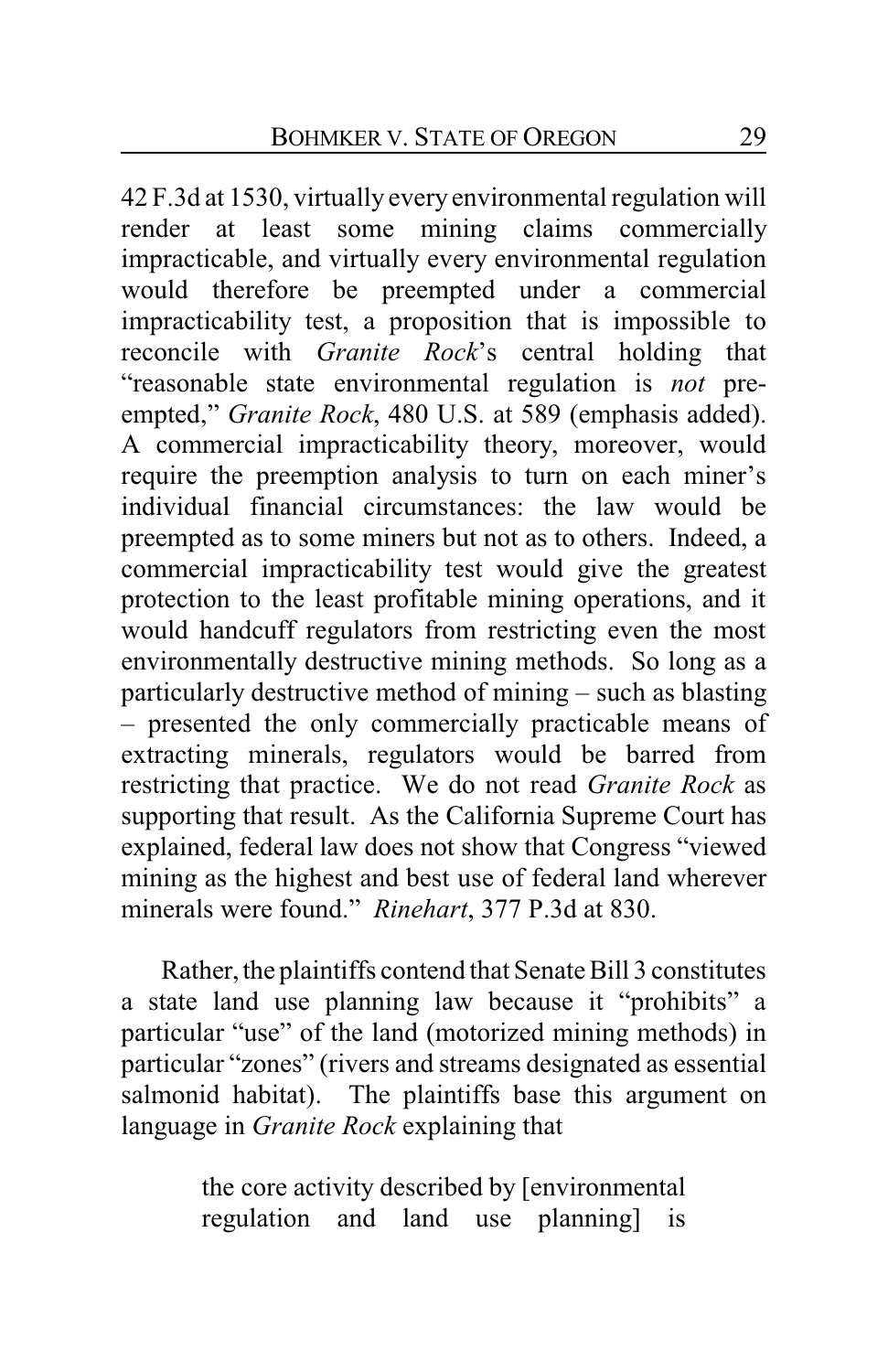undoubtedly different. Land use planning in essence chooses particular uses for the land; environmental regulation, at its core, does not mandate particular uses of the land but requires only that, however the land is used, damage to the environment is kept within prescribed limits.

480 U.S. at 587. The plaintiffs argue Senate Bill 3 is state land use planning under this language because (1) it chooses particular uses of the land and (2) does not prescribe limits on environmental damage by, for example, promulgating a pollution standard.

We disagree. First, Senate Bill 3 does not "choose[]" or "mandate particular uses of the land." *Id.* It simply restricts one method of mining. **7**

**<sup>7</sup>** Like the permit requirement in *Granite Rock*, moreover, Senate Bill 3 is not a "ban" or "prohibition" on mining. *See* 480 U.S. at 586–87. Senate Bill 3 does not prohibit the plaintiffs' mining operations. Many of the plaintiffs engage in upland mining, mine in rivers and streams that are not designated as essential habitat or use non-motorized mining methods such as gold panning. Plaintiff Larry Coon, for example, did not testify that all of his mining claims are located in essential salmon habitat, and he contends only that the legislation will significantly limit his mining operations, not eliminate them. Coon decl. ¶¶ 2, 5. Only half of plaintiff Millennium Diggers' mining claims are located within essential salmon habitat. Darnell decl. ¶ 4. Some of its members, moreover, "utilize nonmotorized techniques, such as gold panning." *Id.* ¶ 3. Plaintiff Jason Gill's mining operations occur between 50 and 300 feet from a creek. Gill decl. ¶¶ 3–4. These operations would not be affected by Senate Bill 3, which applies solely to in-stream mining. The deposits associated with plaintiff Joel Grothe's claim fall not only within the creek bottom but also within 100 yards of the creek. Grothe decl.  $\parallel$  7. Only some of plaintiff Willamette Valley Miners' mining claims are located in essential salmon habitat. Hunter decl. ¶9. Its members' mining, moreover, includes "non-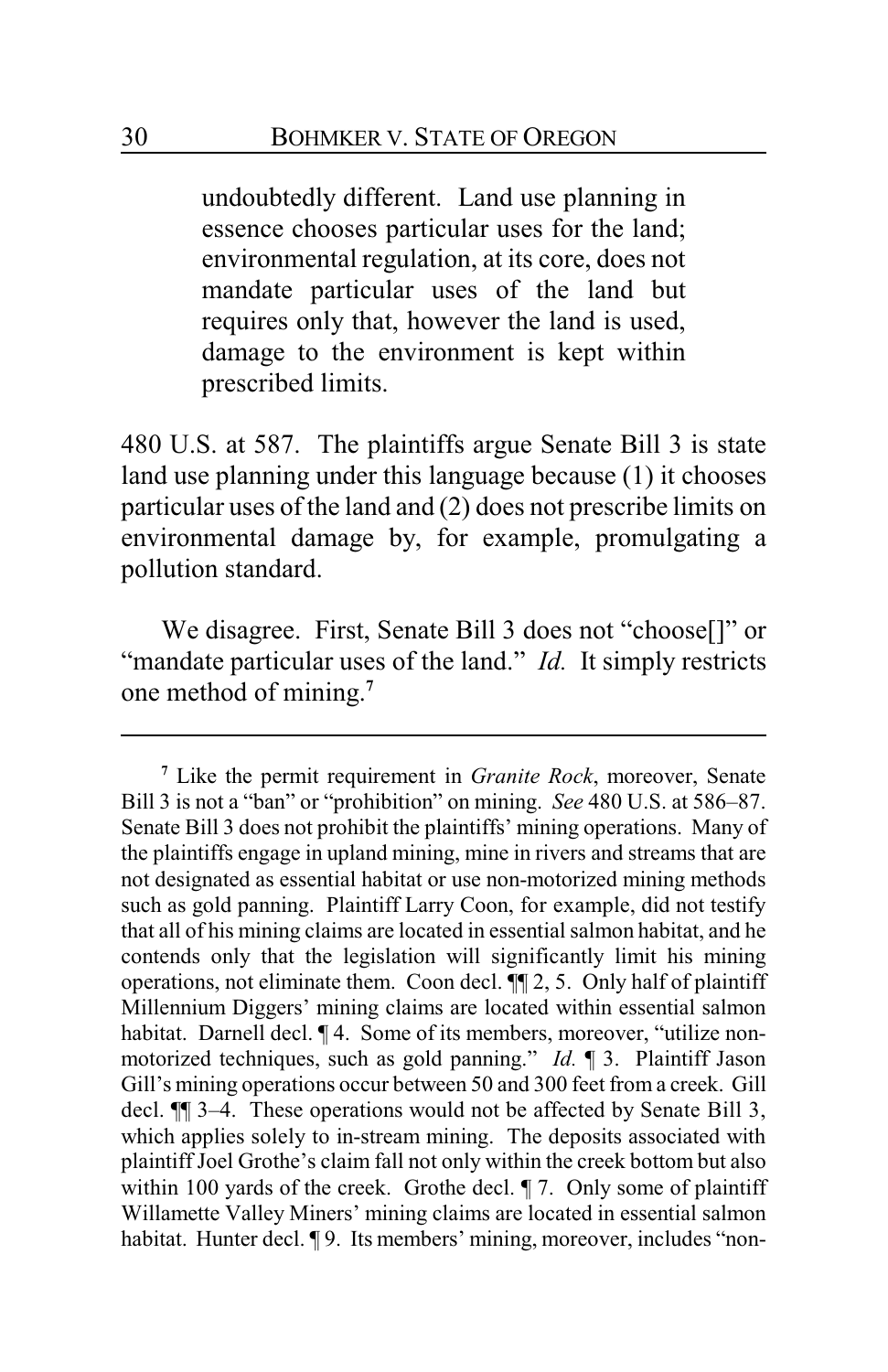Second, Senate Bill 3 does not constitute land use planning simply because it prohibits a particular mining method rather than "prescrib[ing] limits" on environmental damage by adopting a pollution standard. *Granite Rock* does not hold that only standards, not restrictions on activities, are permissible environmental regulation. On the contrary, *Granite Rock* says only that "environmental regulation, *at its core*, does not mandate particular uses of the land but requires only that, however the land is used, damage to the environment is kept within prescribed limits." 480 U.S. at 587 (emphasis added).**<sup>8</sup>** It does not purport to define the entire universe of environmental regulation as consisting solely of limit-prescribing standards. That formalistic approach ignores the practical reality that environmental regulation may take several forms, and it would make no sense, given that regulationsimposing pollution standards can

motorized techniques, such as gold panning." *Id.* ¶ 8. Plaintiff Michael Lovett testified that Senate Bill 3 would significantly limit his mining operations, but not that it would eliminate them. Lovett decl. ¶ 4. We take seriously the plaintiffs' contentions that Senate Bill 3 will seriously impact their mining operations with respect to at least some of their mining claims. But the plaintiffs' own declarations make clear that Senate Bill 3 is not a ban on mining.

**<sup>8</sup>** The dissenting opinion characterizes us as treating this language as "non-binding dicta (Dissent 58 n.2)," but that is not the case. In addition, the dissent's theory that a distinction between regulations dictating "uses" and regulations dictating "standards" would provide a "clear line between land use planning and environmental regulation" (Dissent 58) eludes us. Would a regulation limiting the size of suction dredge hoses prohibit a "use" (of larger hoses) or prescribe a "standard" (on the size of the hose and, consequently, the volume of material to be dredged)? Would a regulation limiting the size of the vehicles miners could use to reach their claims prohibit a "use" (of heavy vehicles) or prescribe a "standard" (on the weight of vehicles and the resulting damage to the surface of the forest)?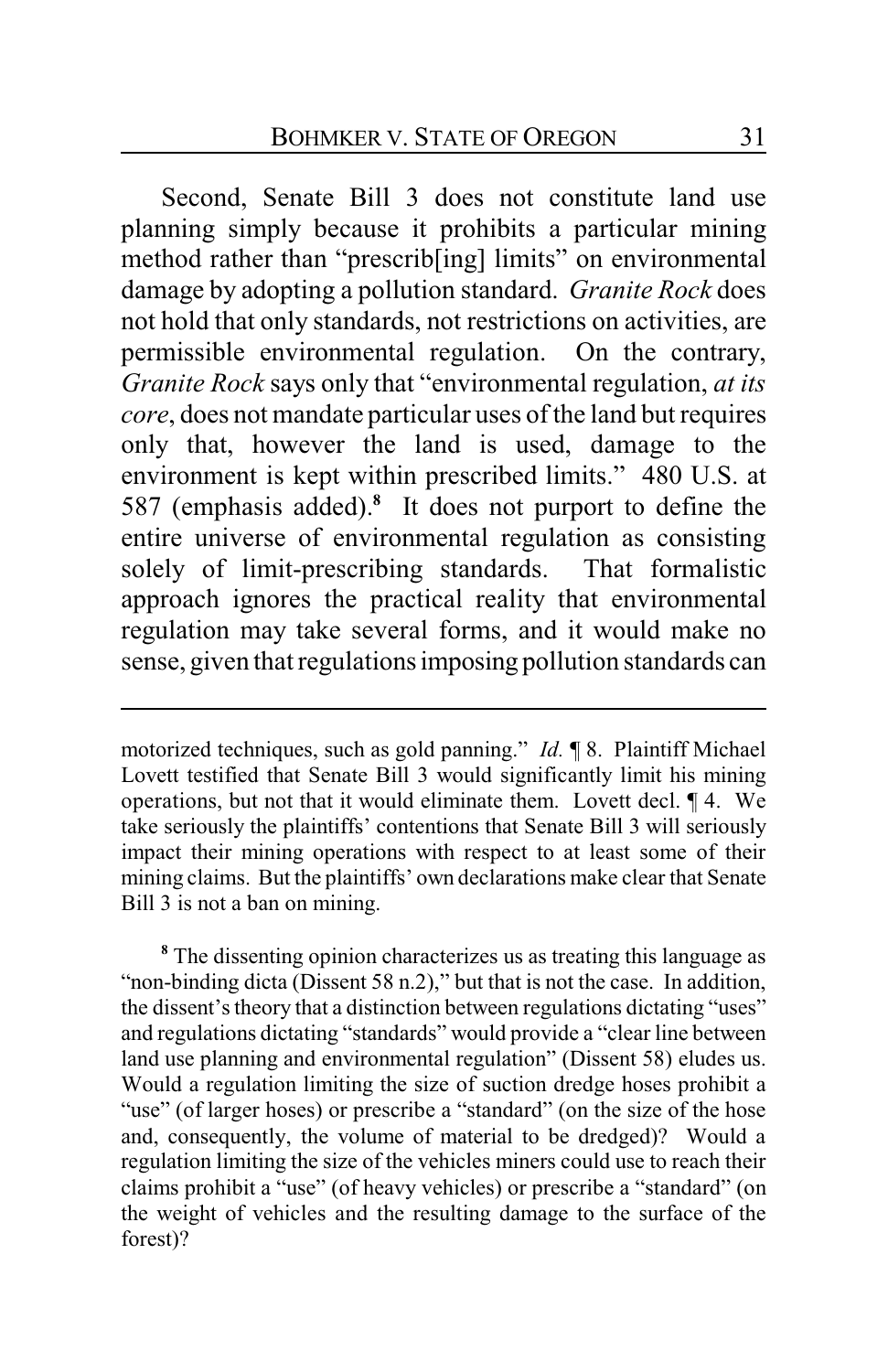impact mining operations every bit or even more than regulations restricting particular mining methods. The plaintiffs concede, for example, that "Oregon's water quality standard for turbidity" constitutes a permissible, nonpreempted "environmental regulation" under *Granite Rock*. A stringent turbidity standard, however, might have a greater adverse impact on the plaintiffs' mining operations than Senate Bill 3's targeted restrictions on motorized mining.

Senate Bill 3 also is not part of Oregon's extensive and distinct land use system. That system requires the development of comprehensive plans by local governments, implemented through zoning, and reviewed by the Oregon Land Conservation and Development Commission. Those decisions, in turn, are reviewed by a State Land Use Board of Appeals, which has developed significant land use case law. *See generally* Or. Rev. Stat. §§ 197.005–197.860, 215.010–215.990. Senate Bill 3 stands apart from that regime.

The plaintiffs' argument, moreover, overlooks Senate Bill 3's obvious and important environmental purpose.**<sup>9</sup>** The Oregon legislature adopted Senate Bill 3's restrictions on motorized mining "[i]n order to protect indigenous anadromous salmonids and habitat essential to the recovery

<sup>&</sup>lt;sup>9</sup> Although the plaintiffs contend Oregon's purpose in adopting Senate Bill 3 is irrelevant to the preemption analysis, our case law is to the contrary. *See Puente Ariz. v. Arpaio*, 821 F.3d 1098, 1106 n.8 (9th Cir. 2016) (rejecting the proposition "that the state's purpose in passing a statute is not relevant to our preemption analysis, as both this court and the Supreme Court have analyzed purpose in preemption cases"). In *Granite Rock*, moreover, the Supreme Court expressly considered whether the state's "true purpose in enforcing a permit requirement [was] to prohibit [the plaintiff's] mining entirely." *Granite Rock*, 480 U.S. at 588.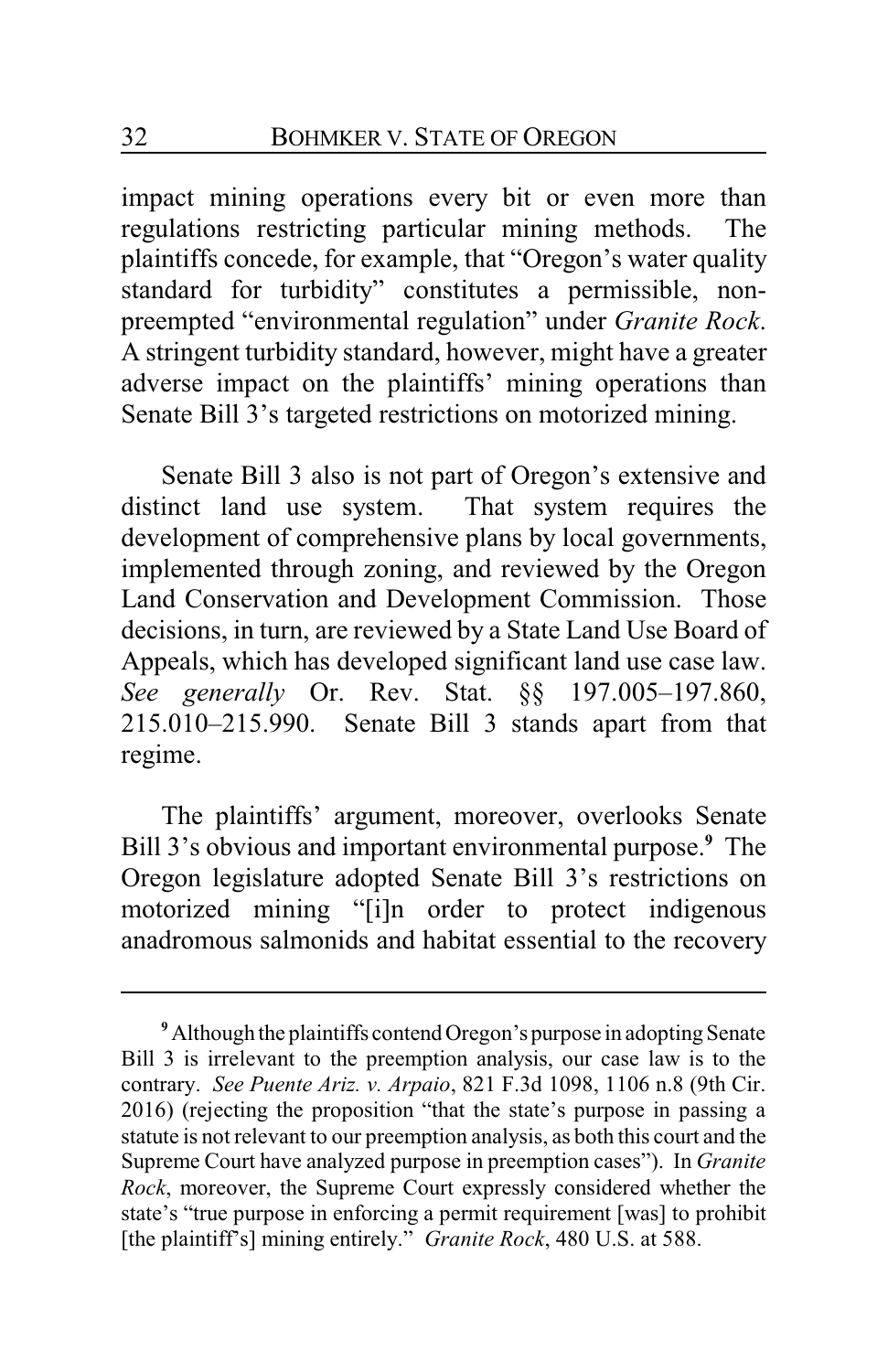and conservation of Pacific lamprey." 2017 Or. Laws ch. 300, § 4(2). "'Essential indigenous anadromous salmonid habitat' means the habitat that is necessary to prevent the depletion of indigenous anadromous salmonid species during their life history stages of spawning and rearing." Or. Rev. Stat.  $\S$  196.810(1)(g)(B). "Indigenous anadromous salmonid' means chum, sockeye, Chinook and Coho salmon, and steelhead and cutthroat trout, that are members of the family Salmonidae and are listed as sensitive, threatened or endangered by a state or federal authority." *Id.*  $§$  196.810(1)(g)(C).

Similarly, in Senate Bill 838, the legislature found that "[m]ining that uses motorized equipment in the beds and banks of the rivers of Oregon can pose significant risks to Oregon's natural resources, including fish and other wildlife, riparian areas, water quality, the investments of this state in habitat enhancement and areas of cultural significance to Indian tribes." 2013 Or. Laws ch. 783, § 1(4). The legislature found that, "[b]etween 2007 and 2013, mining that uses motorized equipment in the beds and banks of the rivers of Oregon increased significantly, raising concerns about the cumulative environmental impacts." *Id.* § 1(5). It found that "[t]he regulatory system related to mining that uses motorized equipment in the beds and banks of the rivers of Oregon should be efficient and structured to best protect environmental values." *Id.* § 1(6).

The plaintiffs' attempts to cast doubt on Senate Bill 3's environmental purpose are unconvincing. They contend that Senate Bill 3's restrictions were not "required to advance any *bona fide* environmental interest of the State of Oregon" and instead were "primarily motivated by objections from other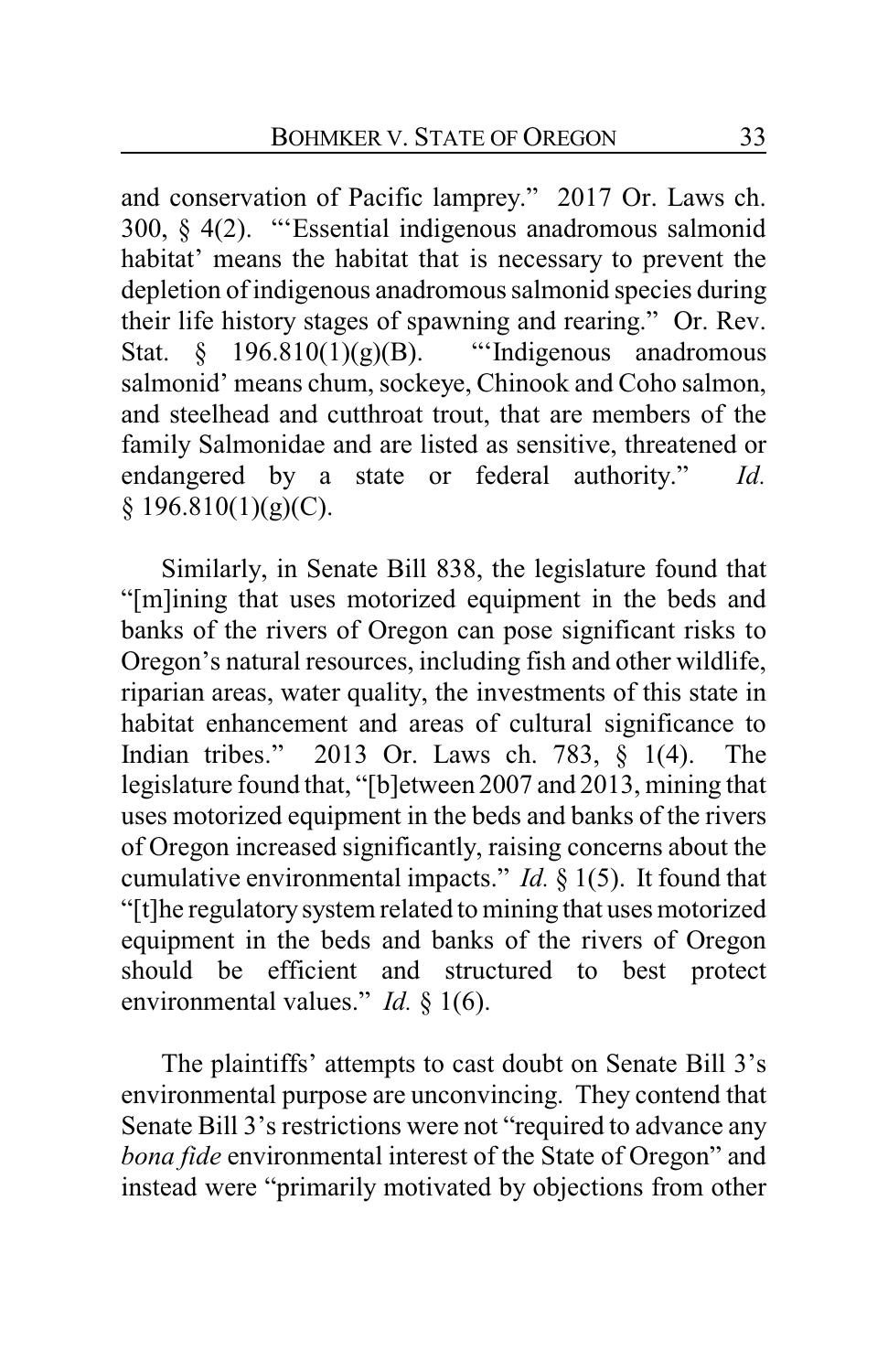users of the waterways." Their evidence, however, fails to substantiate these broad claims.

They rely, first, on two Oregon statutes, but neither one undermines the Oregon legislature's determination that restrictions on motorized mining are necessary to protect fish habitat. The first of these statutes, former Or. Rev. Stat. § 517.123(3), adopted in 1999, simply found that "prospecting, small scale mining and recreational mining . . . [c]an be conducted in a manner that is not harmful and may be beneficial to fish habitat and fish propagation." 1999 Or. Laws ch. 354,  $\S$  2(3). There is, of course, no inconsistency between the general finding that small scale mining *can be* conducted in a non-harmful manner and Senate Bill 3's conclusion that it was necessary, "[i]n order to protect indigenous anadromous salmonids and habitat essential to the recovery and conservation of Pacific lamprey," to restrict one particular type of small scale mining – "motorized in-stream placer mining" – in certain environmentally sensitive areas. 2017 Or. Laws ch. 300,  $\S$  4(2). In any event, the Oregon legislature repealed the 1999 finding in 2013, noting a "significant[]" increase in motorized mining between 2007 and 2013 that "pose[d] significant risks to Oregon's natural resources, including fish and other wildlife." 2013 Or. Laws ch. 783, §§ 1(4)–(5), 10. The 1999 finding, therefore, does nothing to undermine Senate Bill 3's avowed and self-evident environmental purpose.

The second statute upon which the plaintiffs rely, Or. Rev. Stat. § 517.005, says only that

> Technological advances in the mining industry, coupled with reclamation efforts, have greatly reduced the environmental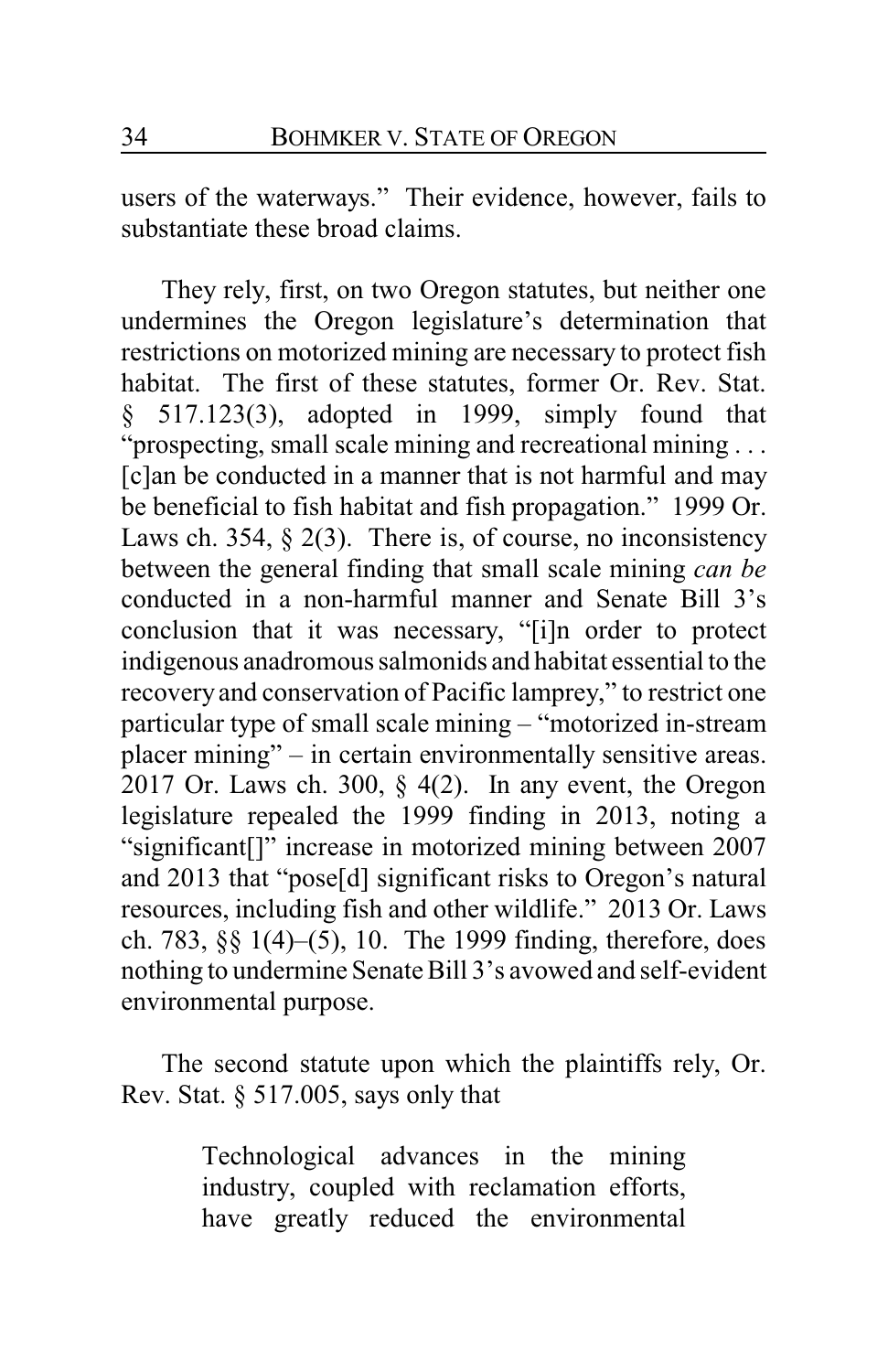impacts of mining operations. The size and scope of modern operations is such that the operations do not cause interference with other natural resource uses, particularly in an area as vast as eastern Oregon.

Or. Rev. Stat. § 517.005(4). Because this provision pertains to mining generally, and not to the particular environmental concerns addressed by Senate Bill 3, it too does nothing to undermine the validity of Senate Bill 3's stated environmental purpose.

Beyond these two statutes, the plaintiffs' evidence regarding Senate Bill 3's purpose consists solely of a single statement in the record by plaintiff Michael Hunter. Hunter testified that, "[i]n [the Willamette Valley Miners'] experience, the State of Oregon regulates in utter disregard to the National interest in mineral development, instead seeking to placate other user groups who resent, and desire to eliminate the presence of miners on public lands." Hunter decl. ¶ 12. Even granting this statement may reflect Hunter's sincere personal opinion, it is wholly lacking in the specific factual support that would be needed to create a genuine issue of material fact as to Senate Bill 3's purpose. *See FTC v. Publ'g Clearing House, Inc.*, 104 F.3d 1168, 1171 (9th Cir. 1997) (as amended) ("A conclusory, self-serving affidavit, lacking detailed facts and any supporting evidence, is insufficient to create a genuine issue of material fact.").

In sum, because Senate Bill 3 has a clear environmental purpose, is tailored to that purpose, and does not prohibit mining, choose land uses or fall within Oregon's distinct land use planning system, we hold that it is an environmental regulation rather than a state land use planning law. Thus,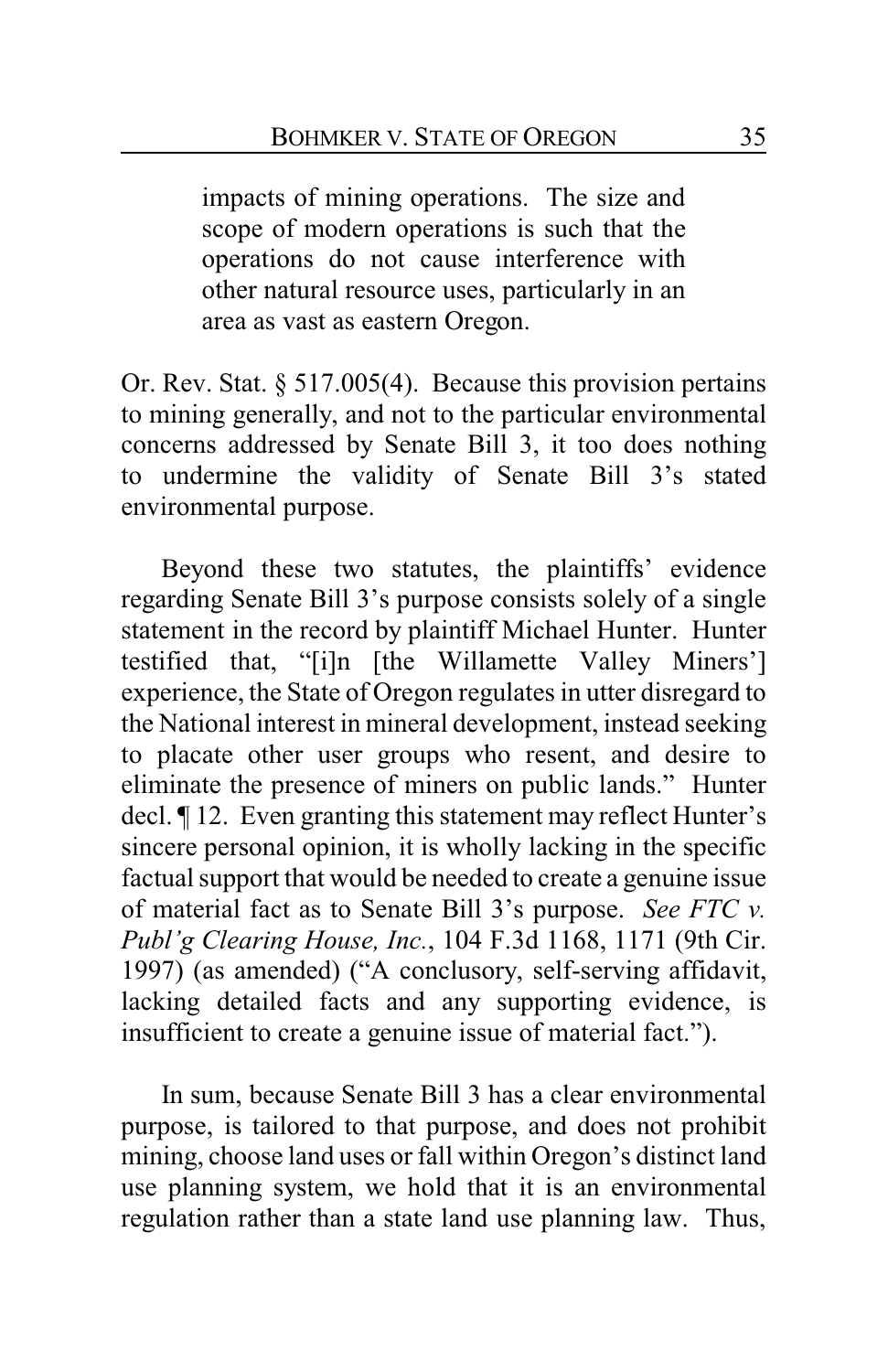even assuming for purposes of our analysis that federal law preempts the extension of state land use plans on federal lands, Senate Bill 3 is not preempted.

Our dissenting colleague takes the view that *any* state environmental regulation – whether in the form of a "use" restriction or a "standard" – constitutes a "de facto land use regulation preempted by federal law" whenever it renders regulated mining claims commerciallyimpracticable. Dissent 70–71. Where a conflict exists between regulated mining claims and a need to protect the environment, the mining claims must always take precedence.

The dissent assures us that a commercial practicability test would not undermine environmental protection because it would affect only *state* regulation, not *federal* regulation. Dissent 69 ("Even if federal law preempts Oregon's attempt to apply Senate Bill 3 to federal lands, the miners must still comply with all environmental laws and standards imposed expressly by federal statutes and regulations."). But this is not how environmental protection on federal lands is achieved. As *Granite Rock* recognizes, the federal scheme relies on *the states* to provide environmental regulation of mining claims on federal lands. Because federal law "expressly contemplate[s] coincident compliance with state as well as with federal law," *Granite Rock*, 480 U.S. at 584, "reasonable state environmental regulation is not preempted," *id.* at 589. That is why the U.S. Departments of Agriculture and the Interior, which are the federal agencies charged with management and environmental protection of the federal lands impacted by Senate Bill 3, have joined this case on the side of Oregon, urging us to uphold Senate Bill 3 against the plaintiffs' preemption challenge.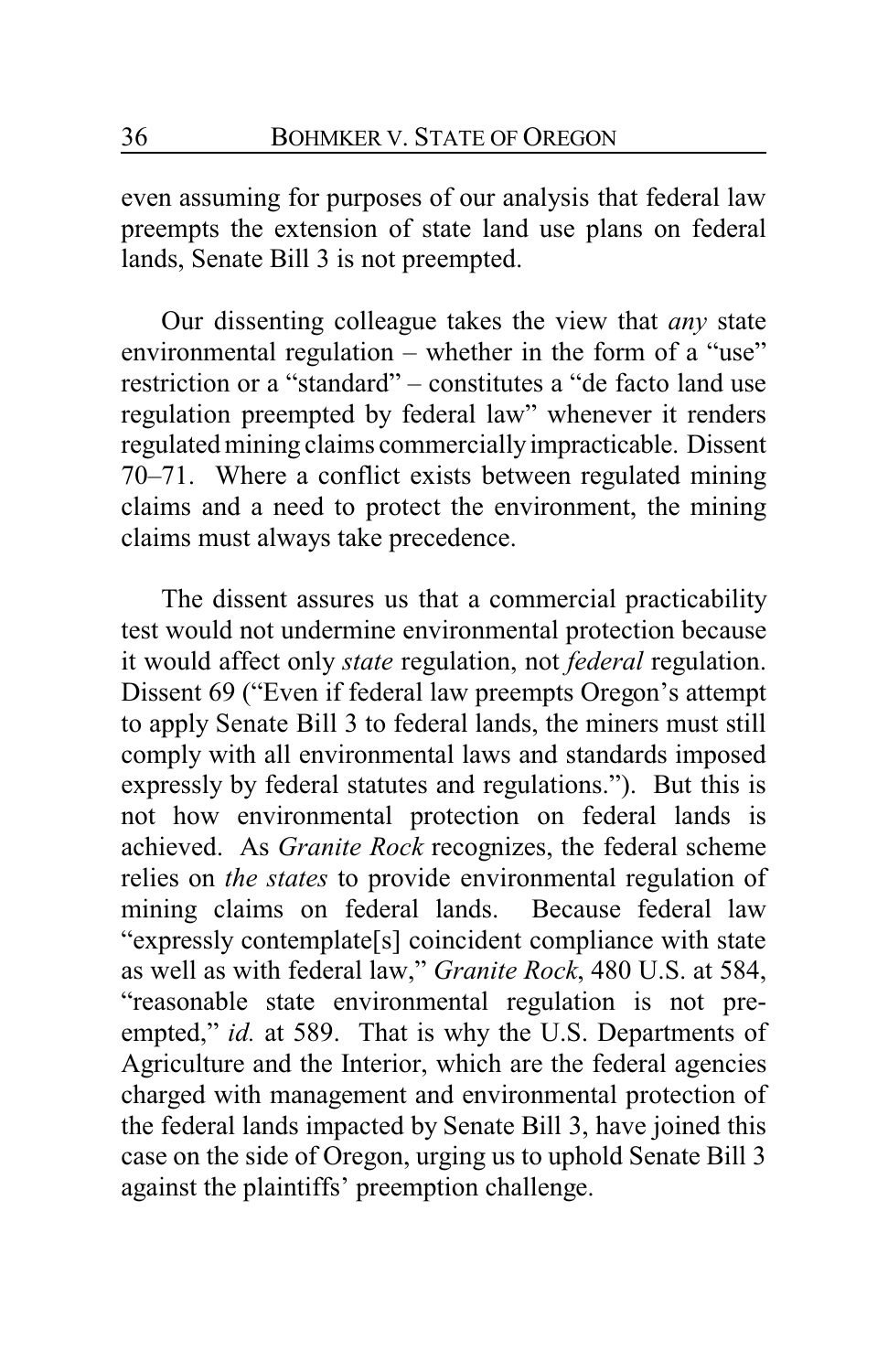Under the dissent's commercial impracticability test, even a patently destructive method of mining would be permitted as long as it represented the only commercially viable means of extracting minerals from the ground, irrespective of the havoc it would wreak on wildlife and habitat. This is the mining "at all costs" approach that the plaintiffs expressly disclaim. Reply Br. 29. We can find no support for that approach in federal mining law or case law. On the contrary, federal mining law, *see, e.g.*, 30 U.S.C. § 21a, the Supreme Court and the United States as amicus curiae all agree that mining must be pursued consistent with environmental needs, not irrespective of environmental cost. That is why "reasonable state environmental regulation is not preempted." *Granite Rock*, 480 U.S. at 589. We respectfully decline the dissent's suggestion to hold that reasonable state environmental regulation is preempted merely because it renders regulated mining claims unprofitable. That approach cannot be reconciled with the balance Congress has sought to achieve.

*2. Conflict Preemption: The Plaintiffs' Argument That Senate Bill 3 Is Preempted Because It Is "Prohibitory" Rather Than "Regulatory"*

We next consider the plaintiffs' contention that Senate Bill 3 is conflict preempted because it is "prohibitory" rather than "regulatory" in its fundamental character. There is, of course, some overlap between this argument and the field preemption argument we have just addressed. In both instances, the plaintiffs contend Senate Bill 3 is preempted because it *prohibits* a particular mining method rather than merely subjecting that mining method to an environmental standard. Despite these similarities, however, we treat the two arguments as distinct. The plaintiffs' field preemption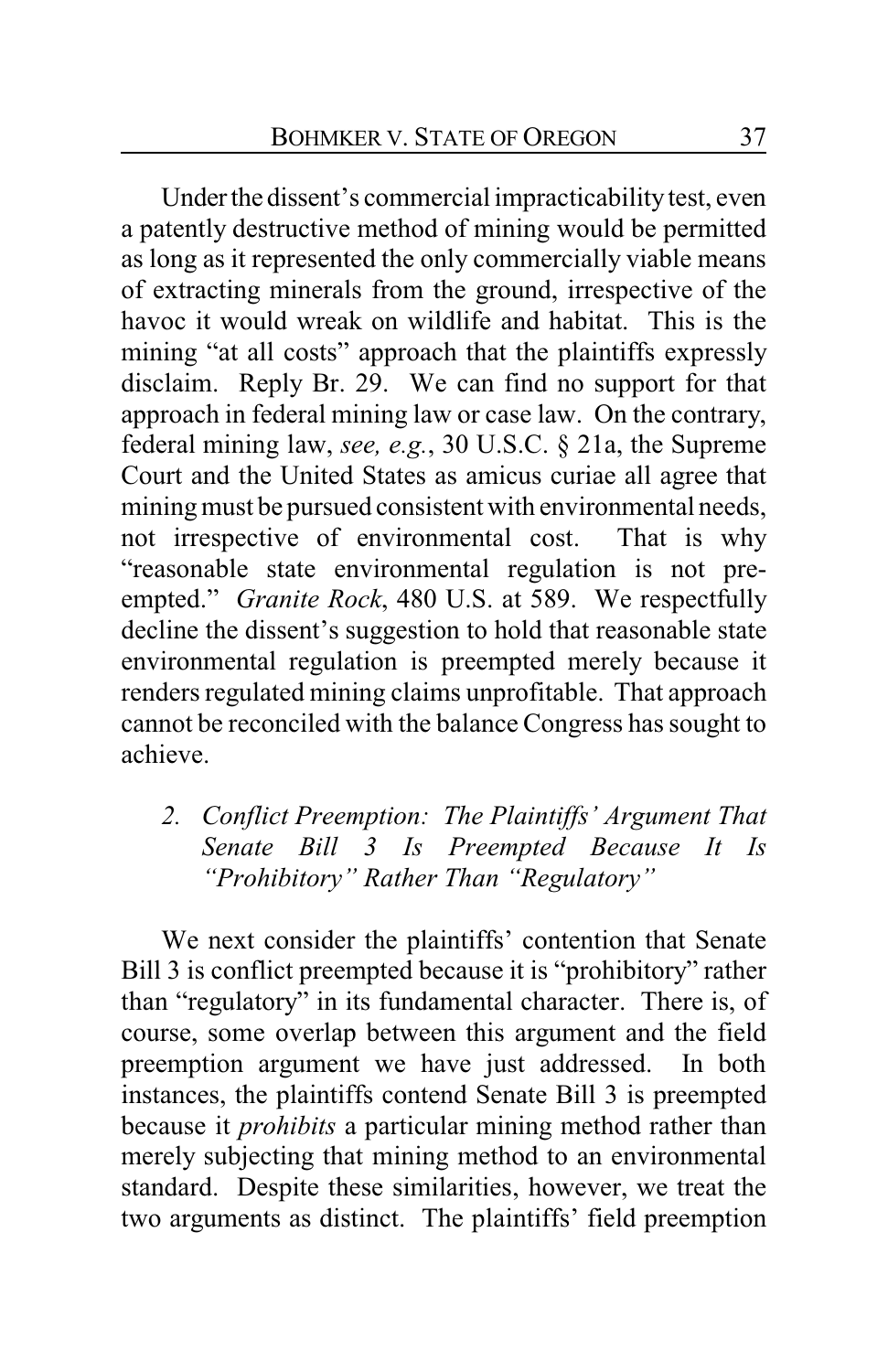argument is based on *Granite Rock*'s distinction between land use planning on the one hand and environmental regulation on the other. By contrast, their current argument – finding a distinction between "prohibitory" and "regulatory" state environmental regulation and deeming the former conflict preempted – is largely based on *South Dakota Mining Association v. Lawrence County*, 155 F.3d 1005 (8th Cir. 1998).

In *South Dakota Mining*, county voters approved an ordinance that amended the county's zoning laws to prohibit the issuance of new or amended permits for surface metal mining in the 40,000-acre Spearfish Canyon Area, 90 percent of which fell within a national forest. *See id.* at 1006–07. The plaintiffs argued the ordinance was preempted because it stood as an obstacle to the accomplishment of the full purposes and objectives of Congress embodied in the Mining Act of 1872. *See id.* at 1009.

"To determine the purposes and objectives that are embodied in the Mining Act," the Eighth Circuit considered the language of the Mining and Minerals Policy Act of 1970, 30 U.S.C. § 21a, and the Mining Act itself, 30 U.S.C. § 22. As noted, § 21a states:

> The Congress declares that it is the continuing policy of the Federal Government in the national interest to foster and encourage private enterprise in (1) the development of economically sound and stable domestic mining, minerals, metal and mineral reclamation industries, (2) the orderly and economic development of domestic mineral resources, reserves, and reclamation of metals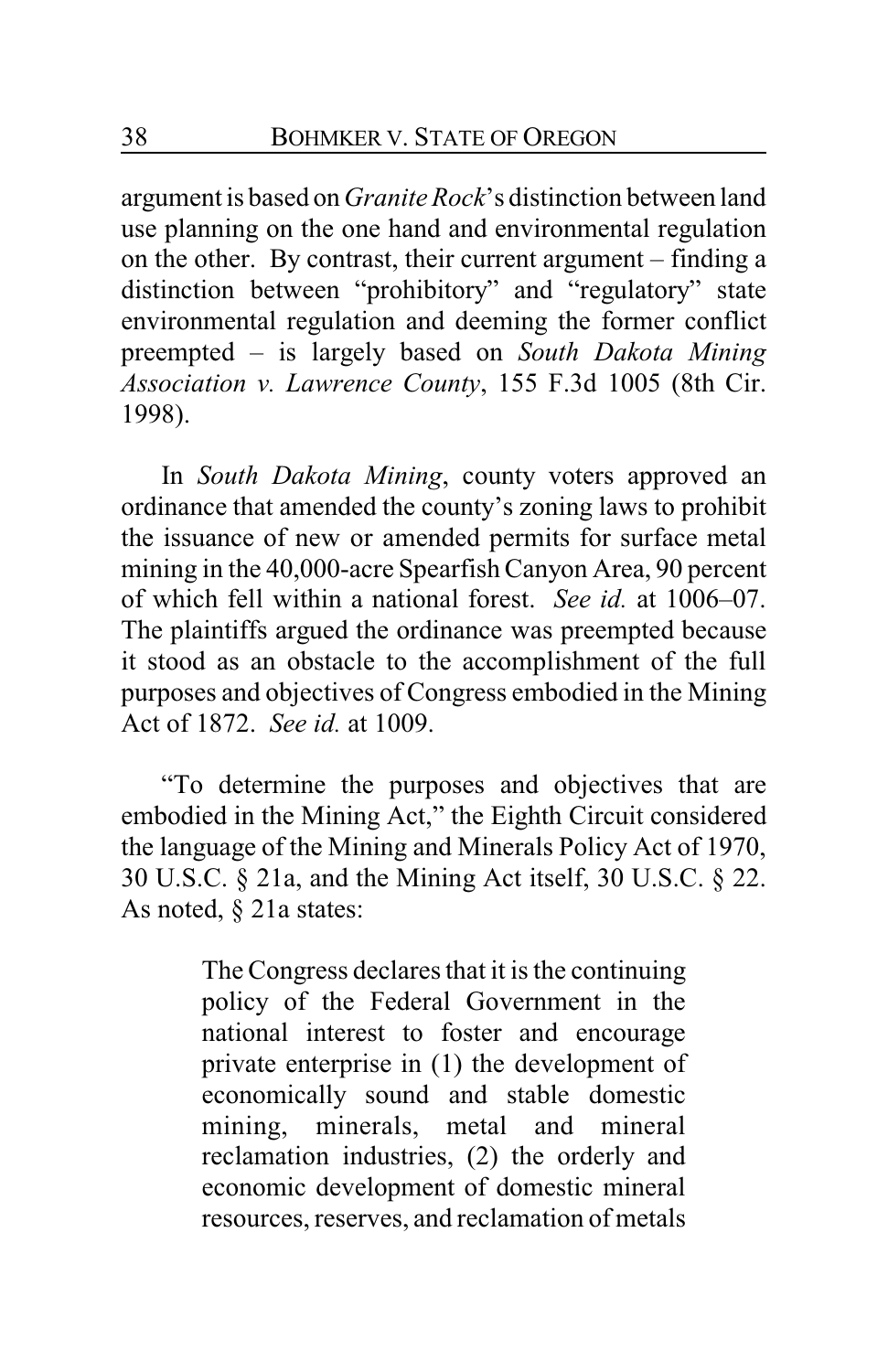and minerals to help assure satisfaction of industrial, security and environmental needs, (3) mining, mineral, and metallurgical research, including the use and recycling of scrap to promote the wise and efficient use of our natural and reclaimable mineral resources, and (4) the study and development of methods for the disposal, control, and reclamation of mineral waste products, and the reclamation of mined land, so as to lessen any adverse impact of mineral extraction and processing upon the physical environment that may result from mining or mineral activities.

### 30 U.S.C. § 21a. The Mining Act, in turn, states:

Except as otherwise provided, all valuable mineral deposits in lands belonging to the United States, both surveyed and unsurveyed, shall be free and open to exploration and purchase, and the lands in which they are found to occupation and purchase, by citizens of the United States and those who have declared their intention to become such, under regulations prescribed by law, and according to the local customs or rules of miners in the several mining districts, so far as the same are applicable and not inconsistent with the laws of the United States.

*Id.* § 22. In light of these statutes, the Eighth Circuit concluded the Mining Act embodies several congressional purposes, including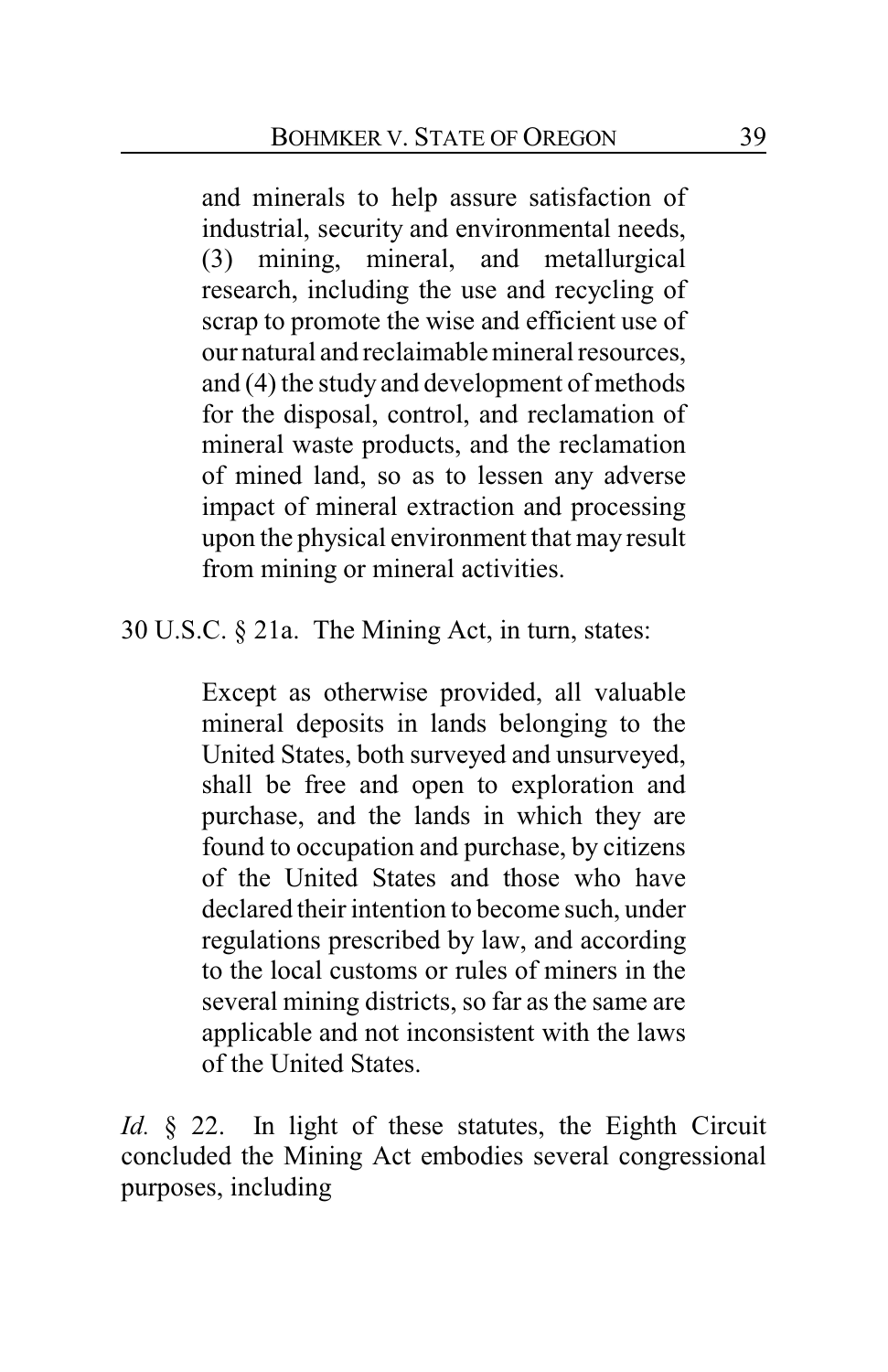the encouragement of exploration for and mining of valuable minerals located on federal lands, providing federal regulation of mining to protect the physical environment while allowing the efficient and economical extraction and use of minerals, and allowing state and local regulation of mining so long as such regulation is consistent with federal mining law.

### *South Dakota Mining*, 155 F.3d at 1010.

The Eighth Circuit next considered whether the challenged ordinance stood as an obstacle to these purposes and objectives. At the outset, the court observed that, because surface metal mining was the only practical way to "actually mine the valuable mineral deposits located on federal land in the area," the ordinance was "a de facto ban on mining in the area." *Id.* at 1011. The court then held that, as a de facto ban on mining, the ordinance was preempted:

> The ordinance's de facto ban on mining on federal land acts as a clear obstacle to the accomplishment of the Congressional purposes and objectives embodied in the Mining Act. Congress has encouraged exploration and mining of valuable mineral deposits located on federal land and has granted certain rights to those who discover such minerals. Federal law also encourages the economical extraction and use of these minerals. The Lawrence County ordinance completely frustrates the accomplishment of these federally encouraged activities. A local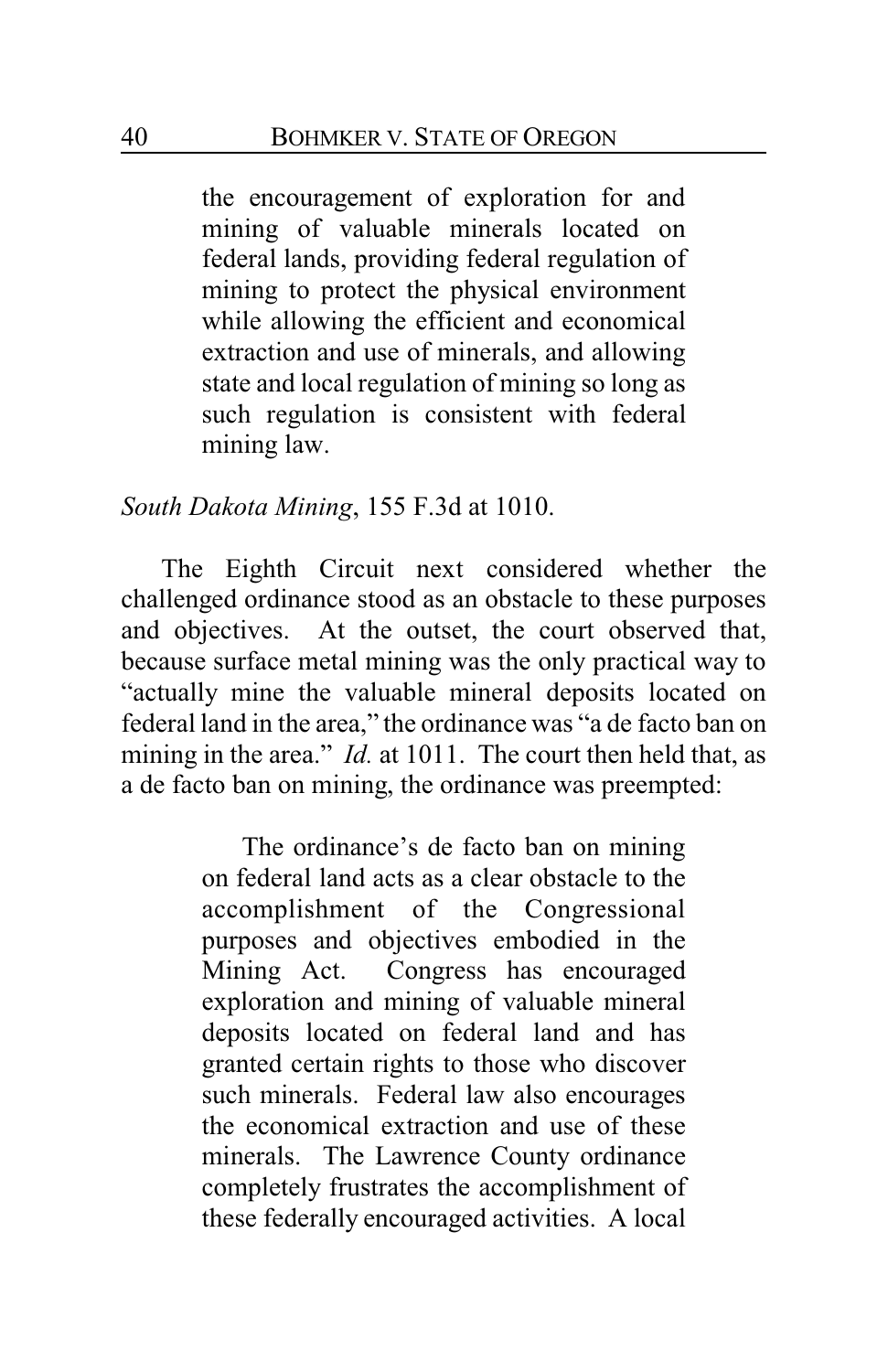government cannot prohibit a lawful use of the sovereign's land that the superior sovereign itself permits and encourages. To do so offends both the Property Clause and the Supremacy Clause of the federal Constitution. *The ordinance is prohibitory, not regulatory, in its fundamental character*. The district court correctly ruled that the ordinance was preempted.

*Id.* (emphasis added).

The plaintiffs discern from *South Dakota Mining*, and from federal statutes governing mining, a general principle that state environmental regulations are preempted, categorically, whenever they are "prohibitory" rather than "regulatory" in their "fundamental character." "Even prohibitions on the use of particular mining methods," they say, "create an obstacle to the full accomplishment of Congressional purposes." We disagree.

Like the United States, "[w]e would agree that were a state to completely prohibit all mining activity on federal lands, federal mining law would preempt the ban." Brief of the United States as Amicus Curiae 21. We cannot agree with the plaintiffs, however, that conflict preemption in this area turns on whether a state environmental regulation could be viewed as "prohibitory" or "regulatory" in its "fundamental character." For one thing, as the government explains, the distinction likely would be unworkable:

> It is unclear how this Court would determine whether [Senate Bill 3] is "prohibitory . . . in its fundamental character." *South Dakota*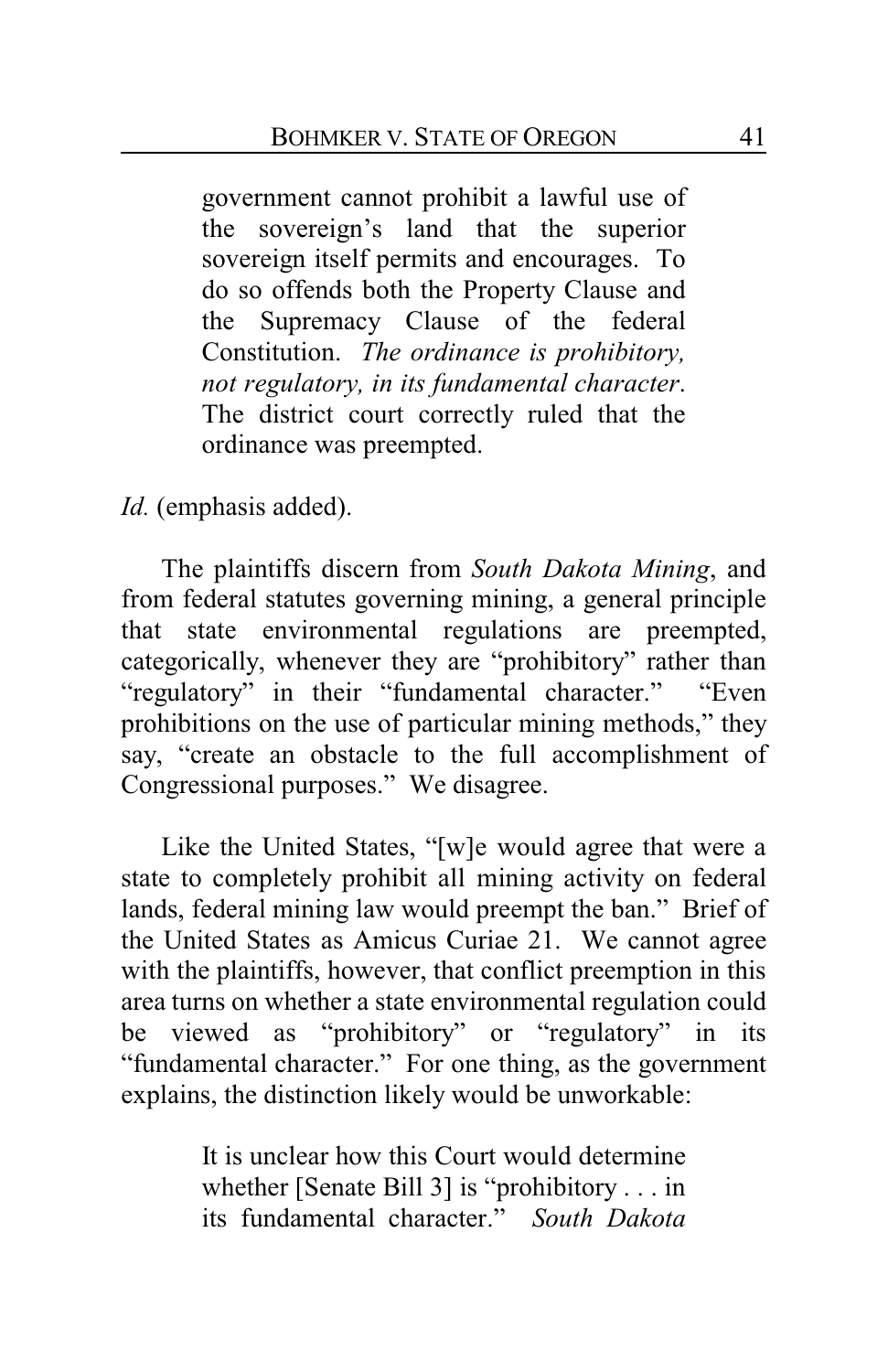*Mining*, 155 F.3d at 1005. Certainly it prohibits some very specific types of mining activity in very specific places . . . , but in the process of identifying where its prohibitions apply it seems "regulatory" in nature. In a sense, [Senate Bill 3] is both regulatory and prohibitory, but whether that makes it preempted is a question to be answered by long-established preemption law. Regardless of whether a state regulatory prohibition is considered "prohibitory" or "regulatory," it is permissible so long as it does not pose an obstacle to Congressional purposes or make compliance with federal law physically impossible.

### *Id.* at 22.**<sup>10</sup>**

We are not persuaded, moreover, that federal statutes governing mining evince a congressional purpose to preempt, categorically, state environmental regulations that are "prohibitory" in their "fundamental character."**<sup>11</sup>** The Mining Act of 1872, upon which the plaintiffs heavily rely, states

**<sup>10</sup>** We have drawn a distinction between "regulatory" and "prohibitory" laws in other contexts, but those analyses are not helpful here. *E.g.*, *United States v. Dotson*, 615 F.3d 1162, 1168 (9th Cir. 2010) (Assimilative Crimes Act).

**<sup>11</sup>** This conclusion is a consistent with a leading treatise on mining law. *See* 5 American Law of Mining § 174.04[2][c] (2d ed. 2018) (noting that "state law requirements prohibiting a federally authorized activity on federal land are less likely to be upheld," but "the *Granite Rock* decision indicates that state law requirements that can be harmonized with federal regulations may be enforceable").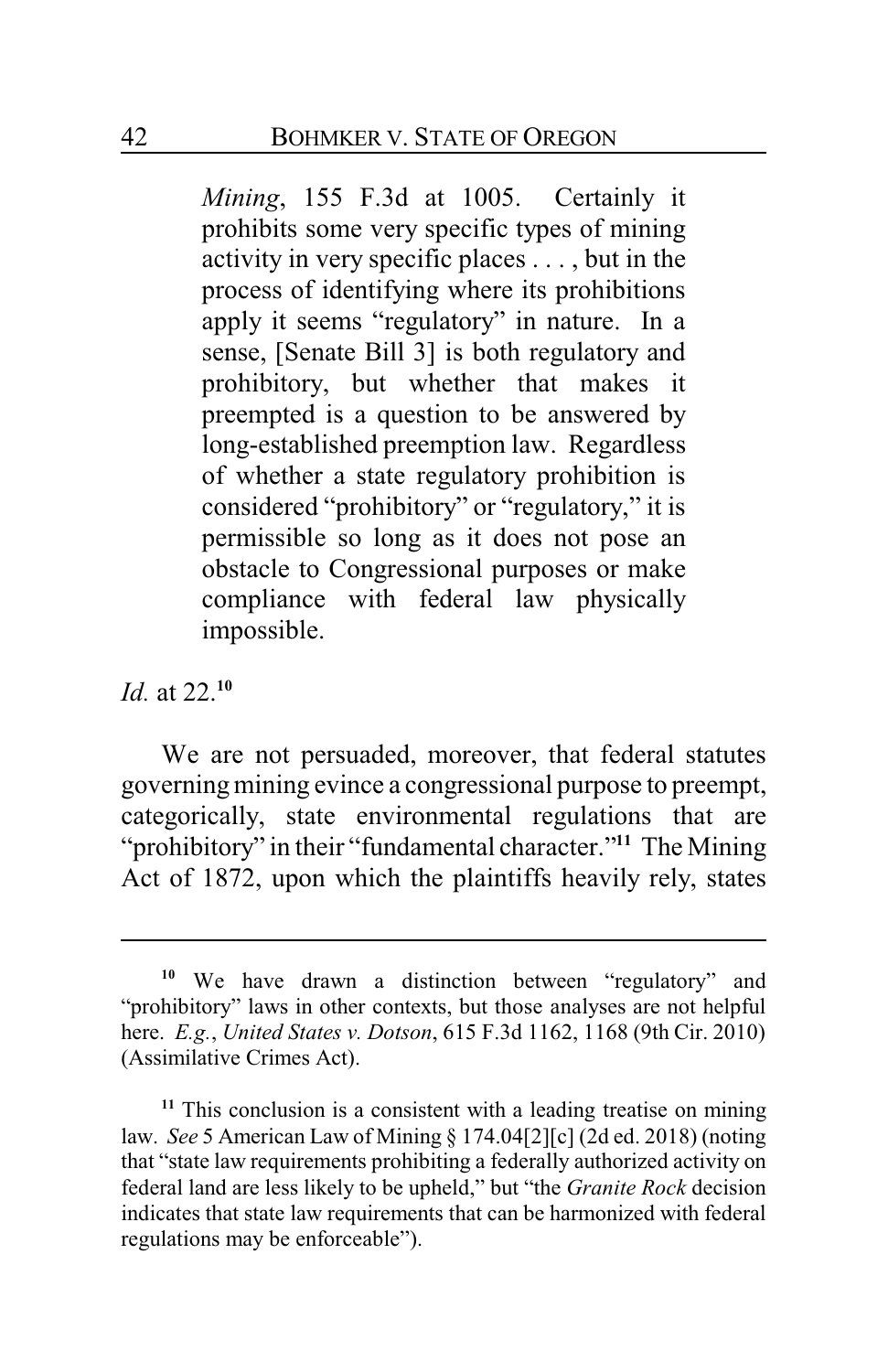only that "all valuable mineral deposits in lands belonging to the United States. . . shall be free and open to exploration and purchase." 30 U.S.C. § 22. The plaintiffs contend that this statute's "free and open" language "create[s] a Congressional mining objective inconsistent with state-law based prohibitions of mining activity." But the Mining Act expressly incorporates state regulation of mining activity, stating that exploration authorized by the statute must occur "under regulations prescribed by law." *Id*.<sup>12</sup> Nothing in the

<sup>&</sup>lt;sup>12</sup> Although the phrase "under regulations prescribed by law" applies to state as well as federal law – a conclusion that follows from  $\S 22$ 's later reference to "laws of the United States," s*ee Corley v. United States*, 556 U.S. 303, 315 (2009) – the plaintiffssuggest it incorporates only state property law, not state environmental law, pointing out that a separate provision of the Mining Act incorporates state law only with respect to possessory title. *See* 30 U.S.C. § 26 (granting rights of possession and enjoyment to locators who "comply with the laws of the United States, and with *State*, territorial, and local *regulations not in conflict with the laws of the United States governing their possessory title*" (emphasis added)). But there is nothing surprising in the fact that  $\S 26$ , a provision addressing possessory title, refers only to state laws respecting title. This tells us nothing about the scope of the state law incorporated by  $\S$  22, which deals with the much broader subject of making federal lands free and open to exploration. Indeed, that § 26 expressly limits the incorporation of state law to laws respecting "possessory title," and § 22 does not, supports the conclusion that the scope of state laws incorporated by § 22 is *not* limited to those respecting title. *See Russello v. United States*, 464 U.S. 16, 23 (1983) ("[W]here Congress includes particular language in one section of a statute but omits it in another section of the same Act, it is generally presumed that Congress acts intentionally and purposely in the disparate inclusion or exclusion." (alteration in original) (quoting *United States v. Wong Kim Bo*, 472 F.2d 720, 722 (5th Cir. 1972))); *see also Rinehart*, 377 P.3d at 824 (explaining that § 22's "express acknowledgement[] of the application of state and local law to federal mining claims suggest[s] an apparent willingness on the part of Congress to let federal and state regulation broadly coexist").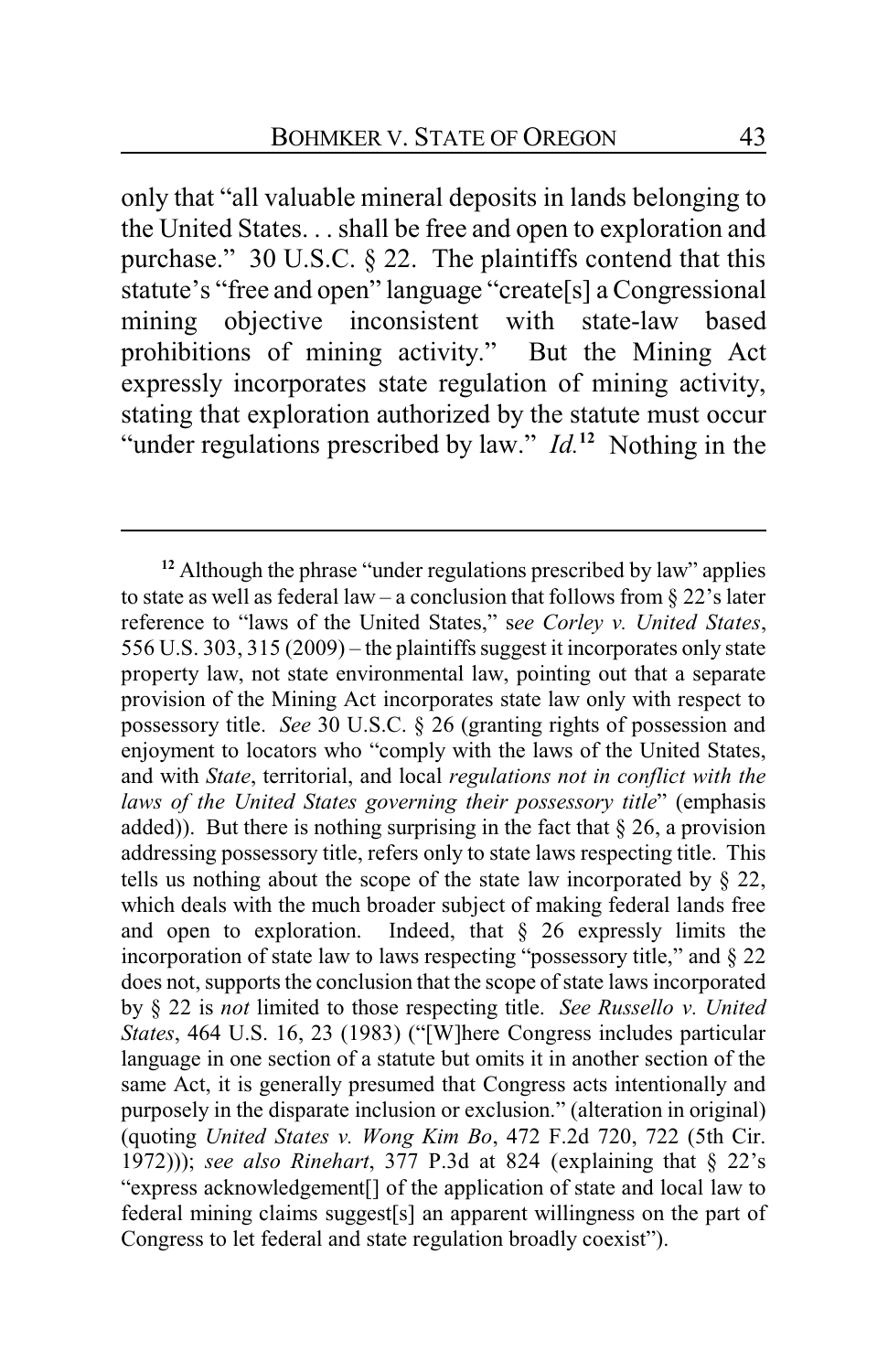Mining Act suggests a categorical distinction between "prohibitory" and "regulatory" state laws.

We likewise find no support for the plaintiffs' position in the Surface Resources and Multiple Use Act of 1955. This law gives the United States the right to manage surface resources on unpatented mining claims, subject to the important proviso that "any use of the surface of any such mining claim by the United States, its permittees or licensees, shall be such as not to *endanger or materially interfere* with prospecting, mining or processing operations or uses reasonably incident thereto." 30 U.S.C. § 612(b) (emphasis added). As with the Mining Act of 1872, nothing in this law suggests Congress intended to draw a distinction between "prohibitory" and "regulatory" measures. We have, moreover, already held that this law *permits* environmental regulations, such as Senate Bill 3, that prohibit the use of particular mining methods. *See United States v. Richardson*, 599 F.2d 290, 291, 295 (9th Cir. 1979) (holding the Forest Service could, without running afoul of  $\S 612(b)$ , require the locators of unpatented mining claims on national forest lands to use nondestructive methods of prospecting, where the

The plaintiffs' reliance on 30 U.S.C. § 28 is similarly unpersuasive. That provision requires locators to perform annual work on their unpatented claims to maintain their exclusive rights. *See* 30 U.S.C. § 28. Nothing in Senate Bill 3 precludes miners from performing work on or making improvements to their claims, and to the extent miners elect not to perform work because state environmental regulation makes working or improving their claims unprofitable, that scenario is as likely to arise from a "regulatory" measure as it is from a "prohibitory" one.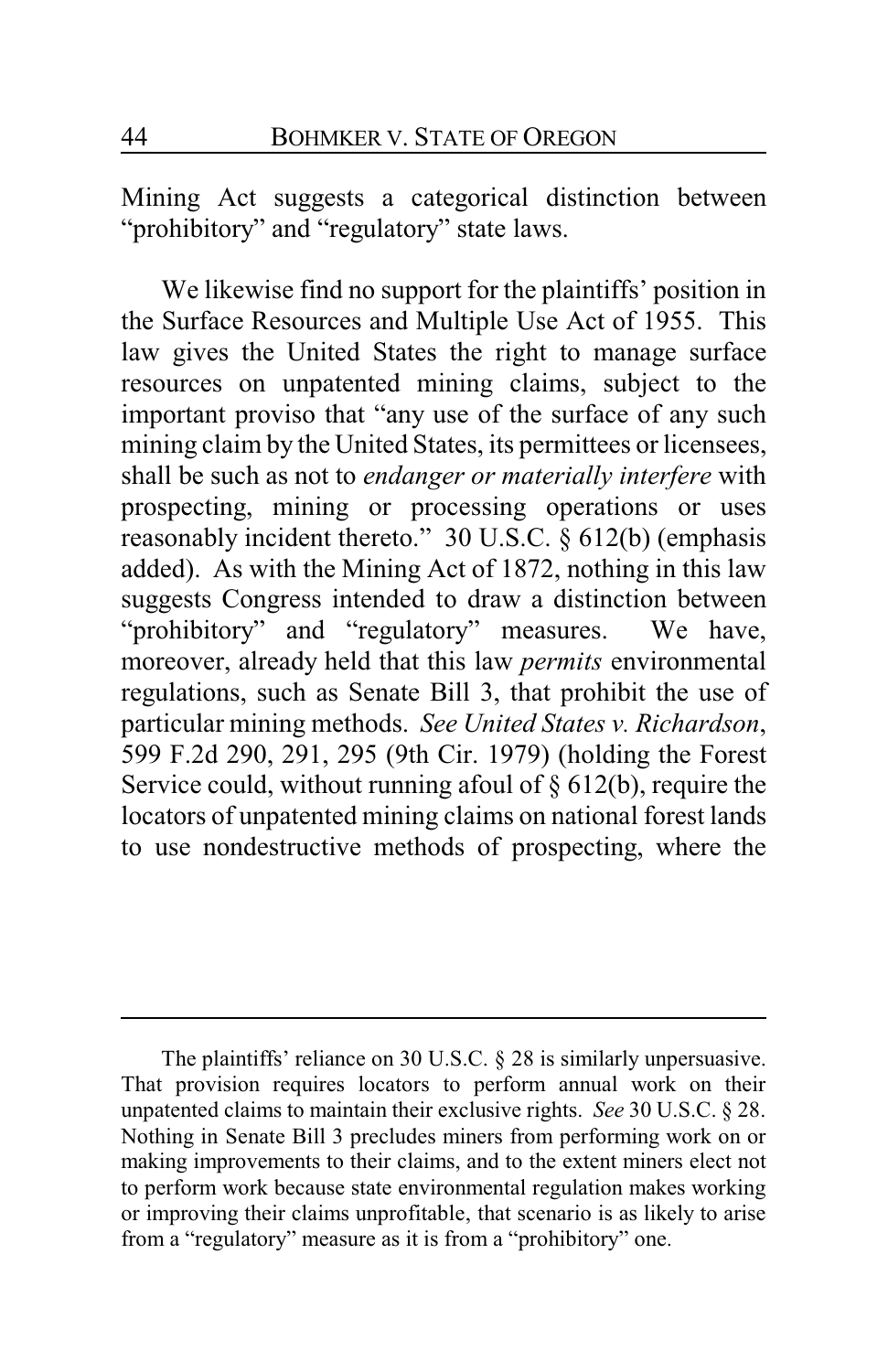locators' utilization of blasting and bulldozing was destructive to the surface resources).**<sup>13</sup>**

The plaintiffs' argument similarly finds no support in the Mining and Minerals Policy Act of 1970. Under this law:

> The Congress declares that it is the continuing policy of the Federal Government in the national interest to foster and encourage private enterprise in (1) the development of economically sound and stable domestic mining, minerals, metal and mineral reclamation industries, (2) the orderly and economic development of domestic mineral resources, reserves, and reclamation of metals and minerals to help assure satisfaction of industrial, security and *environmental needs*, (3) mining, mineral, and metallurgical research, including the use and recycling of scrap to promote the wise and efficient use of our natural and reclaimable mineral resources,

[N]othing in this subchapter . . . shall be construed as affecting or intended to affect or in any way interfere with or modify the laws of the States which lie wholly or in part westward of the ninety-eighth meridian relating to the ownership, control, appropriation, use, and distribution of ground or surface waters within any unpatented mining claim.

30 U.S.C. § 612(b).

**<sup>13</sup>** We also find nothing in the 1955 law to suggest Congress intended to limit state environmental regulation. On its face,  $\S$  612(b) imposes limits on only the federal government, not states, and it expressly preserves state water quality controls: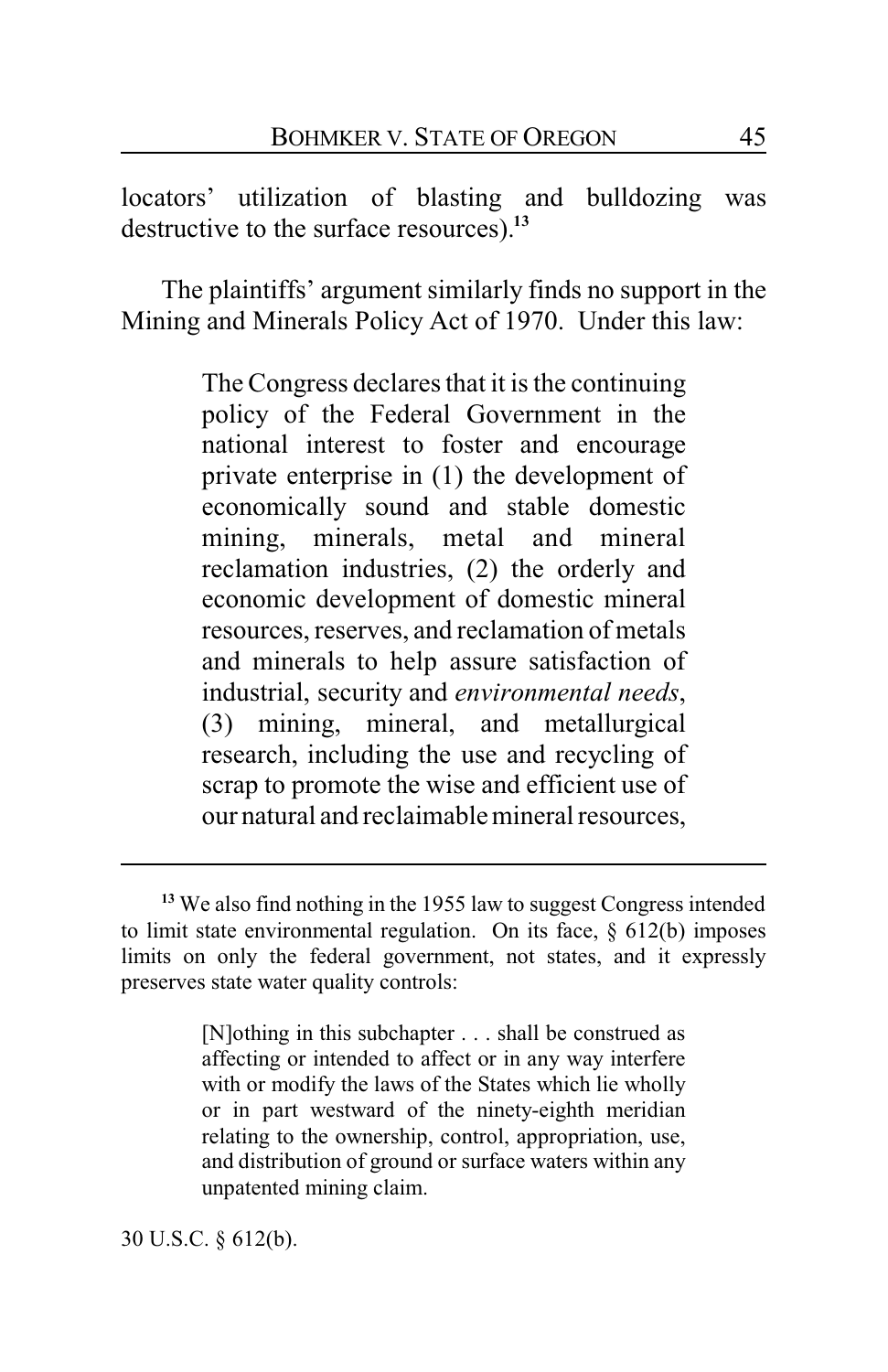and (4) the study and development of methods for the disposal, control, and reclamation of mineral waste products, and the reclamation of mined land, so as to *lessen any adverse impact of mineral extraction and processing upon the physical environment* that may result from mining or mineral activities.

30 U.S.C. § 21a (emphasis added).

The plaintiffs read this statutory language to suggest that Congress intended to meet the nation's environmental needs solely through the process of reclamation, not through regulation of mining itself. This reading, however, lacks any basis in the statutory text or in case law. The plaintiffs alternatively look to the statute's reference to "lessen[ing]" adverse environmental impacts. They contend "[l]essening impact is a regulatory action," distinct from prohibiting mining activities. We again disagree. The statute's reference to lessening impacts relates solely to reclamation. In any event, regulators can lessen impacts through either "prohibitory" or "regulatory" action. *E.g.*, *Richardson*, 599 F.2d at 295.

The plaintiffs' reliance on the Surface MiningControl and Reclamation Act of 1977 is equally flawed. This law allows a state to ask the Secretary of the Interior to declare residential areas unsuitable for mining. *See* 30 U.S.C. § 1281. The plaintiffs contend that "Congress' provision of this and other federal processes for resolving state/federal conflict over mining on federal land is utterly inconsistent with any Congressional intent to allow states to simply prohibit the mining themselves." We agree, of course, that states cannot simply prohibit mining on federal lands. But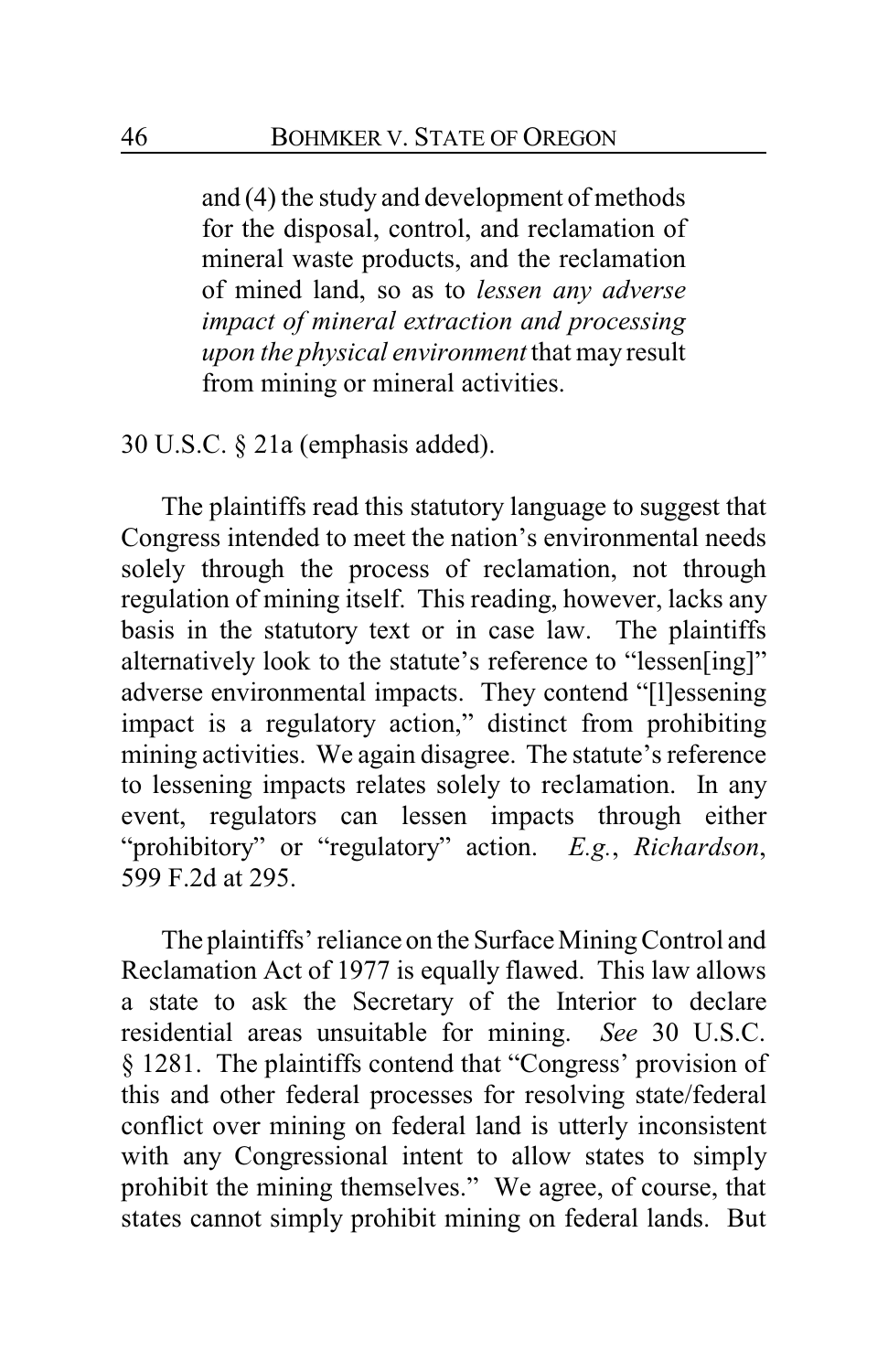nothing in § 1281 suggests Congress intended to preempt environmental regulations prohibiting particular mining methods in specified, environmentally sensitive areas.

The plaintiffs' reliance on federal land management statutes suffers from similar problems. The Supreme Court has examined these statutes and concluded that Congress did not intend by these laws to preempt reasonable state environmental regulation. *See Granite Rock*, 480 U.S. at 582–93. Nothing in these statutes, moreover, suggests a distinction between "prohibitory" and "regulatory" state environmental regulation.

In sum, the plaintiffs' proposed distinction between regulations that are "prohibitory" or "regulatory" in their "fundamental character" is neither workable nor grounded in the federal statutes upon which the plaintiffs rely. We find in these statutes no indication that Congress intended to preempt state environmental regulation merely because it might be viewed as "prohibitory." We therefore reject the plaintiffs' contention that Senate Bill 3 stands as an obstacle to the accomplishment of the full purposes and objectives of Congress merely because it "prohibits" a particular method of mining in the portions of rivers and streams containing essential habitat for threatened and endangered salmonids.**<sup>14</sup>**

**<sup>14</sup>** This conclusion is consistent with the California Supreme Court's recent decision in *Rinehart*, 377 P.3d 818, *cert. denied sub nom. Rinehart v. California*, 138 S. Ct. 635 (2018). In rejecting a conflict preemption challenge to a California law prohibiting suction dredge mining in order to protect endangered coho salmon habitats, *Rinehart* concluded that "[t]he federal statutory scheme does not prevent states from restricting the use of particular mining techniques based on their assessment of the collateral consequences for other resources." *Id.* at 829.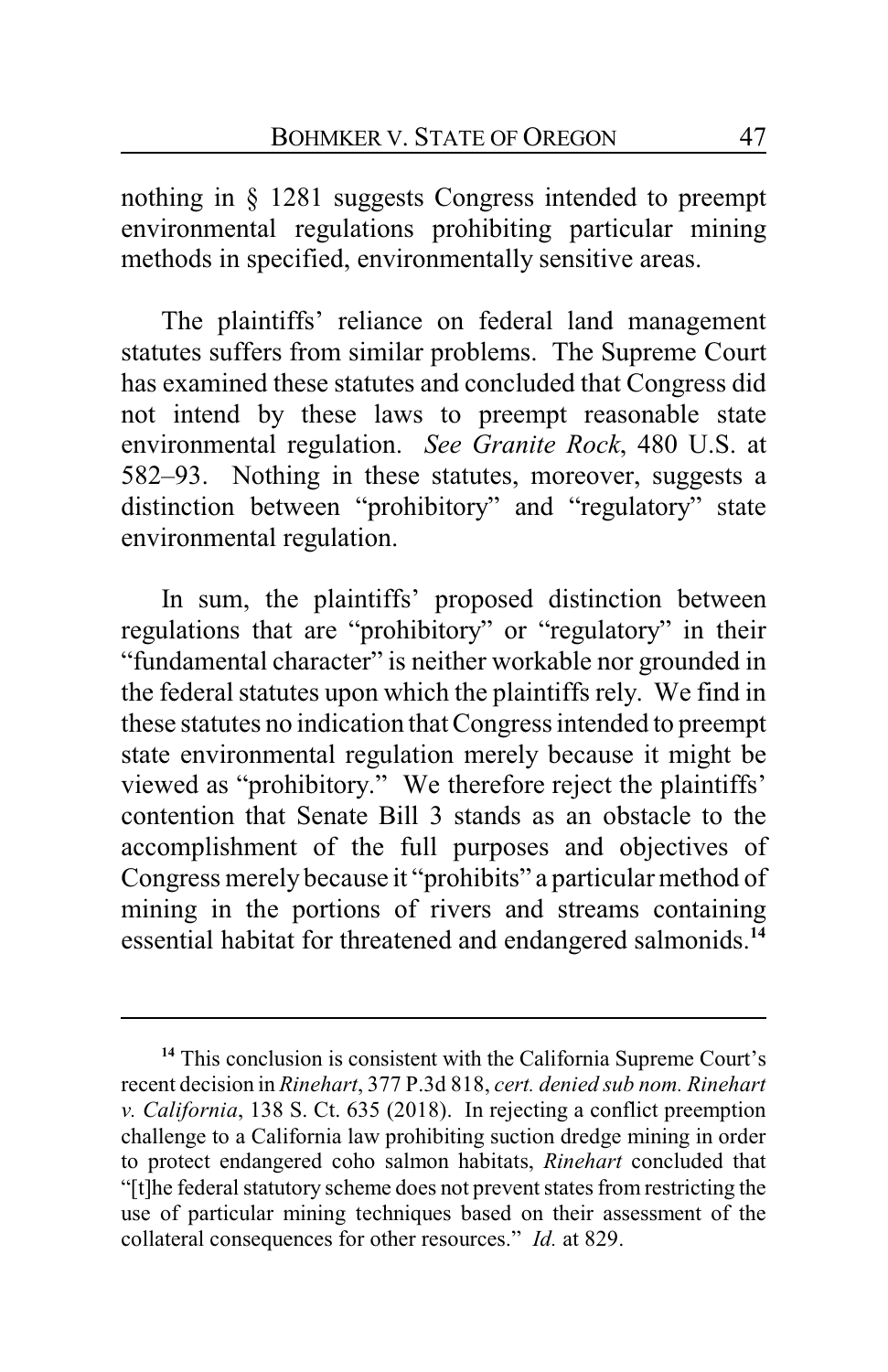This conclusion does not place us at odds with *South Dakota Mining*. Although the Eighth Circuit drew a distinction between "prohibitory" and "regulatory" measures, it did so in the context of a county ordinance amounting to a "de facto ban on mining" that applied broadly and indiscriminately to federal lands within the county. 155 F.3d at 1011. The ordinance at issue effectively prohibited mining, covered 40,000 acres, targeted federal lands (90 percent of the land affected by the ban was in a national forest), lacked any environmental purpose and was part of the county's zoning law. Senate Bill 3, by contrast, is not part of Oregon's zoning law, is not a de facto ban on mining, has an express environmental purpose, does not single out federal land and carefully targets only designated essential salmonid habitat. Whereas the ordinance in *South Dakota Mining* was an attempt by county voters to overrule federal land use decisions, Senate Bill 3 complements those decisions by playing the traditional role served by state environmental regulation. *See, e.g.*, 36 C.F.R. § 228.8(a)–(c); 43 C.F.R. §§ 3809.3, 3809.420(b)(4)–(6). Were Senate Bill 3 an encroachment on federal land use decisions, we would expect the United States to say so. The United States, however, takes the position that Senate Bill 3 "is not preempted by federal law." Brief of the United States as Amicus Curiae 28.**<sup>15</sup>**

The plaintiffs' reliance on *Skaw v. United States*, 740 F.2d 932 (Fed. Cir. 1984), *Ventura County v. Gulf Oil Corp.*, 601 F.2d 1080 (9th Cir. 1979), *Brubaker v. Board of County*

**<sup>15</sup>** The United States' amicus brief is filed on behalf of the U.S. Department of the Interior, the U.S. Department of Agriculture and the U.S. Department of Justice's Environment and Natural Resources Division.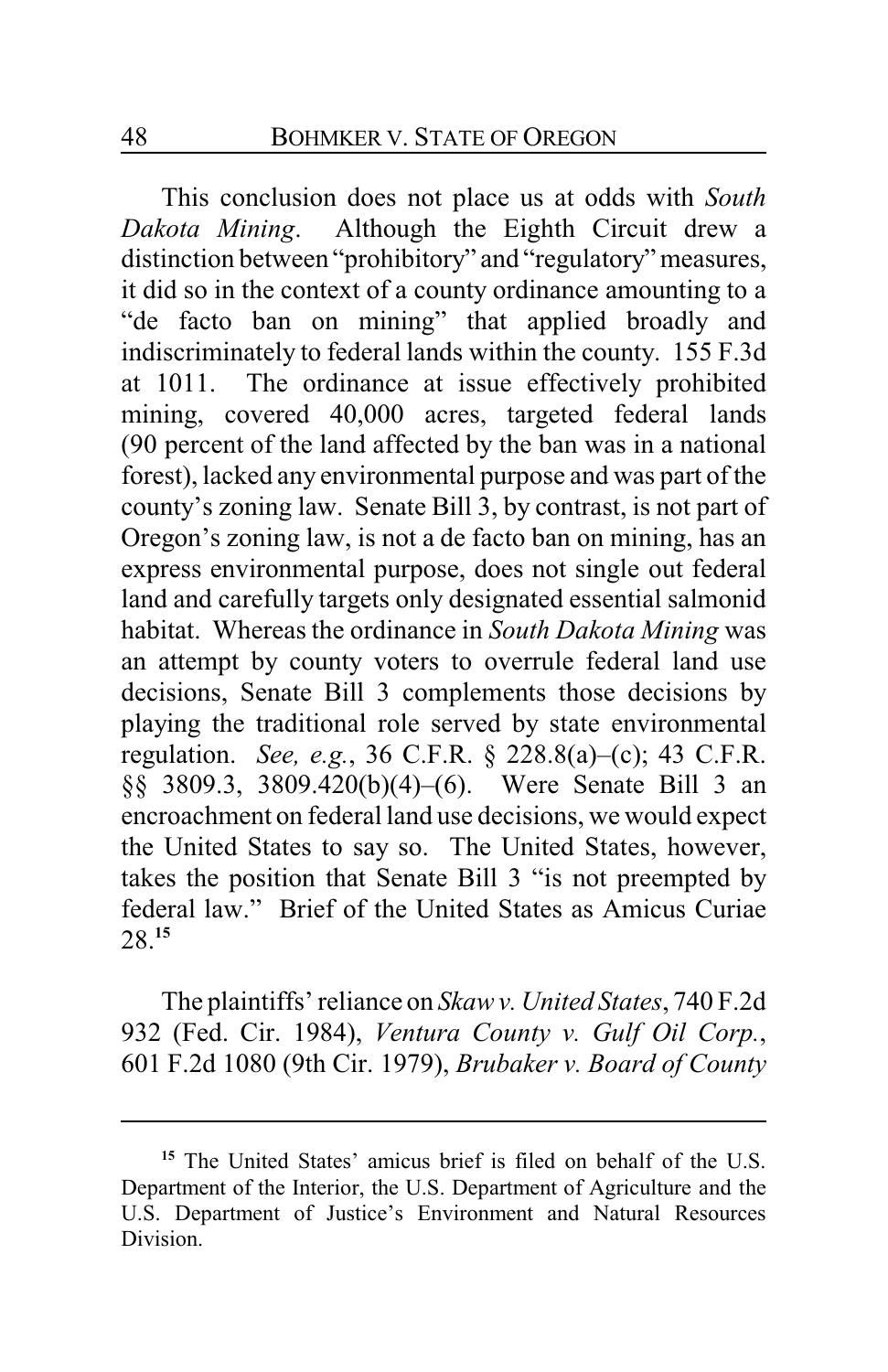*Commissioners, El Paso County*, 652 P.2d 1050 (Colo. 1982), *State ex rel. Andrus v. Click*, 554 P.2d 969 (Idaho 1976), and *Elliott v. Oregon International Mining Co.*, 654 P.2d 663 (Or. Ct. App. 1982), does not require a different conclusion. Each case predates the Supreme Court's holding in *Granite Rock* that reasonable state environmental regulation is not preempted by federal law. *See Granite Rock*, 480 U.S. at 589; *Rinehart*, 377 P.3d at 829. Similar to *South Dakota Mining*, moreover, most of these cases involved improper attempts by local governments to displace, rather than supplement, federal land use decisions. *See Ventura County*, 601 F.2d at 1084–85 (precluding the county from applying "land use planning controls" "in an attempt to substitute its judgment for that of Congress"); *Brubaker*, 652 P.2d at 1059 ("This is not denial of a permit because of failure to comply with reasonable regulations supplementing the federal mining laws, but reflects simply a policy judgment as to the appropriate use of the land."); *Elliott*, 654 P.2d at 665, 668 (barring the application of county zoning laws prohibiting mining because they did "not simply supplement federal mining law"). In addition, *Ventura County* involved the Mineral Lands Leasing Act of 1920, not the laws at issue here, and, in contrast to the case before us, the drilling operations at issue in *Ventura County* were subject to "detailed [federal] supervision" and an "extensive federal scheme reflecting concern for the local environment." 601 F.2d at 1084.

*3. Conflict Preemption: The Plaintiffs' Argument That Senate Bill 3 Does Not Constitute Reasonable Environmental Regulation*

We have consistently held that Congress intended to permit reasonable environmental regulation of mining claims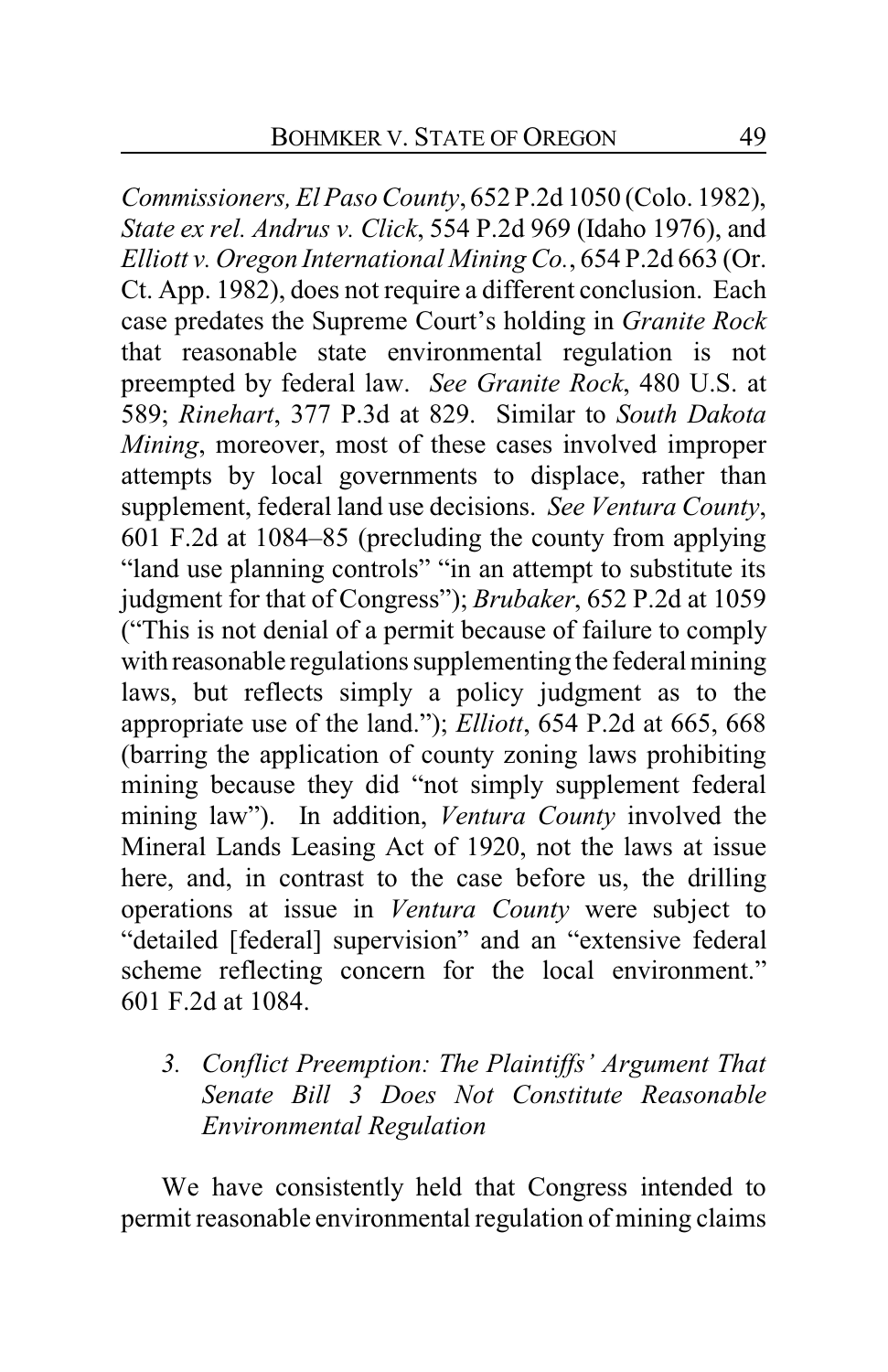on federal lands. In *United States v. Weiss*, 642 F.2d 296 (9th Cir. 1981), for example, after considering the purposes underlying the Mining Act of 1872 and the Organic Act of 1897, including 16 U.S.C. §§ 475, 478 and 551, we concluded:

> The Secretary of Agriculture has been given the responsibility and the power to maintain and protect our national forests and the lands therein. While prospecting, locating, and developing of mineral resources in the national forests may not be prohibited nor so unreasonably circumscribed as to amount to a prohibition, the Secretary may adopt reasonable rules and regulations which do not impermissibly encroach upon the right to the use and enjoyment of placer claims for mining purposes.

642 F.2d at 299. In *United States v. Shumway*, 199 F.3d 1093 (9th Cir. 1999), where we considered not only the Mining Act and the Organic Act but also the "endanger or materially interfere" standard embodied in 30 U.S.C. § 612(b), we once again held that "the Forest Service may regulate use of National Forest lands by holders of unpatented mining claims . . . to the extent that the regulations are 'reasonable' and do not impermissibly encroach on legitimate uses incident to mining and mill site claims." 199 F.3d at 1107.

Congress, moreover, clearly intended reasonable *state* environmental regulation to govern mining on federal lands. In *Granite Rock*, the Supreme Court held that "reasonable state environmental regulation is not pre-empted." 480 U.S. at 589; *see also id.* at 593. The plaintiffs do not dispute that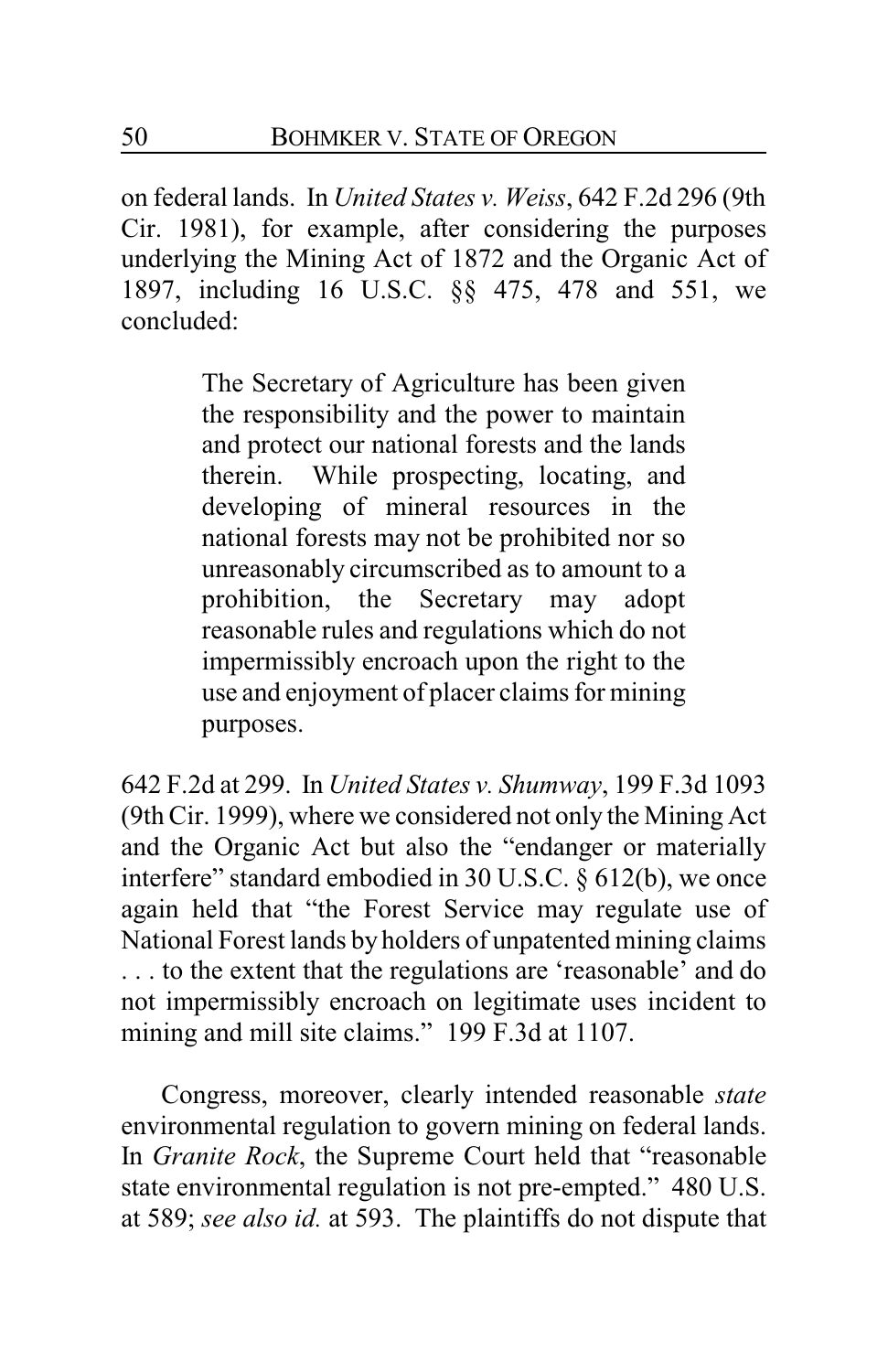a reasonableness standard applies here, but they argue that Senate Bill 3 is preempted because it constitutes an *unreasonable* environmental regulation.

The plaintiffs' arguments regarding unreasonableness echo those we have already considered. They contend Senate Bill 3 is an unreasonable regulation because it *prohibits* a particular method of mining in designated habitat, rather than subjecting that mining to a "prescribed limit" or pollution standard, and because it allegedly was "enacted for reasons expressly beyond protection of the environment." We have already addressed these arguments. The preemption analysis does not turn on a formalistic distinction between "prohibitory" and "regulatory" measures, and the plaintiffs' evidence does not create a genuine dispute as to Senate Bill 3's important environmental purpose. We recognize that unreasonable, excessive or pretextual state environmental regulation that unnecessarily interferes with development of mineral resources on federal land may stand as an obstacle to the accomplishment of the full purposes and objectives of Congress. We agree with the United States, however, that in this case that line has not been crossed. As the government explains, "[a] state law such as [Senate Bill 3] that is clearly intended to protect the natural environment by prohibiting the use of particular mining methods or equipment in carefully[] designated locations is not so at odds with Congress's purposes that it is preempted by federal law." Brief of the United States as Amicus Curiae 2–3.

# *4. The Plaintiffs' Argument That Genuine Issues of Material Fact Preclude Summary Judgment*

The plaintiffs argue that genuine issues of material fact preclude summary judgment in favor of the state. For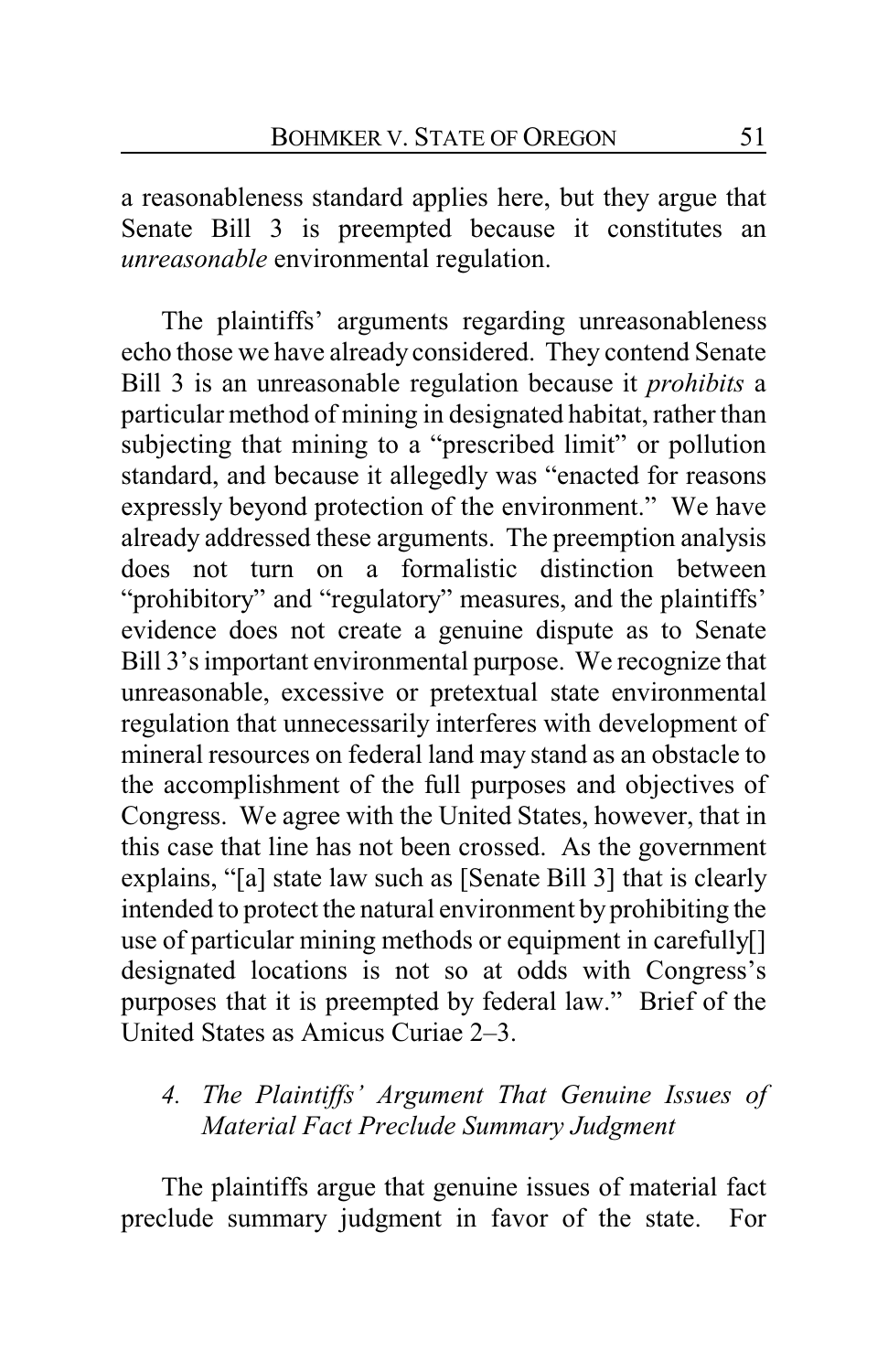purposes of our de novo review of the summary judgment record, however, we have viewed the evidence in the light most favorable to the plaintiffs, and we have assumed – solely for purposes of determining whether Oregon is entitled to judgment as a matter of law – that Senate Bill 3 will have a significant adverse impact on the mining operations of the plaintiffs, making it effectively impossible for at least some of them to recover the valuable mineral deposits present on their claims. The only material dispute is whether, assuming these facts, Senate Bill 3 is preempted. Because that issue is one of law, summary judgment is appropriate. *See Inland Empire Chapter of Associated Gen. Contractors of Am. v. Dear*, 77 F.3d 296, 299 (9th Cir. 1996) (holding a "finding of no preemption is a legal question").**<sup>16</sup>**

### **CONCLUSION**

The district court properly rejected the plaintiffs' preemption claims. We hold that Senate Bill 3 is not preempted by federal law. The judgment of the district court is therefore affirmed.

#### **AFFIRMED.**

<sup>&</sup>lt;sup>16</sup> Contrary to the dissent, we do not today question the validity of asapplied preemption challenges. Dissent 66 & n.7.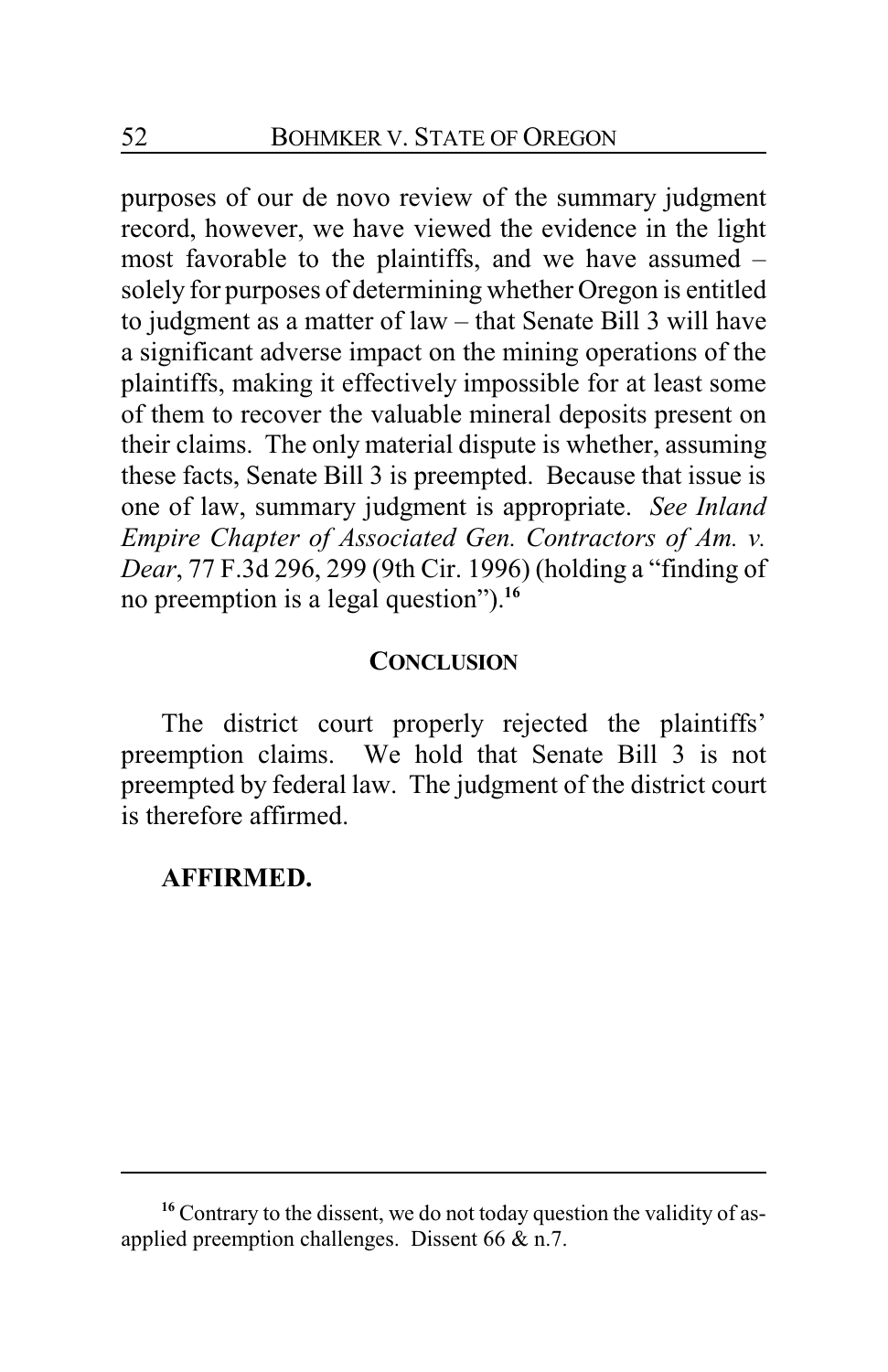N.R. SMITH, Circuit Judge, dissenting:

The National Forest Management Act of 1976 (NFMA), Pub. L. No. 94-588, 90 Stat. 2949 (1976), and the Federal Land Policy and Management Act of 1976 (FLPMA), Pub. L. No. 94-579, 90 Stat. 2743 (1976), occupy the field of land use planning regulation on federal lands. Because the permanent ban on motorized mining in Oregon Senate Bill 3 does not identify an environmental standard to be achieved but instead restricts a particular use of federal land, it must be deemed a land use regulation preempted by federal law. *See Cal. Coastal Comm'n v. Granite Rock Co.*, 480 U.S. 572, 586–88 (1987). Therefore, I must dissent.

### I.

Although technically an open question, there is little dispute that Congress has occupied the field of land use planning on federal lands through its enactment of NFMA and FLPMA.**<sup>1</sup>** *See id.* at 585 ("For purposes of this discussion and without deciding this issue, we may assume that the combination of the NFMA and the FLPMA pre-empts the extension of state land use plans onto unpatented mining claims in national forest lands."); *id.* at 612–13 (Scalia, J., dissenting) ("The Court is willing to assume that California lacks such authority on account of [NFMA] and [FLPMA]. I believe that assumption is correct.").

Field preemption arises when "federal law so thoroughly occupies a legislative field as to make reasonable the

**<sup>1</sup>** The majority (like the court in *Granite Rock*) assumes this point without deciding it. I address the merits of the issue because it is necessary to my determination that federal law preempts Senate Bill 3.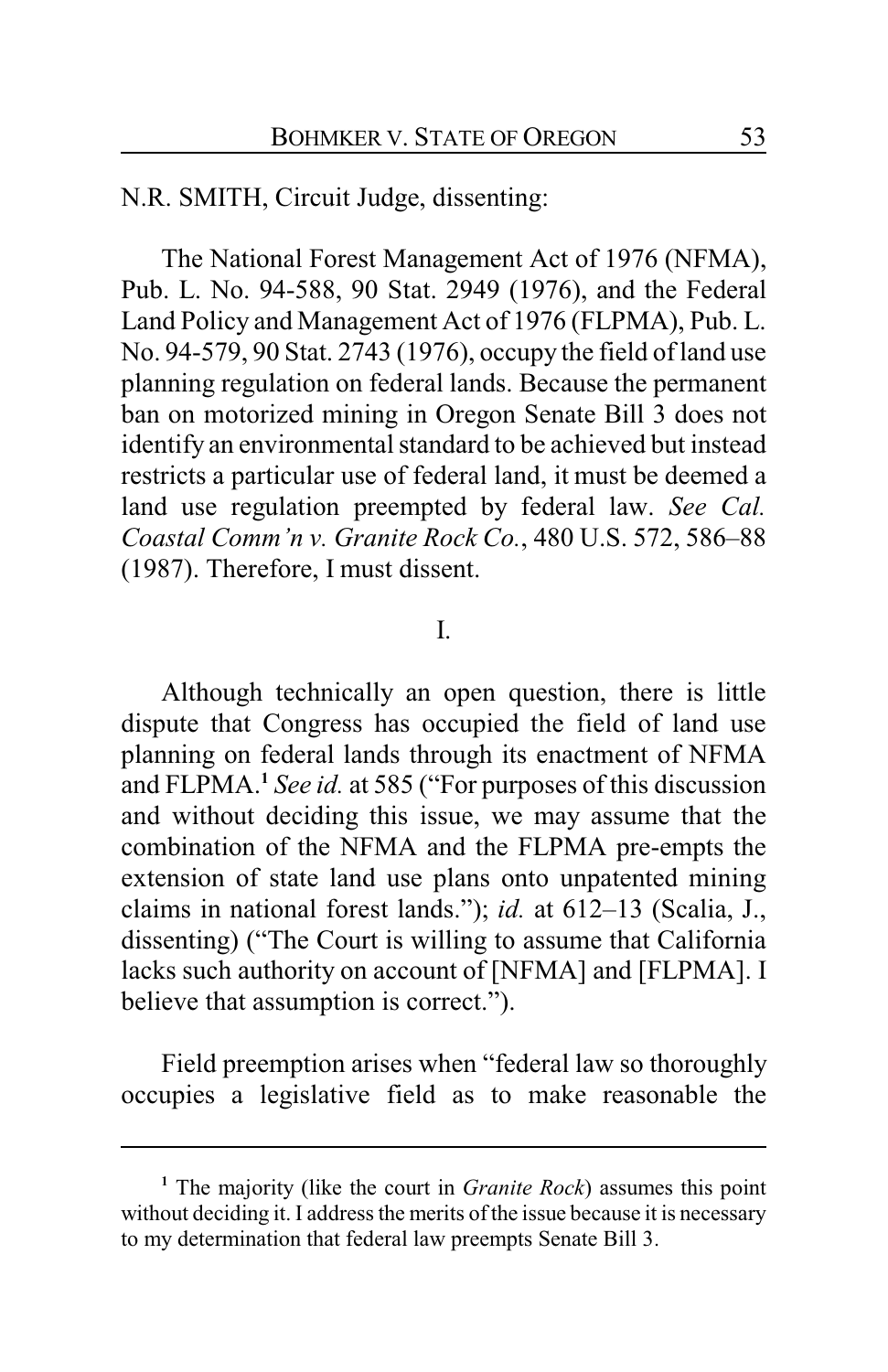inference that Congress left no room for the States to supplement it." *Nat'l Fed'n of the Blind v. United Airlines Inc.*, 813 F.3d 718, 733 (9th Cir. 2016) (internal quotation marks omitted) (quoting *Cipollone v. Liggett Grp., Inc.*, 505 U.S. 504, 516 (1992)). "The essential field preemption inquiry is whether the density and detail of federal regulation merits the inference that any state regulation within the same field will necessarily interfere with the federal regulatory scheme." *Id.* at 734. To make this determination, our cases require first "delineat[ing] the pertinent regulatory field." *Id.* We have "emphasized the importance of delineating the pertinent area of regulation with specificity before proceeding with the field preemption inquiry." *Id.* Here the pertinent field involves any land use regulation of federal lands.

The next step in our analysis requires us to "survey the scope of the federal regulation within th[is] field." *Id.* Here, the relevant statutes are NFMA and FLPMA. Taken together, these statutes establish a comprehensive regulatoryregime for land use planning on federal lands, including the role of states in the planning process. First, NFMA vests the authority to enact federal land use plans with respect to forest service lands in the Secretary of Agriculture, and FLPMA vests the authority to enact federal land use plans with respect to all other federal land in the Secretary of the Interior. 16 U.S.C. § 1604(a) ("[T]he Secretary [of Agriculture] shall develop, maintain, and, as appropriate, revise land and resource management plans for units of the National Forest System  $\dots$ "); 43 U.S.C. § 1712(a) ("The Secretary [of the Interior] shall, with public involvement and consistent with the terms and conditions of this Act, develop, maintain, and, when appropriate, revise land use plans which provide by tracts or areas for the use of the public lands. Land use plans shall be developed for the public lands regardless of whether such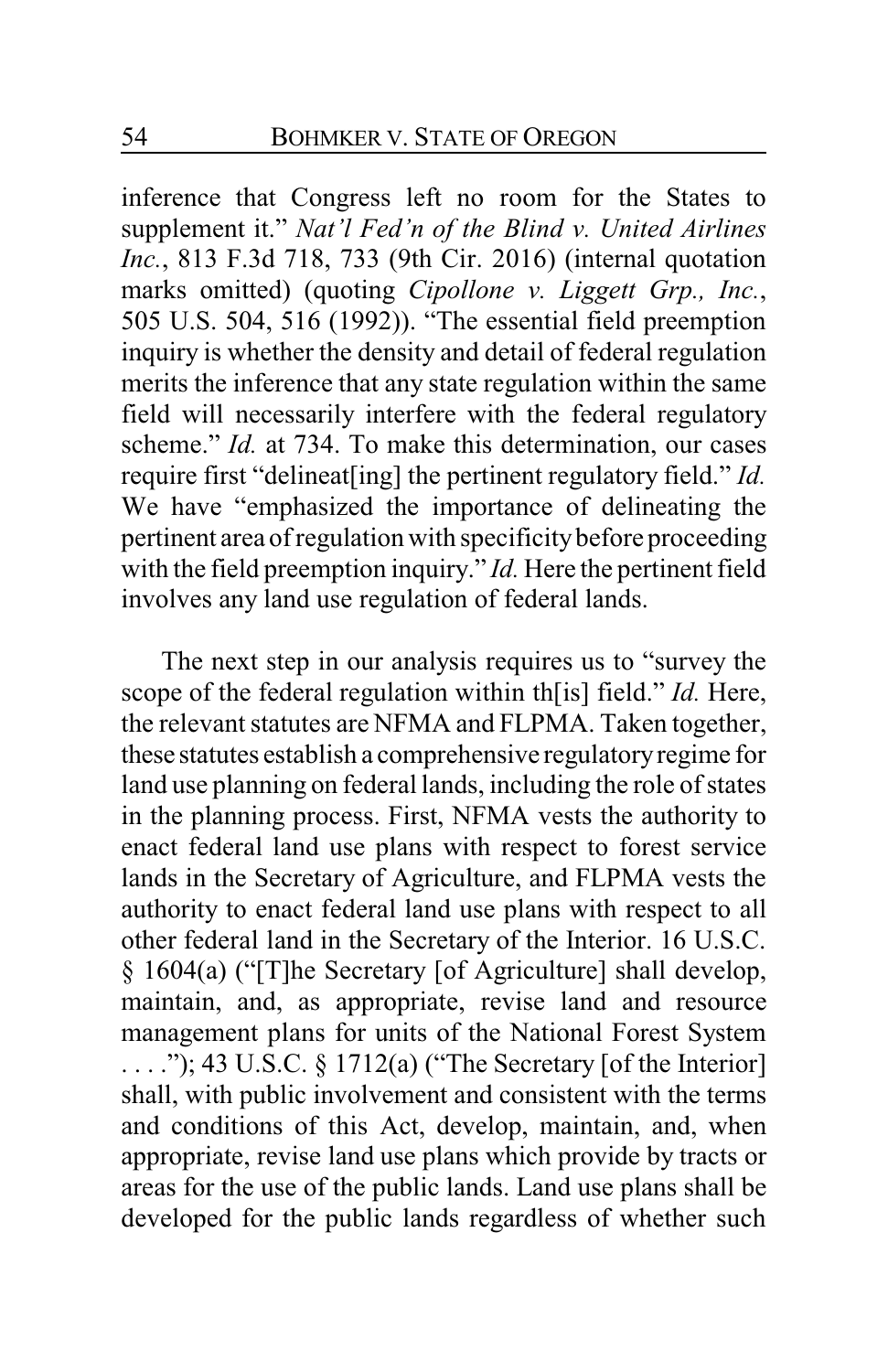lands previously have been classified, withdrawn, set aside, or otherwise designated for one or more uses.").

Second, NFMA and FLPMA expresslydesignate the level of state participation contemplated by federal law. *See* 16 U.S.C. § 1604(a); 43 U.S.C. § 1712(c)(9). NFMA requires "coordin[ation] with the land and resource management planning processes of State and local governments and other Federal agencies." 16 U.S.C. § 1604(a). FLPMA requires similar coordination with states, but the requirement is limited "to the extent consistent with the laws governing the administration of public lands." 43 U.S.C.  $\S$  1712(c)(9). Moreover, FLPMA directs that the Secretary of the Interior

> shall, *to the extent he finds practical*, keep apprised of State, local, and tribal land use plans; assure that consideration is given to those State, local, and tribal plans that are germane in the development of land use plans for public lands; assist in resolving, *to the extent practical*, inconsistencies between Federal and non-Federal Government plans, and shall provide for meaningful public involvement of State and local government officials, both elected and appointed, in the development of land use programs, land use regulations, and land use decisions for public lands, including early public notice of proposed decisions which may have a significant impact on non-Federal lands.

*Id.* (emphasis added). As Justice Scalia noted in *Granite Rock*, agreeing (in his dissent) with the majority's assumption of preemption, these "requirements would be superfluous,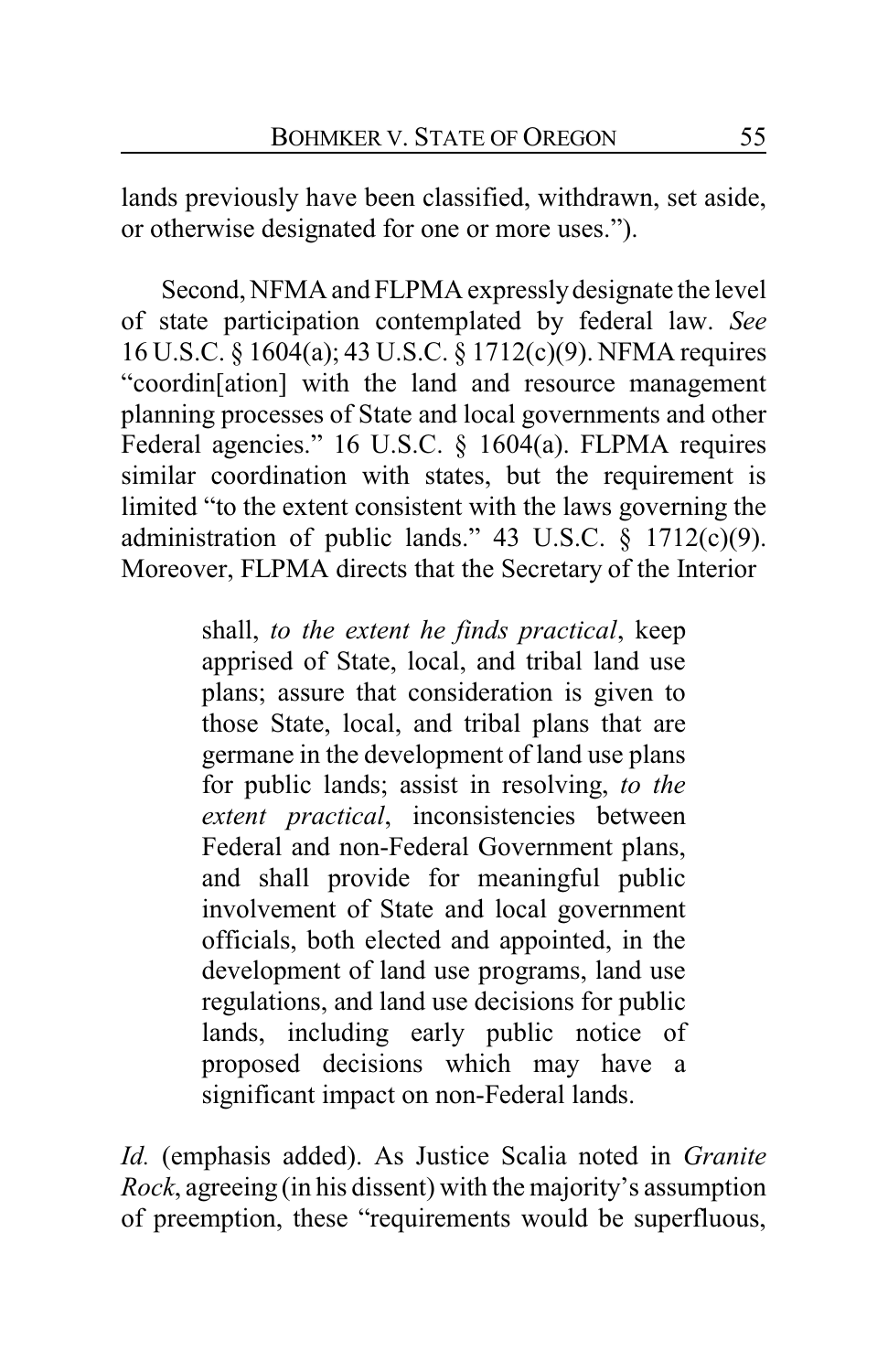and the limitation upon federal accommodation meaningless, if the States were meant to have independent land use authority over federal lands." 480 U.S. at 613 (Scalia, J., dissenting).

Thus, the combination of NFMA and FLPMA occupy the field of land use regulation on federal lands. Accordingly, federal law preempts the extension of any state land use planning regulation or ordinance onto federal lands. *Arizona v. United States*, 567 U.S. 387, 401 (2012) ("Where Congress occupies an entire field . . . even complementary state regulation is impermissible. Field preemption reflects a congressional decision to foreclose any state regulation in the area, even if it is parallel to federal standards.").

### II.

Assuming that NFMA and FLPMA occupied the field of federal land use regulation, *Granite Rock* identified the legal framework for determining whether state environmental regulation impermissibly enters the congressionally occupied field of federal land use planning. First, the Court identified the dividing line between environmental regulation and land use planning. "Land use planning in essence chooses particular uses for the land; environmental regulation, at its core, does not mandate particular uses of the land but requires only that, however the land is used, damage to the environment is kept within prescribed limits." *Granite Rock*, 480 U.S. at 587. The Court also made clear that the inquiry requires examination not simply of the text of the law, but of its practical effect. "The line between environmental regulation and land use planning will not always be bright; for example, one may hypothesize a state environmental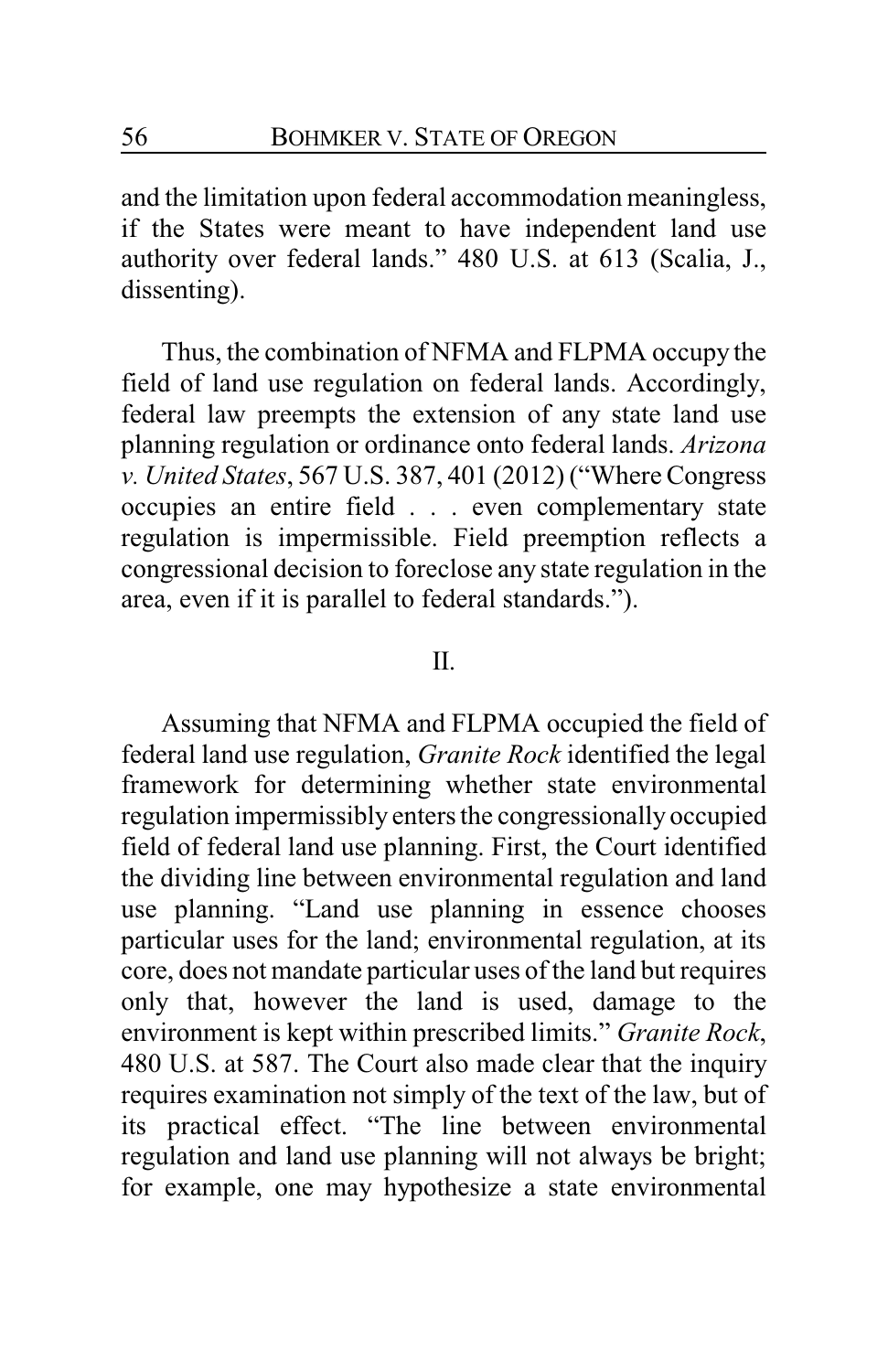regulation so severe that a particular land use would become commercially impracticable." *Id.*

The plaintiff miners and mining organizations (collectively "the miners") challenge Senate Bill 3 on both grounds. They assert that Senate Bill 3 impermissibly (A) identifies a particular use of the land that is prohibited without reference to an identifiable environmental standard and (B) renders mining within the identified zones impracticable. Both arguments have merit.

### A.

*Granite Rock* instructs that "environmental regulation, at its core, . . . requires only that, *however the land is used*, damage to the environment is *kept within prescribed limits*." *Id.* (emphasis added) By contrast land use regulation identifies or restricts "particular uses" of land. *Id.*

A brief review of the text of Senate Bill 3 reveals its true character as a land use regulation. The operative language reads "motorized in-stream placer mining may not be permitted to occur up to the line of ordinary high water in any river in this state containing essential indigenous anadromous salmonid habitat, from the lowest extent of essential indigenous anadromous salmonid habitat to the highest extent of essential indigenous anadromous salmonid habitat." 2017 Or. Laws ch. 300,  $\S$  4(2). The operative language identifies particular tracts of land and prohibits a particular use of these lands. The operative language does not identify a "prescribed limit[]" on "damage to the environment" that must be avoided "however the land is used." *Granite Rock*, 480 U.S. at 587. Accordingly, federal law preempts Senate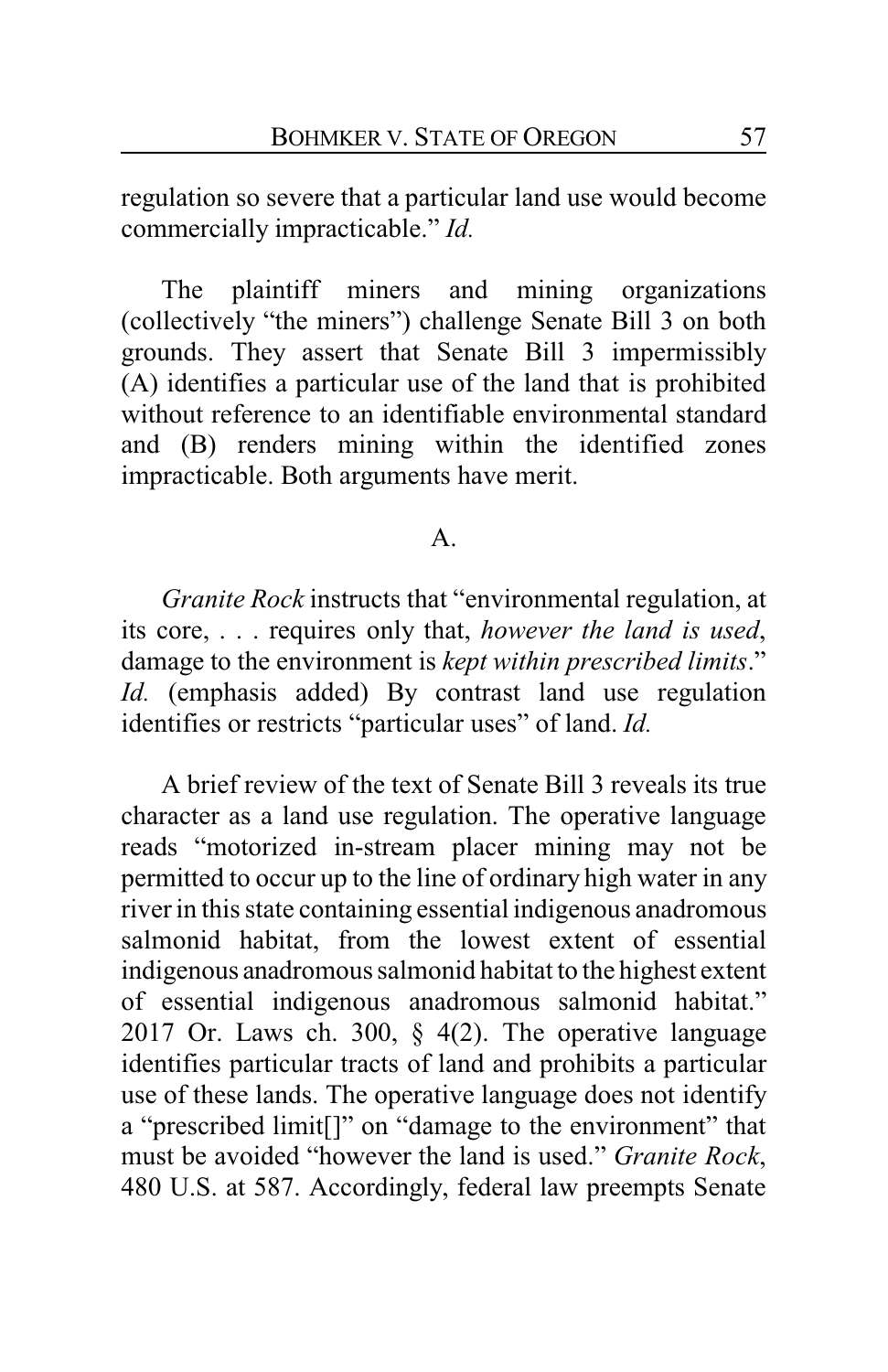Bill 3 as an improper attempt to extend a state land use regulation onto federal land.

The majority disagrees for four reasons: (1) Senate Bill 3 permits non-motorized mining, (2) it is not located in the land use section of the Oregon state code, (3) it has an environmental purpose, and (4) it is reasonably tailored to accomplish the environmental purpose without unduly interferingwith mining operations. The majority's arguments lack merit for the reasons set forth below.

1.

The majority first asserts (without any citation or authority) that, because Senate Bill 3 restricts only one type of mining, it is not a land use planning regulation. The majority's analysis not only conflicts with Supreme Court precedent in *Granite Rock*, but it also erases any clear line between land use planning and environmental regulation.

The majority criticizes the *Granite Rock* principle that environmental regulation "at its core" "prescribe[s] limits" on "damage to the environment" ("however the land is used"). *Granite Rock*, 480 U.S. at 587.**<sup>2</sup>** To the majority, this

**<sup>2</sup>** The majority goes so far as to assert that the *Granite Rock* standard is somehow non-binding dicta. *See* Maj. at 31 ("*Granite Rock* does not hold that only standards, not restrictions on activities, are permissible environmental regulation."). *Granite Rock* fully analyzed the distinction between environmental regulation and land use planning, and the framework it announced was necessary to its holding. 480 U.S. at 585–89. Because the court assumed that land use planning regulation was preempted, it was necessary to decide whether California's permitting system was a land use planning regulation or an environmental regulation. *Id.* at 586. The Court applied the *Granite Rock* framework and determined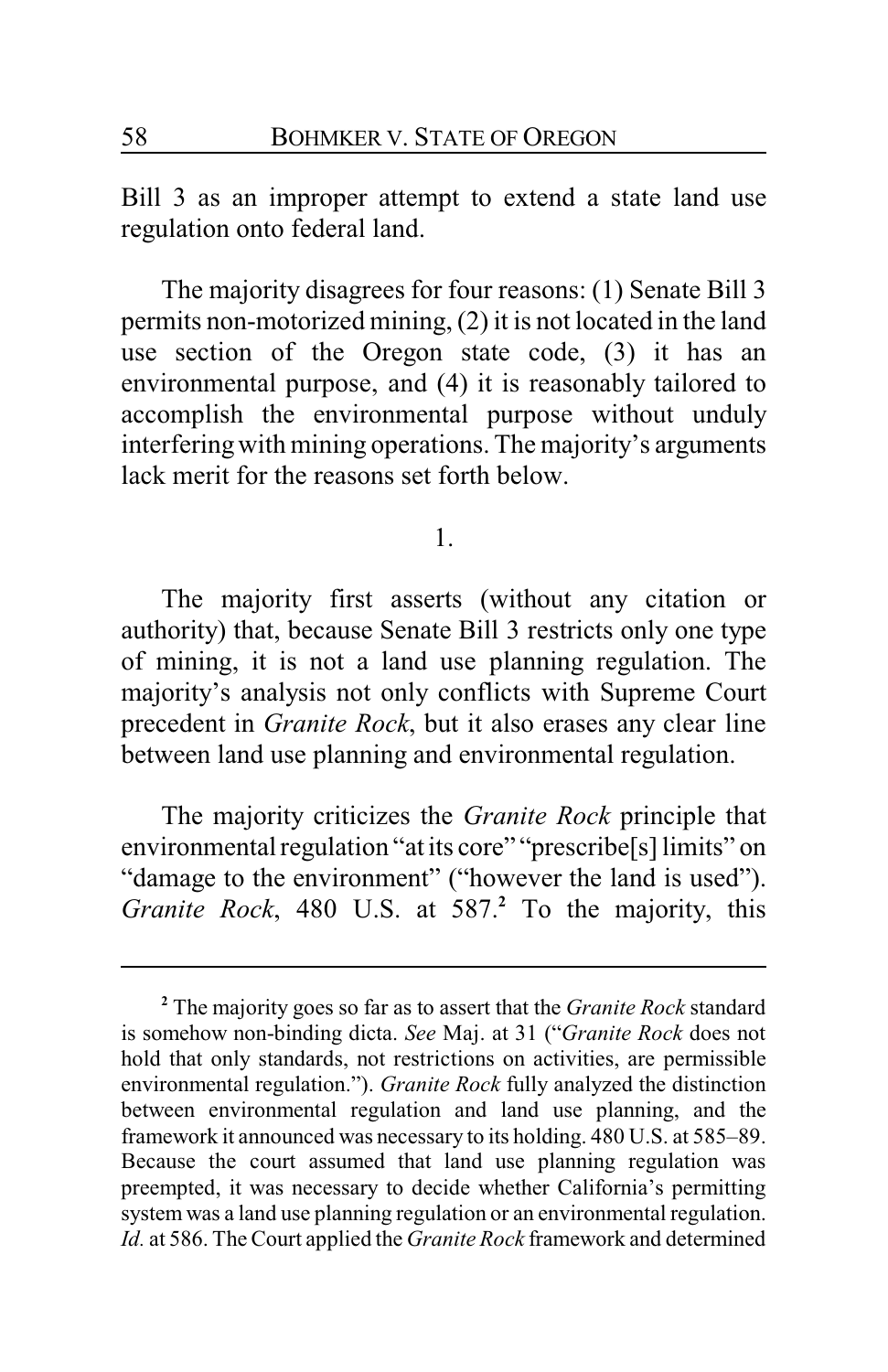distinction is "formalistic" and "make[s] no sense." Maj. at 31. Yet, a line must be drawn, because "Congress has indicated its understanding of land use planning and environmental regulation as distinct activities." *GraniteRock*, 480 U.S. at 587.

Far from being nonsense, the formalism of the *Granite Rock* line makes it clear and easy to apply in deciding facial challenges to state environmental laws.**<sup>3</sup>** Moreover, the majority offers no alternative standard for drawing a line between environmental regulation (not ordinarily preempted) and land use regulation (always preempted). Without a standard, the majority has no basis to reject the miners' challenge.

that California's permit system was a means of identifying environmental standards to be applied to the mining operation, not an attempt to regulate particular uses of the land at issue. *See id.* at 586 ("While the [California law] gives land use as well as environmental regulatory authority to the Coastal Commission, *the state statute also gives the Coastal Commission the ability to limit the requirements it will place on the permit*. . . . Since the state statute does not detail exactly what *state standards* will and will not apply in connection with various federal activities, the statute must be understood to allowthe Coastal Commission *to limit the regulations* it will impose in those circumstances." (emphasis added)). This is plainly sufficient to bind our decision here. *Cf. Cetacean Cmty. v. Bush*, 386 F.3d 1169, 1173 (9th Cir. 2004) ("[W]here a panel confronts an issue germane to the eventual resolution of the case, and resolves it after reasoned consideration in a published opinion, that ruling becomes the law of the circuit, regardless of whether doing so is necessary in some strict logical sense." (citation omitted)).

**<sup>3</sup>** The suction hose size and vehicle weight hypotheticals raised by the majority are not difficult cases under the clear line drawn in *Granite Rock*. Neither regulation identifies an *environmental* standard to be achieved.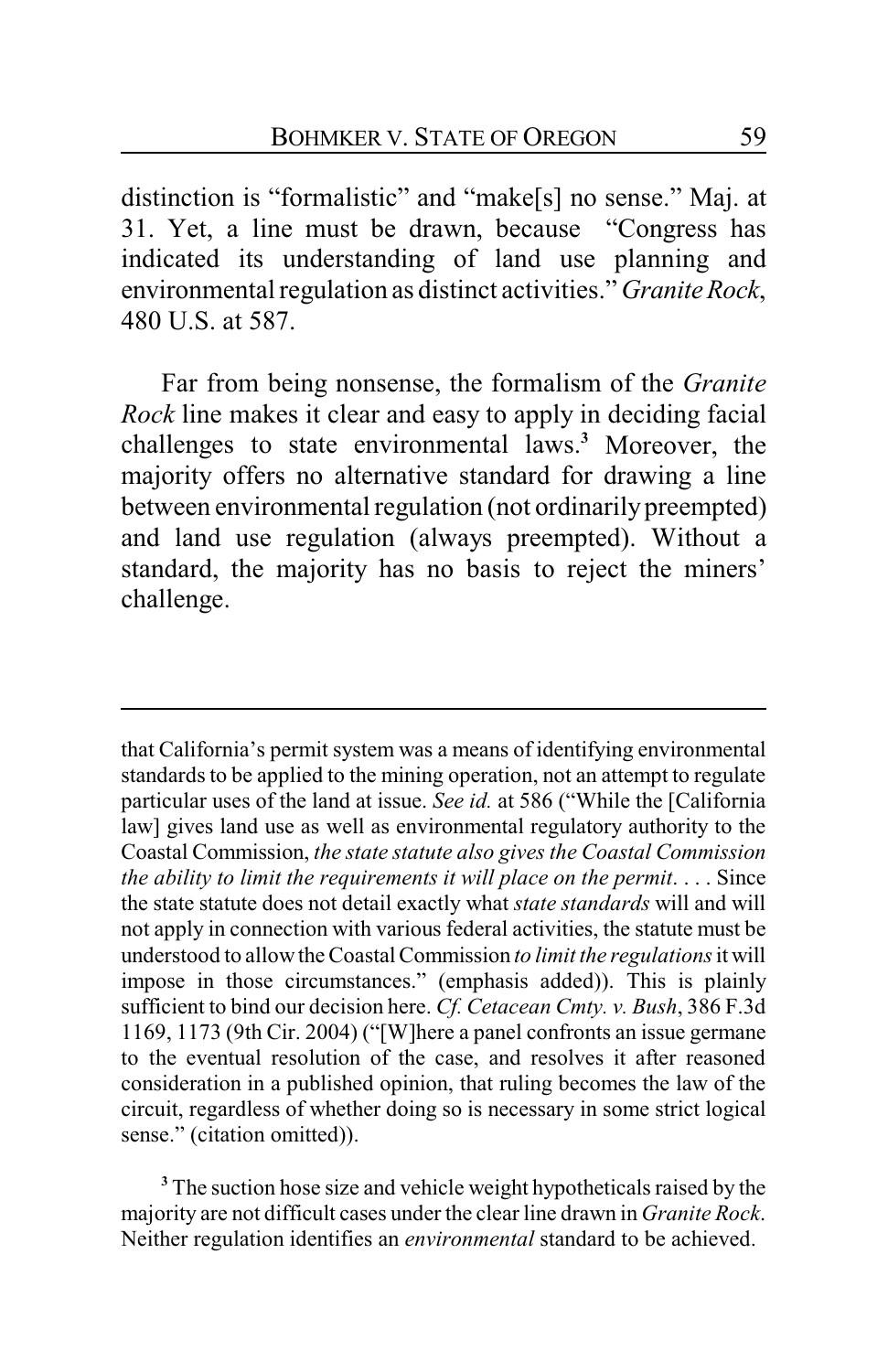Specifically, the majority's suggestion that the law is permissible because it regulates only one means of mining begs the question of the appropriate level of generality at which a law must prohibit a particular use to be deemed a land use planning regulation. Does land use planning involve only broad categories of uses, for example commercial versus noncommercial uses? Or can land use planning also include dividing tracts for commercial fishing from those for commercial mining? Would a law prohibiting the use of any mining tools (motorized or not) within identified zones amount to environmental regulation or land use planning? What if the law also required miners to tie one hand behind their backs? The majority's bare assertion that prohibiting a type of mining does not amount to regulating "particular uses for the land" fails to articulate a meaningful standard and flies in the face of framework set forth in *Granite Rock*. 480 U.S. at 587.**<sup>4</sup>**

The premise of the majority's insistence that the *Granite Rock* line is nonsense also lacks merit. *See* Maj. at 31. In

**<sup>4</sup>** The majority notes that many of the miners are still able to mine other portions of their claims or are still permitted to mine by hand in the zones covered by the law. I know of no authority for the proposition that a law ceases to be a land use plan simply because it governs only a subset of land, and not all land. Indeed, most land use plans divide land into different zones prescribing a different set of permissible uses for each zone. Accordingly, the fact that some miners have in-stream as well as out-of-stream operations (or operations inside and outside of essential salmonid habitat) matters not at all in our determination of whether Senate Bill 3 is a land use regulation. Likewise, the fact that the law permits mining by hand does not mean its prohibition on motorized mining is not a land use ordinance. Land use plans regulate particular uses all the time. For example, a land use plan might specify that within a residential neighborhood in-home businesses are permitted, but office buildings are not.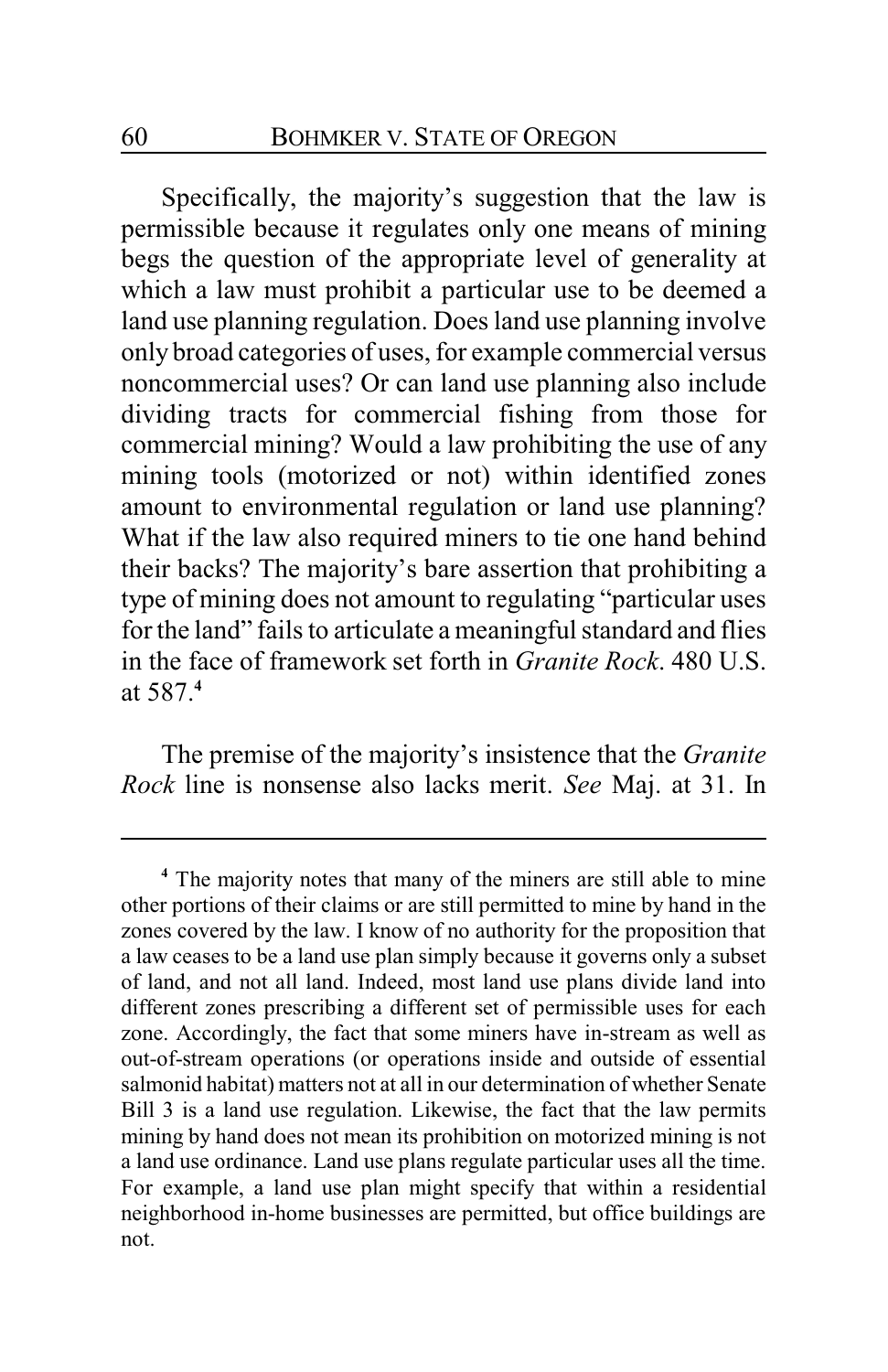addition to being clear, the line drawn in *Granite Rock* serves important functions. For example, standards identify an environmental end to be achieved and offer a means of measuring the degree to which a particular use conflicts with an environmental objective. They are also facially neutral towards varying uses of the land. The majority is right that environmental regulations certainly *can* impact mining practicability. But the Supreme Court made clear that this impact matters only in the exceptional circumstance where an environmental standard is "so severe" as to render anymining within an identified zone "commercially impracticable." *See Granite Rock*, 480 U.S. at 587. The possibility of a narrow exception, does not eliminate the value of the general rule. I address this narrow exception in greater detail in Part II.B.

The Supreme Court meaningfully considered the difficult issue of how to discern land use regulations from environmental ones. The majority errs in failing to follow its instruction. Applying the *Granite Rock* framework here, Senate Bill 3 is a land use regulation that is preempted as applied to federal lands.

### 2.

The majority next asserts that Senate Bill 3 is not a land use regulation, because it is codified outside the sections of the Oregon Code governing land use planning. However, I know of no canon of construction (and the majority cites none) that suggests that a law's placement within the code can override the substantive import of its text. Further, there are other Oregon land use statutes outside the code sections the majority identifies. *See, e.g.*, Or. Rev. Stat. § 390.250 (authorizing land use planning "to promote the public scenic, park and recreational use of lands along Bear Creek"); Or.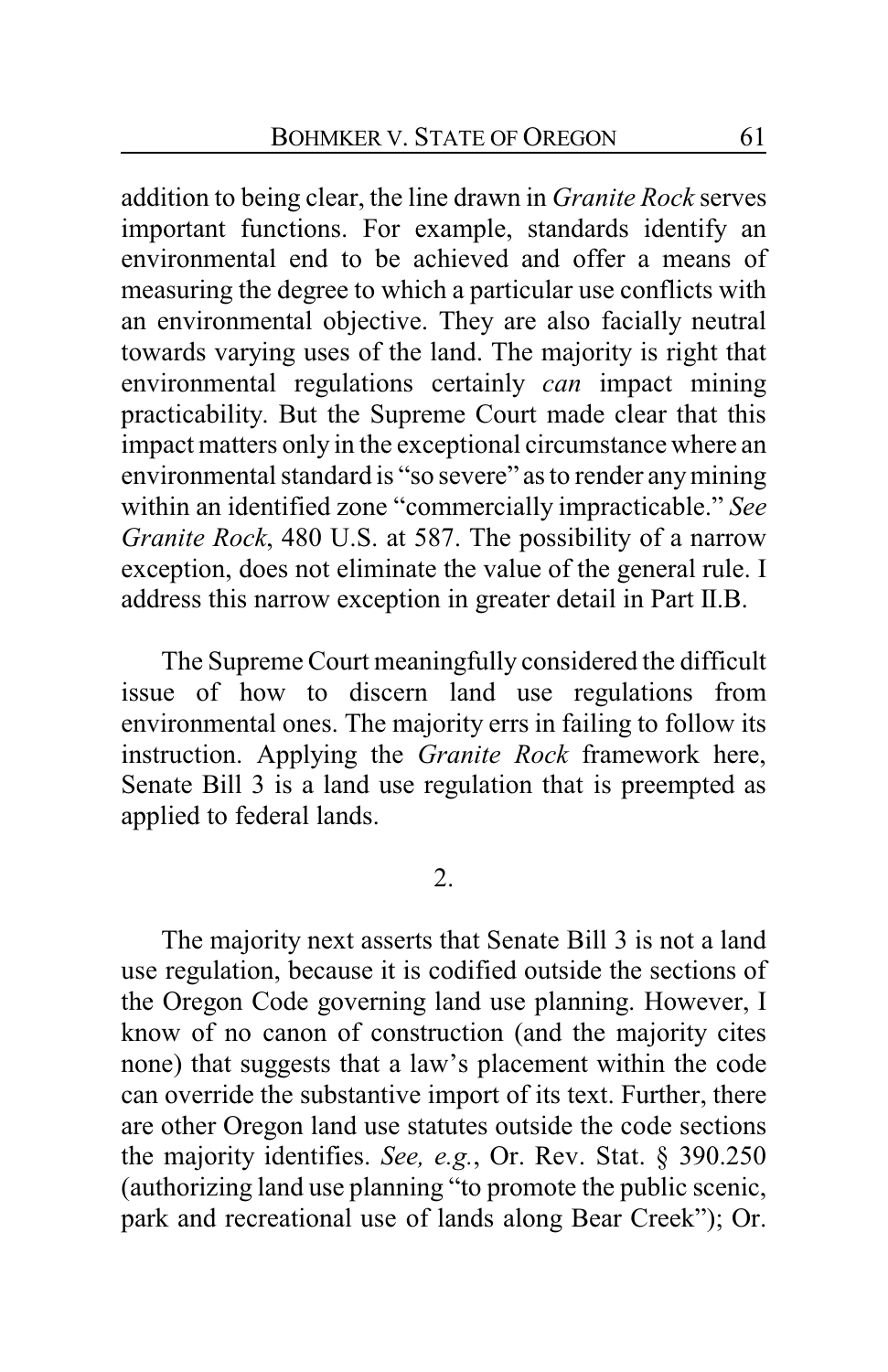Rev. Stat.§ 390.308 (authorizing land use planning to complete the "Oregon Coast Trail"); Or. Rev. Stat. § 390.112 ("The State Parks and Recreation Department shall propose to the State Parks and Recreation Commission additional criteria for the acquisition and development of new historic sites, parks and recreation areas.").

### 3.

The majority next asserts that Senate Bill 3 is an environmental regulation because of its "obvious and important environmental purpose." Maj. at 32. To be sure, the prefatory language in Senate Bill 3 identifies an environmental purpose "to protect indigenous anadromous salmonids and habitat essential to the recovery and conservation of Pacific lamprey." 2017 Or. Laws ch. 300, § 4(2).**<sup>5</sup>** But many land use plans have environmental

<sup>&</sup>lt;sup>5</sup> The majority also cites legislative findings that "[m]ining that uses motorized equipment in the beds and banks of the rivers of Oregon can pose significant risks to Oregon's natural resources, including fish and other wildlife, riparian areas, water quality, the investments of this state in habitat enhancement and areas of cultural significance to Indian tribes." 2013 Or. Laws ch. 783,  $\S$  1(4). Maj. at 33. Yet there is little substance to this finding. The legislature identified only the possibility of environmental harm because it used the language "*can* pose significant risks." *Id.* (emphasis added). Almost anything "can pose significant risks" to the environment. Nothing in these findings suggests that any form of motorized mining *necessarily* causes an adverse effect on wildlife resources. Like the prefatory language in Senate Bill 3, this language does not purport to identify an environmental standard to be achieved. The same is true for the majority's other citations to Oregon law. *See* Maj. at 32.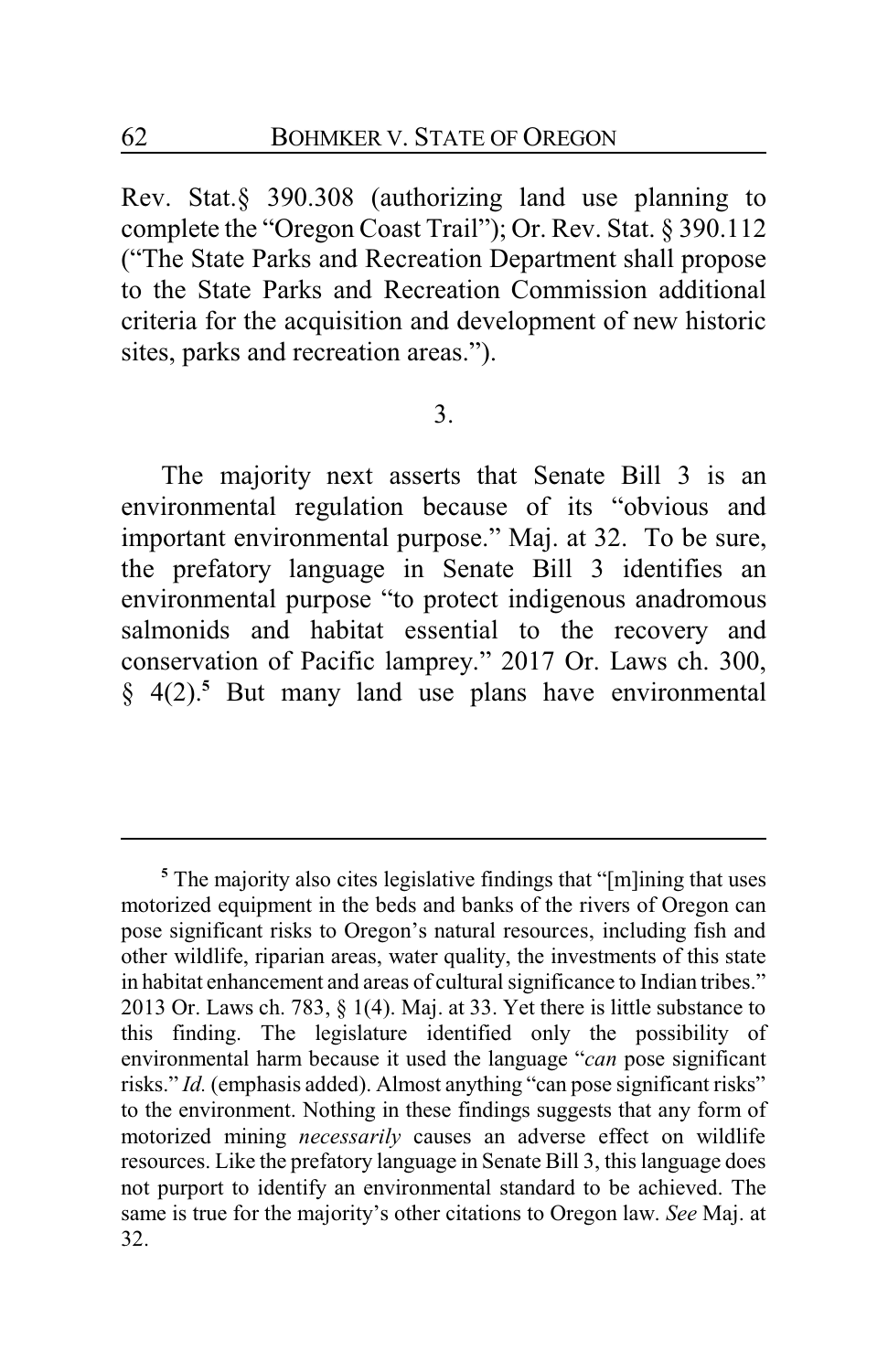purposes as well.**<sup>6</sup>** Systems of national parks, state parks, and designated wilderness areas are prime examples of land use planning aimed at accomplishing obvious and important environmental purposes.

Here, the means of accomplishing the environmental purpose undisputedly prohibit a particular use of the land, without reference to an environmental standard to be achieved. Unlike the permit system in *Granite Rock*, this law does not involve a flexible regime that "must be understood to allow [Oregon] to limit the regulations it will impose" in a manner consistent with allowing permissible federal mining to continue. *See Granite Rock*, 480 U.S. at 586.

In contrast to Senate Bill 3, the federal regulations governing mining on public lands cited by the majority are good examples of standards based environmental regulation. Maj. at 22. Each identifies environmental standards to be achieved, rather than particular uses to be prohibited. *See, e.g.*, 36 C.F.R. § 228.8 (identifying federal and state air, water, and solid waste standards that must be complied with and requiring operators to "take all *practicable* measures to maintain and protect fisheries and wildlife habitat which may be affected by the operations" (emphasis added)); 43 C.F.R. § 3809.3 (requiring operators to follow "a higher *standard*" under state law if one has been enacted (emphasis added)); 43 C.F.R. § 3809.420(b) (identifying federal and state air, water, and solid waste standards that must be complied with

**<sup>6</sup>** As the majority notes, purpose is certainly relevant to our preemption analysis. *See* Maj. at 32 n.9. But nothing in our cases suggests that a genuine purpose can innoculate a law that substantively intrudes on a field preempted by Congress. The majority's emphasis on purpose proves too little.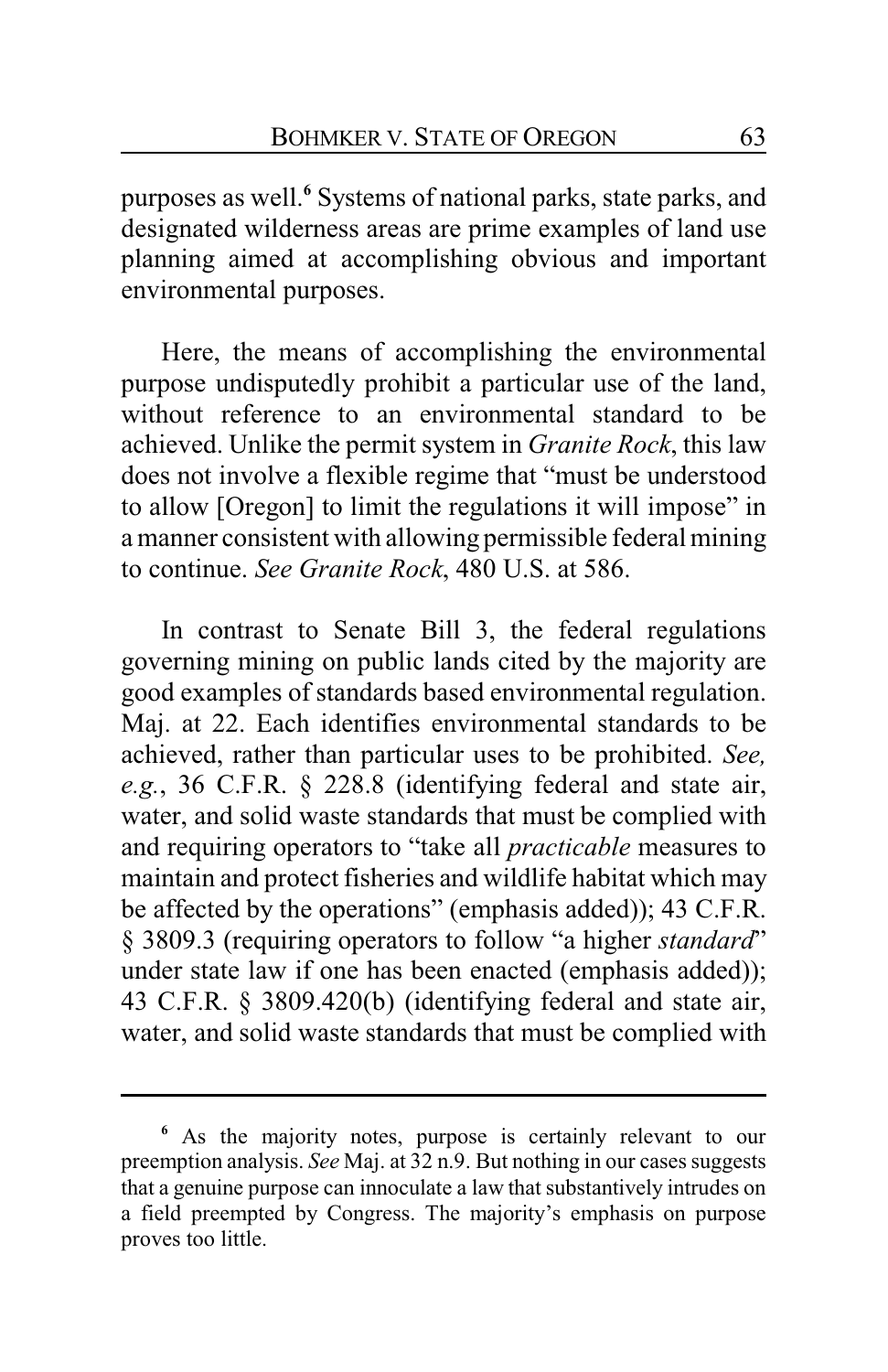and requiring operators to "take such action *as may be needed to prevent adverse impacts* to threatened or endangered species, and their habitat which may be affected by operations" (emphasis added)).

Simply, the environmental purpose behind Senate Bill 3 does not identify an environmental standard. Indeed, nothing in the law's text (or the record in this case) indicates that motorized mining—in any form or at any scale—necessarily causes harm to indigenous anadromous salmonids or Pacific lamprey. On its face, Senate Bill 3 would prohibit a motorized mining operation irrespective of the miner's compliance with all state and federal environmental standards, including the federal Endangered Species Act, National Environmental Policy Act, and Clean Water Act. This remains true, even if federal (or state) environmental review determines that the net effect of a motorized-mining operation is positive for anadromous salmonids and Pacific lamprey. Senate Bill 3 simply mandates that—irrespective of the *actual* environmental impact—motorized mining is a prohibited use of land in the identified zones. Congress has preempted this type of intrusion into the field of federal land use planning.

#### 4.

Lastly, the majority persistently makes the bare assertion that federal law does not preempt Senate Bill 3, because it is "tailored to" its environmental purpose. *See* Maj. at 27 (asserting (without elaboration) that the law is "tailored to achieve its environmental purpose without unduly interfering with mining operations"); Maj. at 35 (concluding that Senate Bill 3 "is tailored" to its environmental purpose). The majority cites no legal authority (and I am aware of none) for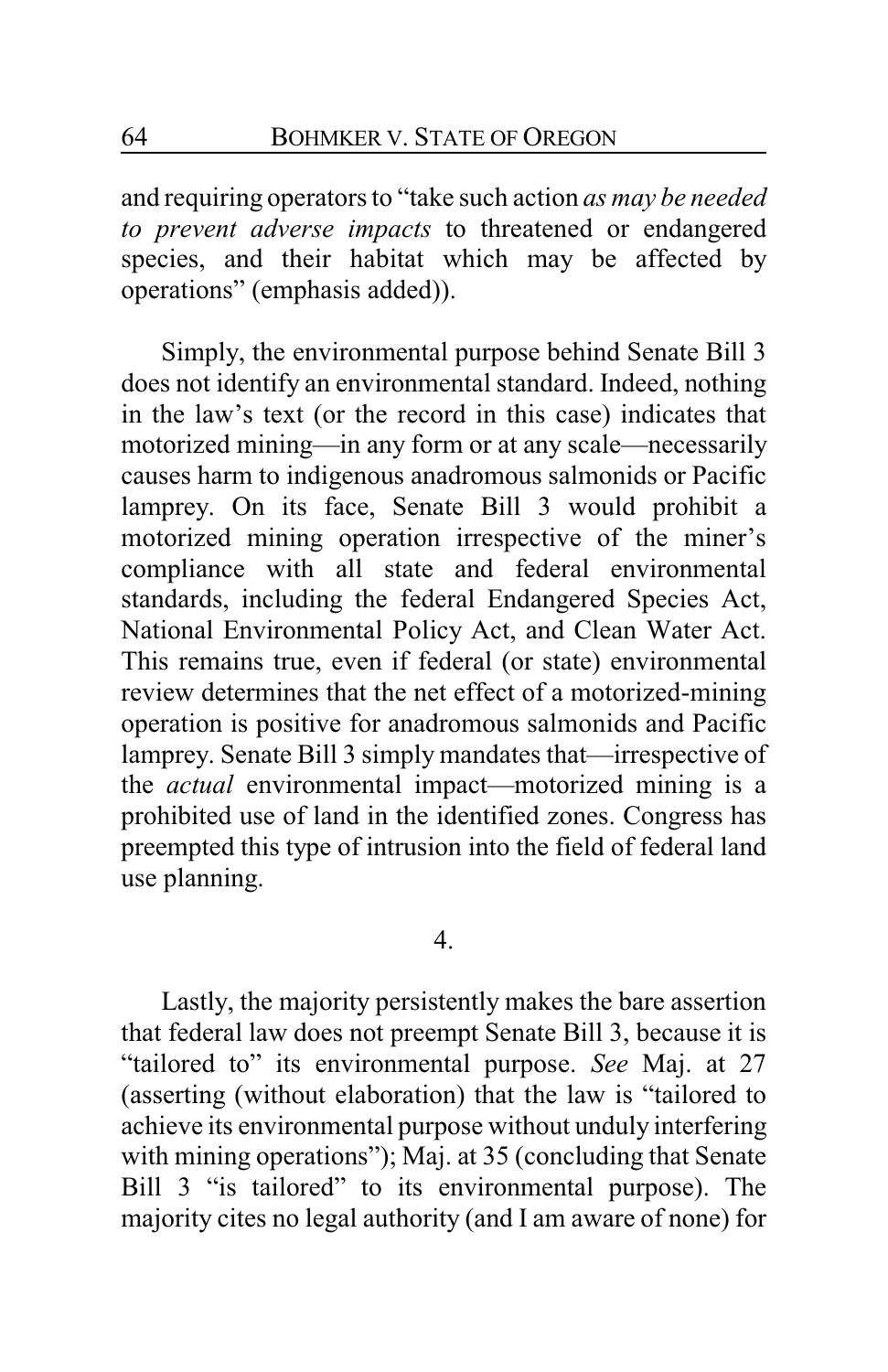the proposition that federal preemption analysis includes an assessment of the fit between the substance of a state law and its stated purpose.

Further, the majority fails to explain how it reaches its reasonably tailored conclusion. As to the merits of the majority's conclusion that the law is reasonably tailored, I have my doubts. First, the parties have not argued the issue one way or the other.

Second, the tailoring issue necessarily turns on facts that are disputed or not in evidence, including the extent to which motorized mining negativelyimpacts fish habitat and whether there are some means of motorized mining that would not adversely impact fish habitat. A tailoring analysis would involve actually assessing the degree to which a law advances its stated purpose (i.e. the state's interest). *Cf., e.g.*, *Italian Colors Rest. v. Becerra*, 878 F.3d 1165, 1178 (9th Cir. 2018) (discussing narrow tailoring as an analysis focused on the degree of fit between ends and means). Yet, the majority appears to use the laws' stated purpose as the premise for its reasonable tailoring conclusion. Good intentions are never enough to establish that a law is properly tailored. *Cf. id.* (striking down a commercial speech restriction because there were alternatives that "would restrict less speech and would more directly advance California's asserted interest in preventing consumer deception").

It remains unclear to me how a tailoring analysis aids us in deciding the preemption question. But to the extent the inquiry is relevant, the obvious and less restrictive regulation here would be to simply require that mining activity in essential habitat areas be conducted in a manner that does not adverselyaffect fish habitat—thus prohibiting non-motorized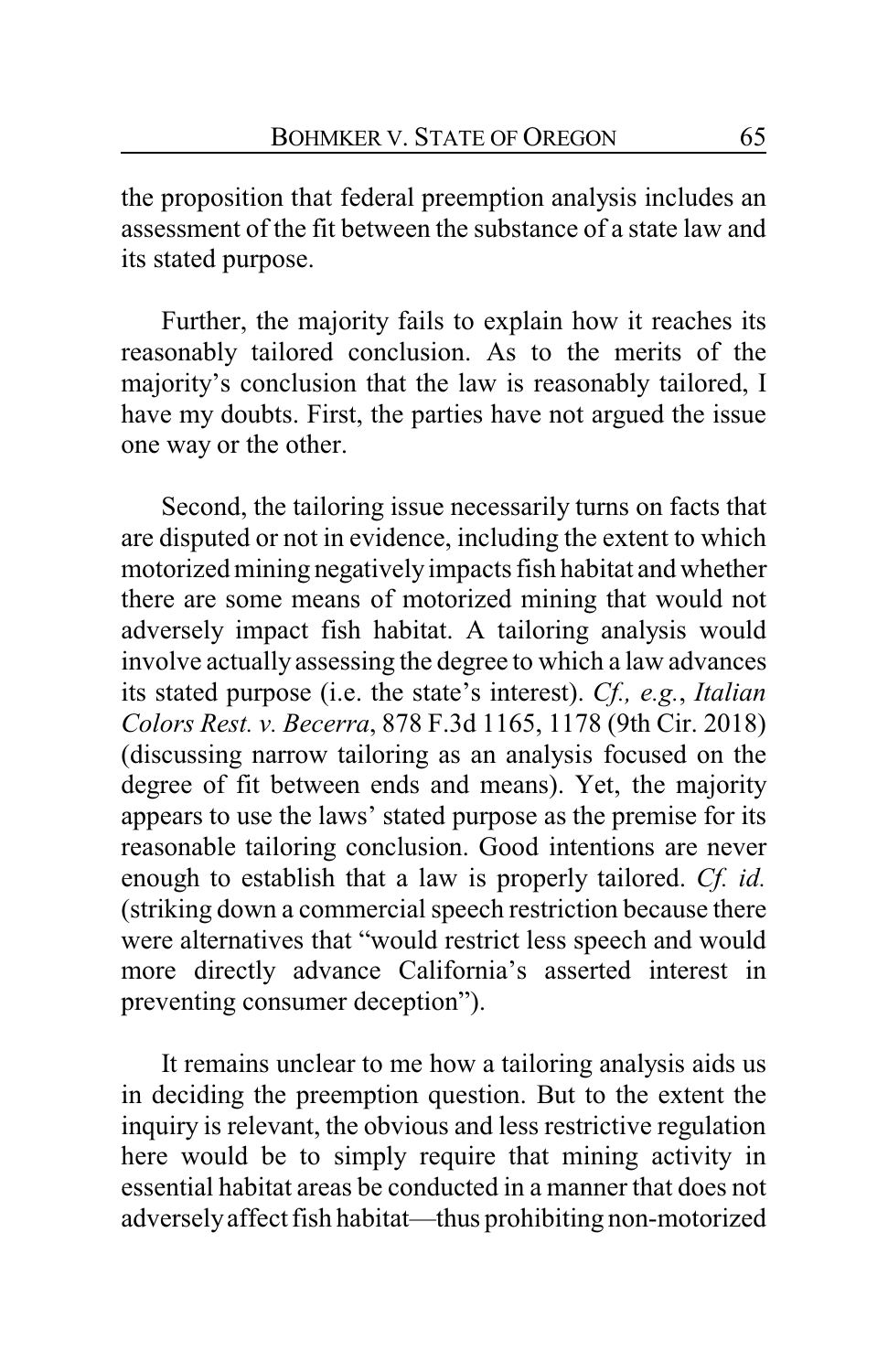mining adverse to fish populations and permitting motorized mining that can be conducted consistent with requirement to preserve essential habitat.

#### B.

Federal law not only preempts Senate Bill 3 on its face, but the miners also identified disputed issues of material fact precluding summary judgment on their *Granite Rock* asapplied preemption challenge. Contrary to the majority's suggestion, Maj. at 50, the law recognizes as-applied preemption challenges that turn on the effect in operation of the allegedly preempted state law. *Gade v. Nat'l Solid Wastes Mgmt. Ass'n*, 505 U.S. 88, 105 (1992) ("Although 'part of the pre-empted field is defined by reference to the purpose of the state law in question, . . . another part of the field is defined by the state law's actual effect.'" (alterations in original) (quoting *English v. Gen. Elec. Co.*, 496 U.S. 72, 84 (1990))); *id.* ("In assessing the impact of a state law on the federal scheme, we have refused to rely solely on the legislature's professed purpose and have looked as well to the effects of the law." $)^{7}$ 

**<sup>7</sup>** Many other cases recognize as-applied preemption challenges. *See, e.g.*, *Gobeille v. Liberty Mut. Ins. Co.*, 136 S. Ct. 936, 943–45 (2016) (identifying factual issues like the "'acute, albeit indirect, economic effects' of [a] state law" as one mechanism for showing a state law is preempted by ERISA (citation omitted)); *Adrian & Blissfield R.R. Co. v. Vill. of Blissfield*, 550 F.3d 533, 540 (6th Cir. 2008) (identifying circumstances for proving a law is "preempted *as applied*" and "requir[ing] a factual assessment" (emphasis in original, internal quotation marks and citations omitted)); *New Orleans & Gulf Coast Ry. Co. v. Barrois*, 533 F.3d 321, 332 (5th Cir. 2008) (same). *Compare Puente Arizona v. Arpaio*, 821 F.3d 1098, 1110 (9thCir. 2016) (remanding a case for consideration of the as-applied preemption challenge), *with Puente Arizona v. Arpaio*, No. CV-14-01356-PHX-DGC, 2016 WL 6873294, at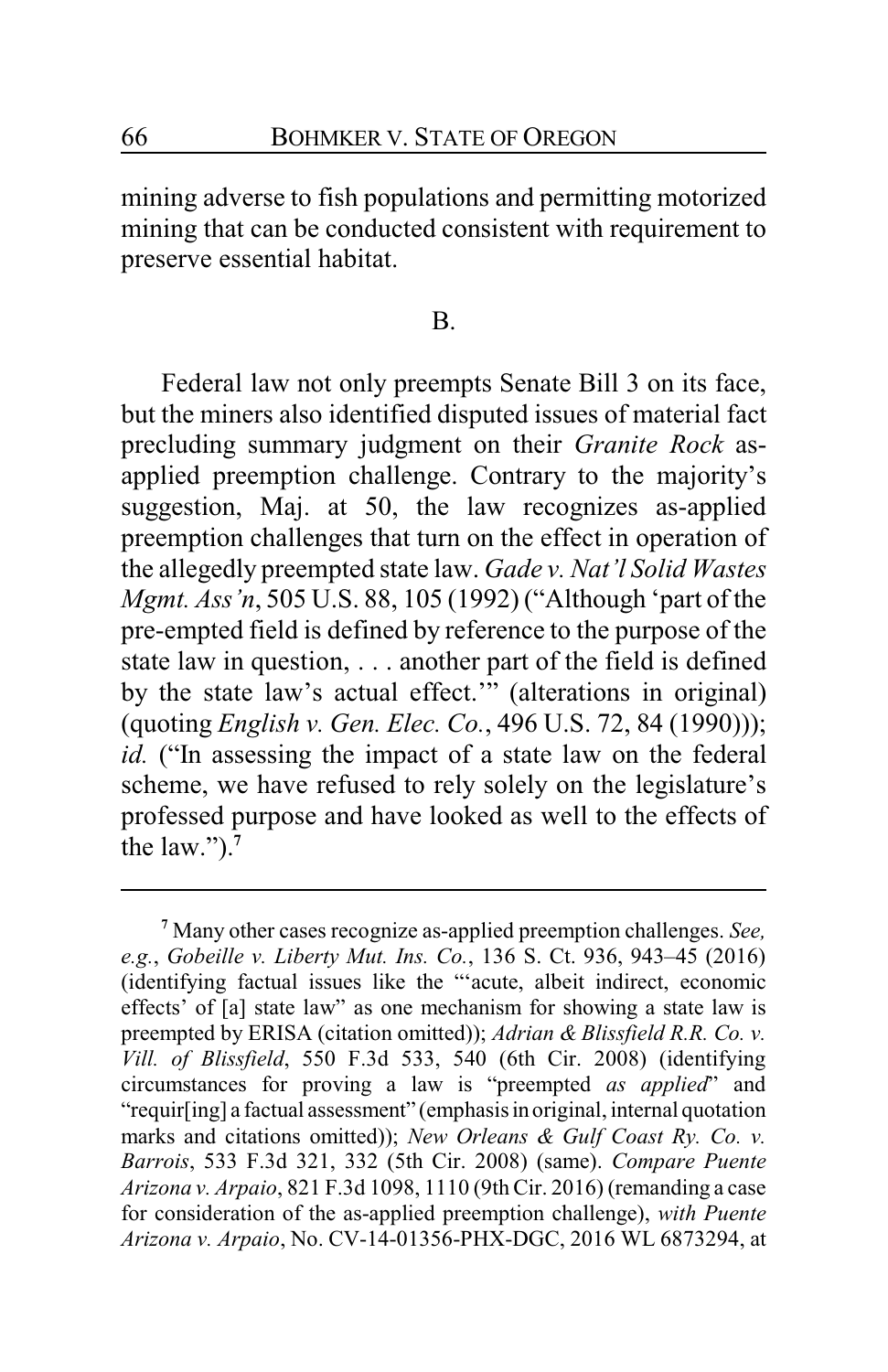*Granite Rock* expressly recognized this possibility in the context of state environmental regulation versus land use planning. 480 U.S. at 587. As the court noted, "[t]he line between environmental regulation and land use planning will not always be bright; for example, one may hypothesize a state environmental regulation so severe that a particular land use would become commercially impracticable." *Id.* The Court went on to endorse "*reasonable* state environmental regulation" as not preempted by federal law. *Id.* at 589. Whether dicta or holding, these statements by the Supreme Court reach the correct conclusion. Because Congress has occupied the field of land use planning, federal law preempts any environmental regulation that (when applied to federal land) has the effect of prohibiting (for all practical purposes) a particular land use in the regulated zone. To hold otherwise would allow an end-run around federal preemption.

Here, the miners contend that mining without motors is (if not impossible) entirely impracticable within the in-stream zones governed by Senate Bill 3. Thus, they argue the law has the effect of prohibiting mining within the regulated area. At oral argument, the State essentially conceded this fact. United States Court of Appeals for the Ninth Circuit, *16-35262 Joshua Bohmker v. State of Oregon*, YouTube (Mar. 8, 2018), https://youtu.be/IrC\_pz9CNh4, at 21:09 to 21:15, 24:00 to 25:00 (acknowledging that Senate Bill 3 effectively prohibits mining in the in-stream areas governed by the law). Thus, the miners argue that entry of summary judgment is inappropriate.

<sup>\*7–13 (</sup>D. Ariz. Nov. 22, 2016) (conducting an as-applied preemption analysis and concluding that the law was field preempted as applied to a narrow set of prohibited conduct).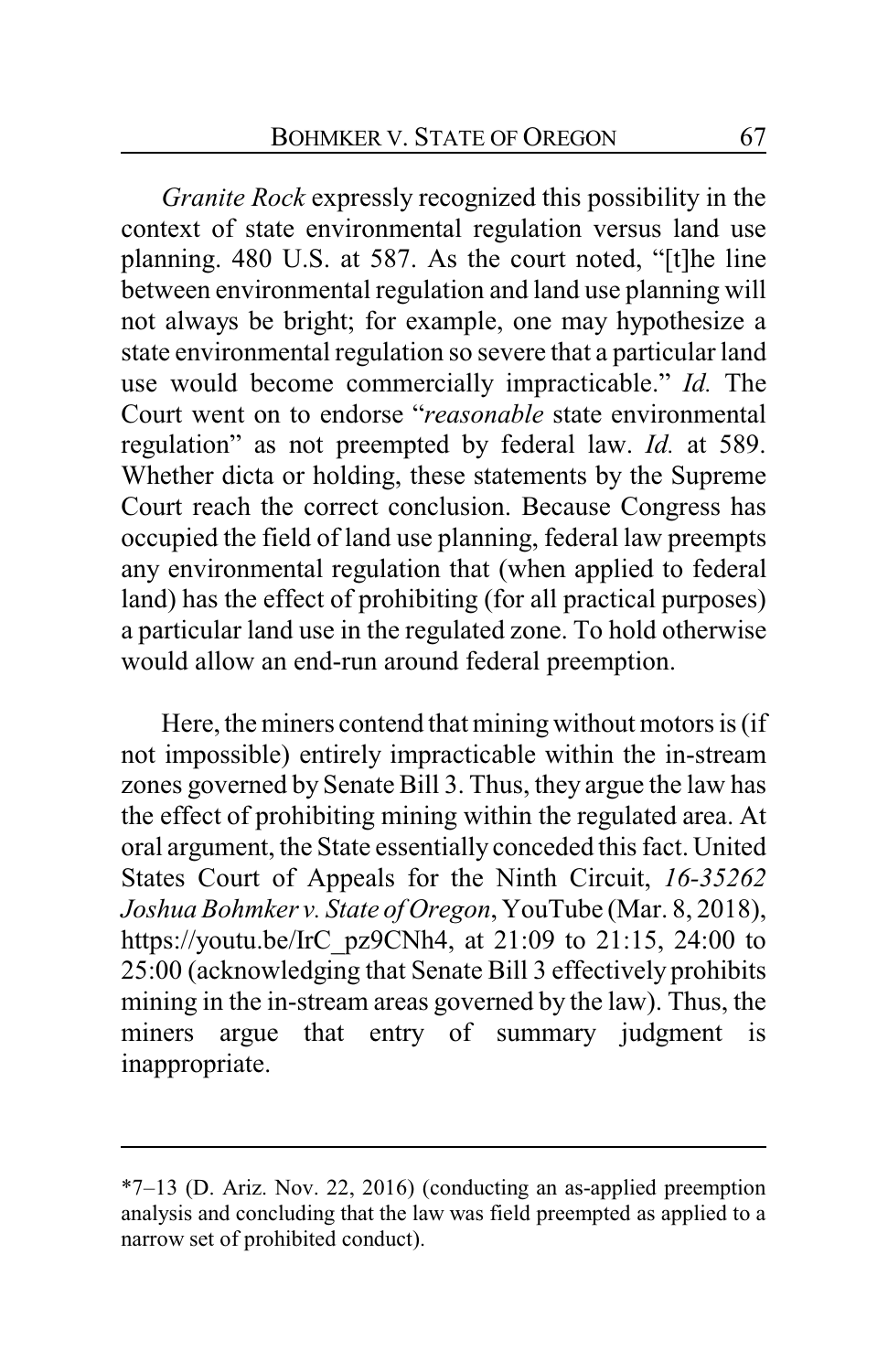The majority suggests that the miners waived this challenge because they "do not argue that Senate Bill 3 is preempted simply because it may render some of their mining claims commercially impracticable." Maj. at 27–28. Come on. That cannot be the basis for our decision. The record amply establishes that the miners have consistently raised both a facial and as-applied challenge to Senate Bill 3 before the district court and on appeal. Excerpts of R. at 102, 106- 07, 118, 121, 124, 130, 135, 143, 150 (identifying declaration testimony by the miners regarding the impact of the law on practicability of mining in the zones governed by Senate Bill 3 that was provided to the district court in opposition to summary judgment); Excerpts of R. at 21–23 (identifying the district court's rejection of the miners' *Granite Rock* commercial impracticability standard); Appellants' Opening Br. at 45–48 (identifying *Granite Rock* commercial impracticability standard and asserting the Oregon law is not a reasonable environmental regulation); Appellants' Opening Br. at 52–57 (identifying the record evidence establishing disputed issues of material fact regarding the impact of the Oregon law on the practicability of mining in the regulated zones); United States Court of Appeals for the Ninth Circuit, *16-35262 Joshua Bohmker v. State of Oregon*, YouTube (Mar. 8, 2018), https://youtu.be/IrC\_pz9CNh4, at 8:30 to 17:30 (identifying the argument by the miners' counsel that the practicability of mining is an alternative basis for the court to conclude under *Granite Rock* that federal law preempts Senate Bill 3).**<sup>8</sup>**

**<sup>8</sup>** The majority doubles down on its erroneous conclusion that the miners have waived an as-applied challenge to Senate Bill 3. In support of its conclusion, the majority cites a single line in the miners' reply stating that "[t]his appeal is not about profitability, but about prohibition." Maj. at 28 n.6 (citing Reply Br. at 41). Nothing in the quoted language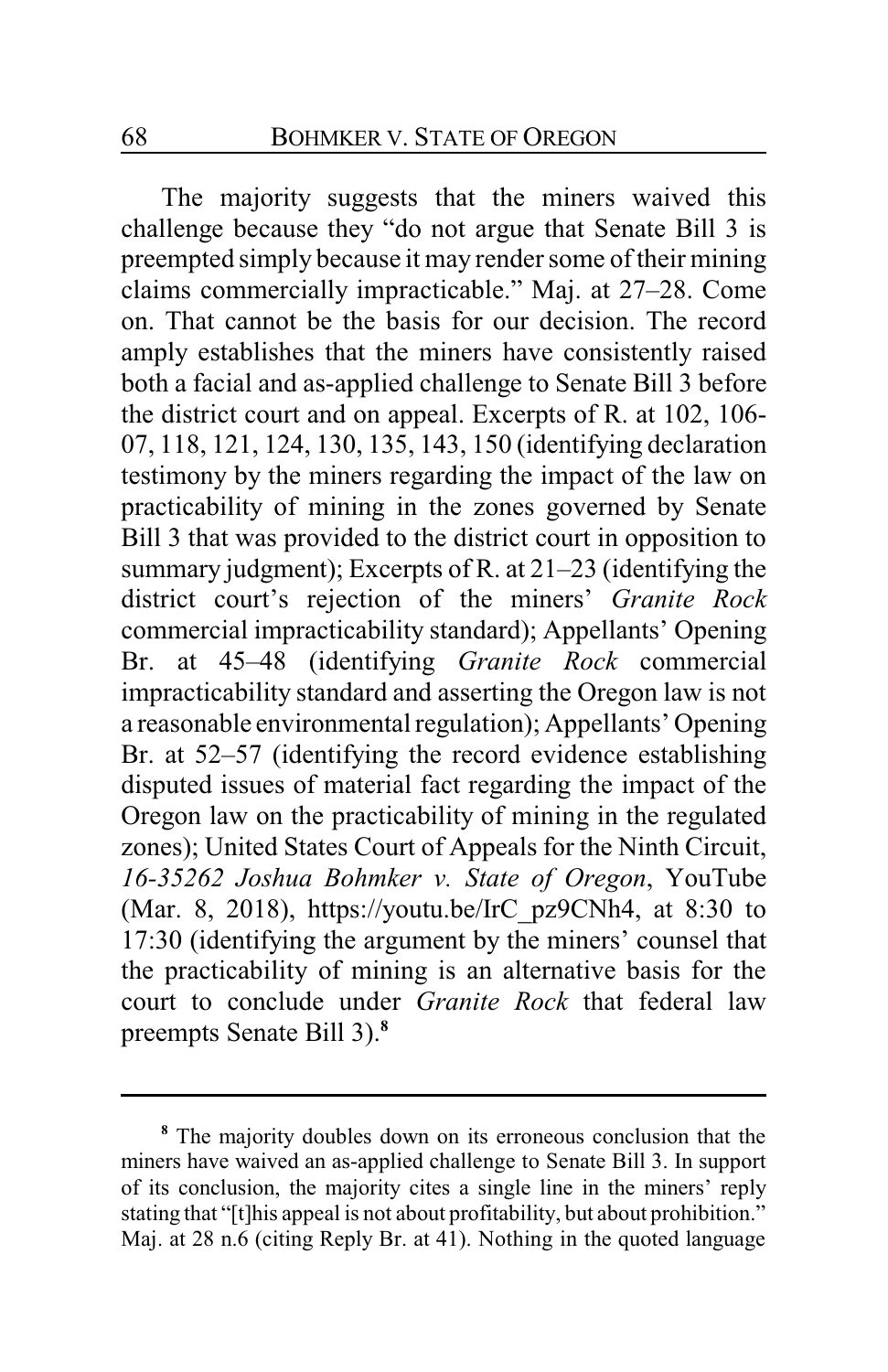The majority next rejects the merits of an as-applied theory of preemption, asserting that considerations of commercial practicability would endanger every environmental regulation. Not so.

We are presented with a narrow but important issue of preemption. Even if federal law preempts Oregon's attempt to apply Senate Bill 3 to federal lands, the miners must still comply with all environmental laws and standards imposed expressly by federal statutes and regulations. The *Granite Rock* practicability exception does not apply to federal regulation. *Cf., e.g.*, *Clouser v. Espy*, 42 F.3d 1522, 1530 (9th Cir. 1994) (affirming forest service access regulation that diminished value of mining claims). Moreover, Oregon remains free to coordinate its land use plans with the relevant federal agencies in seeking an outright federal prohibition on mining within essential habitat on federal lands. Oregon may also amend its statute to incorporate an environmental standard to require mining activity in essential habitat be conducted in a manner that avoids damage to fish habitat. In short, a win for the miners is not likely to lead to environmental disaster as the majority portends.

Second, commercial practicability is a judicially manageable standard. "[V]irtually every environmental regulation" is not at risk. *See* Maj. at 28–29. Contrary to the

forecloses the argument that Senate Bill 3 *effectively* functions as a prohibition in the regulated zones. Waiver requires an "intentional relinquishment of a known right." *E.g.*, *Oelbermann v. Toyo Kisen Kabushiki Kaisha*, 3 F.2d 5, 5 (9th Cir. 1925) (citation omitted). The miners have consistently argued that Senate Bill 3 makes it effectively impossible to remove minerals from their claims. In concluding that the issue is waived, the majority simply ignores the substantial briefing and argument cited above.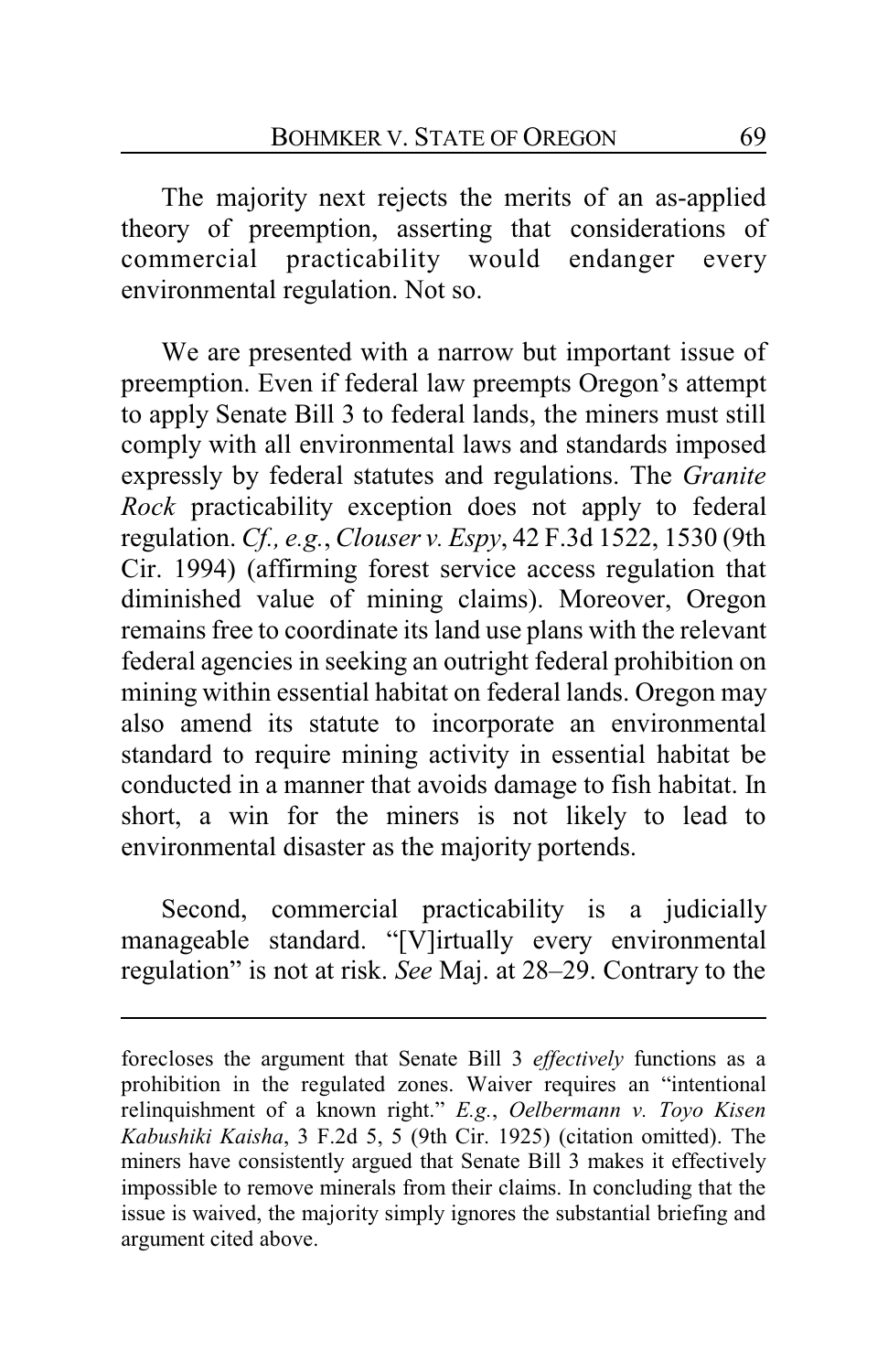majority's assertion, nothing in *Granite Rock* suggests a caseby-case, miner-by-miner assessment of commercial practicability. Rather, *Granite Rock* suggests an approach focused on the overall effect of the state regulation on mining practicability. *See Granite Rock*, 480 U.S. at 586–89.

The exception applies only where the regulation's effect is "so severe" that it renders mining on the regulated lands "commercially impracticable" as a general matter. The finances or circumstances of individual miners are not relevant to the analysis. A court simply examines the effect of the regulation on the scope of commercial mining operations that could permissibly be employed in the absence of the regulation. Where a state environmental regulation eliminates all previously permissible means of commercial mining on federal land, it runs afoul of the *Granite Rock* exception. If viable means of commercial mining remain available in most (if not all) tracts of land governed by the regulation, it falls within the general rule that "reasonable state environmental regulation is not pre-empted . . . ." *Id.* at 589.

Here, the miners identified sufficient factual support for the proposition that Senate Bill 3 renders mining commercially impracticable within the areas regulated by the statute. I cannot agree with the majority's assertion that Senate Bill 3 is not a de facto ban on mining because it allows non-motorized mining (i.e. panning for gold by hand). This would be similar to saying to a man that he is not prohibited from building a house on his property, he is only prohibited from using any power tools, trucks, or other motorized equipment in doing so. In an imaginary world, it is certainly still possible that over the course of his life he could dig the foundation, mix the concrete, haul the lumber, and construct